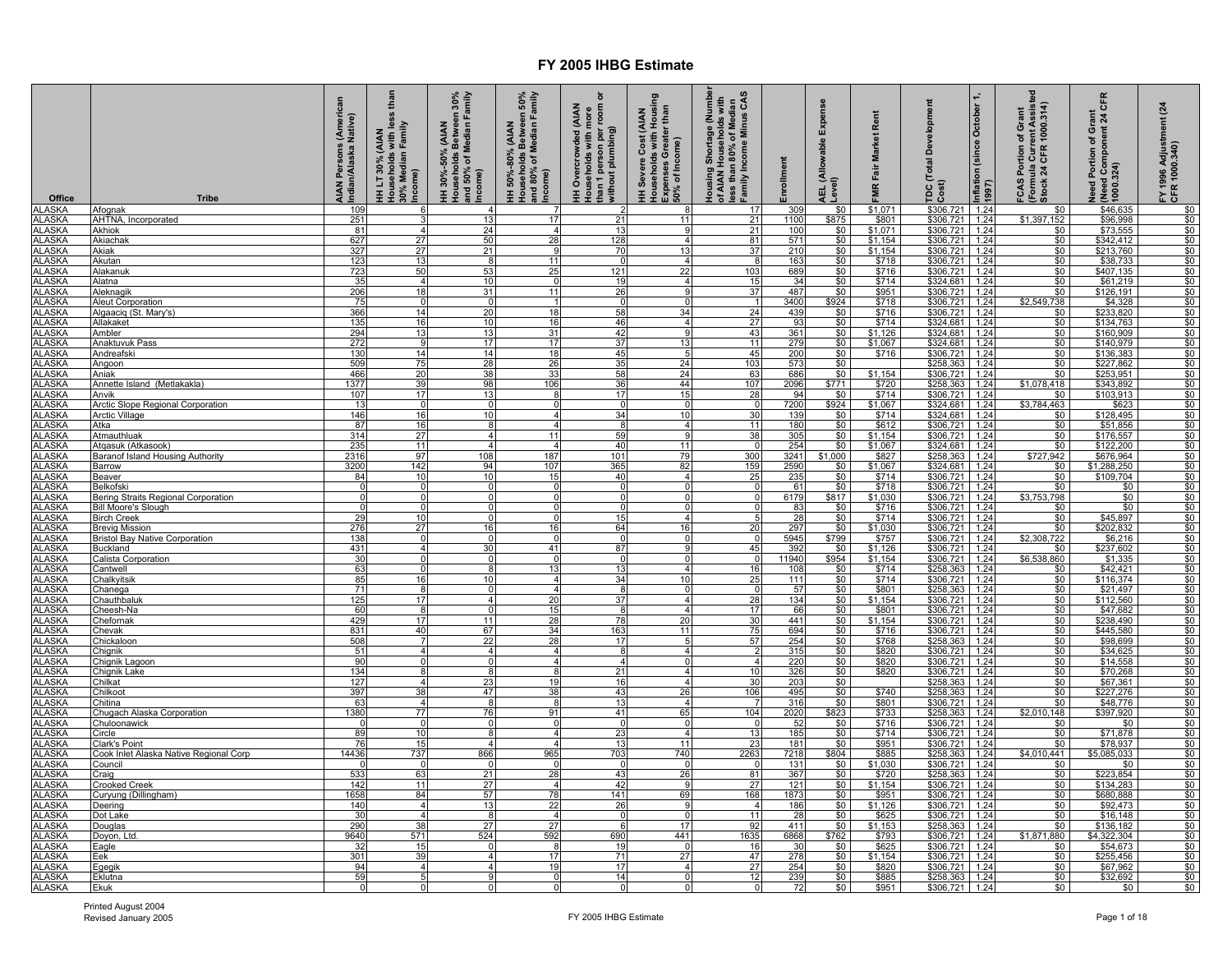| Office                         | <b>Tribe</b>                            | (American<br>AIAN Persons (Ameri<br>Indian/Alaska Native) | less than<br>HH LT 30% (AIAN<br>Households with less<br>30% Median Family<br>[Income] | HH 30%-50% (AIAN<br>Households Between 30%<br>and 50% of Median Family<br>ncome) | Households Between 50%<br>and 80% of Median Family<br>Income)<br>HH 50%-80% (AIAN | ৯<br>than 1 person per room<br>without plumbing)<br><b>HH Overcrowded (AIAN</b><br>Households with more | HH Severe Cost (AIAN<br>Households with Housing<br>Expenses Greater than<br>_50% of Income) | Housing Shortage (Number<br>of AIAN Households with<br>less than 80% of Median<br>Family Income Minus CAS | nrollment        | Expense<br><b>AEL (Allowable</b><br>Level) | Rent<br>Market<br><b>-MR Fair</b> | elopment<br>Dev<br><b>TDC</b> (Total<br>Cost)                                                          | Inflation (since October<br>1997) | (Formula Current Assisted<br>Stock 24 CFR 1000.314)<br>FCAS Portion of Grant | CFR<br>Need Portion of Grant<br>{ (Need Component 24 C)<br>{ 1000.324) | FY 1996 Adjustment (24<br>CFR 1000.340) |
|--------------------------------|-----------------------------------------|-----------------------------------------------------------|---------------------------------------------------------------------------------------|----------------------------------------------------------------------------------|-----------------------------------------------------------------------------------|---------------------------------------------------------------------------------------------------------|---------------------------------------------------------------------------------------------|-----------------------------------------------------------------------------------------------------------|------------------|--------------------------------------------|-----------------------------------|--------------------------------------------------------------------------------------------------------|-----------------------------------|------------------------------------------------------------------------------|------------------------------------------------------------------------|-----------------------------------------|
| <b>ALASKA</b><br><b>ALASKA</b> | Ekwok<br>Elim.                          | 135<br>366                                                | 15<br>14                                                                              | 18<br>16                                                                         | 16                                                                                | 31<br>41                                                                                                | 11<br>10                                                                                    | 24<br>40                                                                                                  | 222<br>403       | \$0<br>\$0                                 | \$951<br>\$1,030                  | \$306,721<br>\$306,721                                                                                 | 1.24<br>1.24                      | \$0                                                                          | \$119,625<br>\$151,842                                                 | \$0                                     |
| <b>ALASKA</b>                  | Emmonak                                 | 816                                                       | 36                                                                                    | 42                                                                               | 61                                                                                | 114                                                                                                     | 14                                                                                          | 100                                                                                                       | 861              | \$0                                        | \$716                             | \$306,721                                                                                              | 1.24                              | \$0                                                                          | \$377,910                                                              | \$0                                     |
| <b>ALASKA</b>                  | Evansville (Bettles Field)              | 26                                                        | $\overline{4}$                                                                        | $\overline{4}$                                                                   | $\overline{4}$                                                                    | 13                                                                                                      | $\overline{4}$                                                                              | 13                                                                                                        | 15               | $\frac{$0}{$0}$                            | \$714                             |                                                                                                        | 1.24                              | $\frac{$0}{$0}{$0}{$0 $$                                                     | \$44,647                                                               | $\frac{$0}{$0}{$0}{$0 $$                |
| <b>ALASKA</b>                  | Eyak                                    | 437                                                       | 12                                                                                    | 17                                                                               |                                                                                   | 18                                                                                                      | 10                                                                                          | 34                                                                                                        | 368              |                                            | \$801                             | \$306,721<br>\$258,363<br>\$306,721                                                                    | 1.24                              |                                                                              | \$91,479                                                               |                                         |
| <b>ALASKA</b><br>ALASKA        | False Pass<br>Fort Yukon                | 44<br>551                                                 | $\overline{\mathbf{a}}$<br>54                                                         | $\overline{0}$<br>43                                                             | $\overline{\phantom{a}}$<br>71                                                    | 13<br>177                                                                                               | $\overline{4}$<br>23                                                                        | 5<br>163                                                                                                  | 96<br>528        | \$0<br>\$0                                 | \$718<br>\$714                    | \$306,721                                                                                              | 1.24<br>1.24                      | \$0<br>\$0                                                                   | \$43,300<br>\$537,407                                                  | \$0<br>\$0                              |
| <b>ALASKA</b>                  | <u>Gakona</u>                           | 18                                                        |                                                                                       | $\Omega$                                                                         | 13                                                                                | $\overline{4}$                                                                                          | $\overline{4}$                                                                              | -8                                                                                                        | 85               | \$0                                        | \$801                             | \$258,363                                                                                              | 1.24                              | \$0                                                                          | \$25,651                                                               | \$0                                     |
| <b>ALASKA</b>                  | <u>Galena</u>                           | 475                                                       | 23                                                                                    | $\overline{\mathbf{A}}$                                                          | 19                                                                                | 84                                                                                                      | $\overline{\mathbf{A}}$                                                                     | 46                                                                                                        | 455              | $\frac{$0}{$0}$                            | \$714                             | \$306,721                                                                                              | 1.24                              | $\frac{$0}{$0}$                                                              | \$215,374                                                              | $\frac{$0}{$0}$                         |
| <b>ALASKA</b>                  | Gambell                                 | 677                                                       | 29                                                                                    | 35                                                                               | 52                                                                                | 107                                                                                                     | 21                                                                                          | 67                                                                                                        | 666              |                                            | \$1,030                           | \$324,681                                                                                              | 1.24                              |                                                                              | \$369,073                                                              |                                         |
| <b>ALASKA</b><br>ALASKA        | Georgetowr                              | -3<br>145                                                 | $\Omega$<br>9                                                                         | $\Omega$                                                                         | - 0<br>21                                                                         | $\Omega$<br>40                                                                                          | $\mathbf 0$<br>4                                                                            | $\mathbf 0$                                                                                               | 50<br>110        | $\frac{$0}{$0}$                            | \$1,154<br>\$1,030                | \$306,721<br>\$306,721                                                                                 | 1.24<br>1.24                      | $\frac{$0}{$0}$                                                              | \$151<br>\$103,324                                                     | \$0<br>\$0                              |
| <b>ALASKA</b>                  | Golovin (Chinik)<br><b>Goodnews Bay</b> | 240                                                       | 33                                                                                    | 4<br>17                                                                          | 17                                                                                | 71                                                                                                      | $\overline{4}$                                                                              | 58                                                                                                        | 346              | \$0                                        | \$1,154                           | \$306,721                                                                                              | 1.24                              | \$0                                                                          | \$205,289                                                              | \$0                                     |
| <b>ALASKA</b>                  | <b>Grayling</b>                         | 186                                                       | $\frac{24}{17}$                                                                       | 19                                                                               | 13                                                                                | 43                                                                                                      | 15                                                                                          | $\frac{53}{17}$                                                                                           | 178              | $\frac{$0}{$0}$                            | $$714$<br>$$801$                  | \$306,721<br>\$258,363                                                                                 | 1.24                              | $\frac{$0}{$0}$                                                              | \$172,117                                                              | $\frac{$0}{$0}$                         |
| <b>ALASKA</b>                  | Gulkana                                 | 81                                                        |                                                                                       | 8                                                                                | $\overline{4}$                                                                    | 13                                                                                                      | $\overline{4}$                                                                              |                                                                                                           | 132              |                                            |                                   |                                                                                                        | 1.24                              |                                                                              | \$52,429                                                               |                                         |
| <b>ALASKA</b><br><b>ALASKA</b> | Hamilton                                | $\overline{0}$<br>28                                      | ō<br>$\overline{\mathbf{A}}$                                                          | $\overline{0}$<br>$\overline{4}$                                                 | $\Omega$                                                                          | $\overline{0}$<br>17                                                                                    | $\overline{0}$<br>$\overline{4}$                                                            | $\overline{0}$                                                                                            | 26<br>27         | \$0<br>\$0                                 | \$716<br>\$625                    | $\frac{$306,721}{$306,721}$                                                                            | 1.24<br>1.24                      | \$0<br>\$0                                                                   | \$0<br>\$45,666                                                        | \$0<br>\$0                              |
| <b>ALASKA</b>                  | <b>Healy Lake</b><br><b>Holy Cross</b>  | 229                                                       | 28                                                                                    | 13                                                                               | 13                                                                                | 33                                                                                                      | 16                                                                                          | 50                                                                                                        | 219              | \$0                                        | \$714                             | \$306,721                                                                                              | 1.24                              | \$0                                                                          | \$159,960                                                              | \$0                                     |
| <b>ALASKA</b>                  | Hoonah                                  | 616                                                       | 46                                                                                    | 36                                                                               | 48                                                                                | 48                                                                                                      | 32                                                                                          | 89                                                                                                        | 587              | $\frac{$0}{$0}$                            |                                   |                                                                                                        |                                   |                                                                              | \$254,606                                                              | \$0                                     |
| <b>ALASKA</b>                  | Hooper Bay                              | 1100                                                      | 78                                                                                    | 74                                                                               | 57                                                                                | 237                                                                                                     | 33                                                                                          | 160                                                                                                       | 933              |                                            | \$716                             | \$258,363 1.24<br>\$306,721 1.24<br>\$324,681 1.24                                                     |                                   | $\frac{$0}{$0}$                                                              | \$711,226                                                              | \$0                                     |
| <b>ALASKA</b><br><b>ALASKA</b> | Hughes                                  | 65<br>291                                                 | 10                                                                                    | $\overline{4}$<br>32                                                             | $\overline{4}$<br>23                                                              | 23<br>56                                                                                                | $\mathbf 0$<br>ø                                                                            | 19<br>51                                                                                                  | 62<br>279        | \$0<br>\$0                                 | \$714<br>\$714                    | \$324,681                                                                                              | 1.24                              | \$0<br>\$0                                                                   | \$64,321                                                               | \$0<br>\$0                              |
| <b>ALASKA</b>                  | Huslia<br>Hydaburg                      | 365                                                       | 20<br>48                                                                              | 23                                                                               | 27                                                                                | 17                                                                                                      | 26                                                                                          | 69                                                                                                        | 402              | \$0                                        | \$720                             | \$258,363                                                                                              | 1.24                              | \$0                                                                          | \$202,366<br>\$169,209                                                 | \$0                                     |
| <b>ALASKA</b>                  | lgiugig                                 | 47                                                        |                                                                                       | $\overline{\mathbf{A}}$                                                          |                                                                                   | $\overline{4}$                                                                                          | $\Delta$                                                                                    | -5                                                                                                        | 63               | \$0                                        | \$820                             | \$306,721                                                                                              | 1.24                              |                                                                              | \$27,502                                                               |                                         |
| <b>ALASKA</b>                  | lliamna                                 |                                                           | $\overline{4}$                                                                        | $\overline{4}$                                                                   | $\Omega$                                                                          | 8                                                                                                       | $\overline{4}$                                                                              | 8                                                                                                         | 158              |                                            | \$820                             |                                                                                                        |                                   |                                                                              | \$36,352                                                               |                                         |
| <b>ALASKA</b>                  | Inalik (Diomede)                        | $\frac{62}{149}$                                          | 16<br>$\overline{0}$                                                                  | $\overline{4}$<br>$\overline{0}$                                                 | 11<br>$\boldsymbol{\Lambda}$                                                      | $\frac{42}{0}$                                                                                          | 9<br>$\overline{0}$                                                                         | $\frac{32}{5}$                                                                                            | 190<br>42        | $\frac{$0}{$0}{$0}{$0 $$                   | $$1,030$<br>\$820                 | $\frac{$306,721 \quad 1.24}{$324,681 \quad 1.24}$<br>$\frac{$324,681 \quad 1.24}{$306,721 \quad 1.24}$ |                                   | $\frac{$0}{$0}{$0}{$0 $}$                                                    | $$138,325$<br>$$2,814$                                                 | $\frac{$0}{$0}{$0}{$0 $}$               |
| <b>ALASKA</b><br><b>ALASKA</b> | <b>Ivanof Bay</b><br><b>Kaguyak</b>     | $\overline{4}$                                            | $\Omega$                                                                              | $\overline{0}$                                                                   |                                                                                   | $\overline{0}$                                                                                          | $\overline{0}$                                                                              | $\mathbf 0$<br>$\overline{1}$                                                                             | -91              | \$0                                        | \$1,071                           | \$306,721                                                                                              | 1.24                              | \$0                                                                          | \$1,624                                                                | \$0                                     |
| <b>ALASKA</b>                  | <b>Kake</b>                             | 686                                                       | 51                                                                                    | 29                                                                               | 40                                                                                | 30                                                                                                      | 59                                                                                          | 69                                                                                                        | 523              | \$0                                        | \$769                             | \$258,363                                                                                              | 1.24                              | \$0                                                                          | \$277,768                                                              | \$0                                     |
| <b>ALASKA</b>                  | Kaktovik                                | 268                                                       | $\overline{\mathbf{4}}$                                                               | $\overline{4}$                                                                   | 16                                                                                | 57                                                                                                      | 9                                                                                           | $\overline{1}$                                                                                            | 231              | \$0                                        | \$1,067                           | \$324,681 1.24<br>\$306,721 1.24<br>\$306,721 1.24                                                     |                                   | \$0                                                                          | \$146,373                                                              | \$0                                     |
| <b>ALASKA</b>                  | Kalskag                                 | 198                                                       | 17                                                                                    | 21                                                                               | 15                                                                                | 42                                                                                                      | 13                                                                                          | 19                                                                                                        | 99               | $\frac{6}{3}$                              | \$1,154                           |                                                                                                        |                                   | $\frac{$0}{$0}$                                                              | \$149,761                                                              | $\frac{$0}{$0}$                         |
| <b>ALASKA</b><br><b>ALASKA</b> | Kaltag<br>Kanatak                       | 209<br>214                                                | 25<br>18                                                                              | 19<br>9                                                                          | 17                                                                                | 48<br>8                                                                                                 | 13<br>18                                                                                    | 59<br>35                                                                                                  | 200<br>107       | \$0<br>\$0                                 | \$714<br>\$768                    | \$306,721                                                                                              | 1.24                              | \$0                                                                          | \$181,371<br>\$104,263                                                 | \$0                                     |
| <b>ALASKA</b>                  | <b>Karluk</b>                           | 28                                                        | $\overline{4}$                                                                        | $\overline{4}$                                                                   |                                                                                   | $\Omega$                                                                                                | g                                                                                           | - 0                                                                                                       | 189              | \$0                                        | \$1,071                           | \$306,721                                                                                              | 1.24                              | \$0                                                                          | \$30,081                                                               | \$0                                     |
| <b>ALASKA</b>                  | Kasigluk                                | 584                                                       | 28                                                                                    | 39                                                                               | 22                                                                                | 106                                                                                                     | 16                                                                                          | 78                                                                                                        | 532              | \$0                                        | \$1,154                           | \$306,721                                                                                              | 1.24                              | \$0                                                                          | \$323,059                                                              | \$0                                     |
| <b>ALASKA</b>                  | Kassan                                  | 20                                                        |                                                                                       | $\overline{2}$                                                                   |                                                                                   | $\overline{4}$                                                                                          | $\overline{4}$                                                                              | 11                                                                                                        | 143              | $\frac{$0}{$0}$                            | $$720$<br>$$733$                  | \$258,363<br>\$258,363                                                                                 | 1.24                              | $\frac{$0}{$0}$                                                              | \$24,618                                                               | $\frac{$0}{$0}$                         |
| <b>ALASKA</b><br><b>ALASKA</b> | Kenaitze<br>Ketchikan                   | 2366<br>2602                                              | 104<br>122                                                                            | 120<br>165                                                                       | 187<br>217                                                                        | 143<br>122                                                                                              | 90<br>169                                                                                   | 374<br>504                                                                                                | 1183<br>4660     | \$0                                        | \$943                             | \$258,363                                                                                              | 1.24<br>1.24                      | \$0                                                                          | \$804,658<br>\$1,041,657                                               | \$0                                     |
| <b>ALASKA</b>                  | <u>Kiana</u>                            | 394                                                       | 24                                                                                    | 24                                                                               | 24                                                                                | 64                                                                                                      | 20                                                                                          | 49                                                                                                        | 468              | \$0                                        | \$1,126                           | \$306,721                                                                                              | 1.24                              | \$0                                                                          | \$233,741                                                              | \$0                                     |
| <b>ALASKA</b>                  | King Cove                               | 399                                                       |                                                                                       | 31                                                                               | 24                                                                                | 8                                                                                                       | 17                                                                                          | $\overline{4}$                                                                                            | 636              | \$0                                        | \$718                             | \$306,721                                                                                              | 1.24                              | \$0                                                                          | \$109,257                                                              | \$0                                     |
| <b>ALASKA</b>                  | King Island                             | 213                                                       |                                                                                       | -9                                                                               |                                                                                   | 24                                                                                                      | 6                                                                                           | 26                                                                                                        | 454              | $\frac{$0}{$0}$                            | \$1,030                           | $$306,721$<br>$$258,363$                                                                               | 1.24                              | \$0                                                                          | \$89,838                                                               | \$0                                     |
| <b>ALASKA</b><br><b>ALASKA</b> | King Salmon                             | 56<br>702                                                 | 33                                                                                    | 0<br>39                                                                          | - C<br>50                                                                         | 0<br>160                                                                                                | $\mathbf 0$<br>$\overline{a}$                                                               | - 0<br>112                                                                                                | 78<br>702        | \$0                                        | \$757<br>\$1,154                  | \$306,721                                                                                              | 1.24<br>1.24                      | \$0<br>\$0                                                                   | \$2,124<br>\$420,339                                                   | \$0<br>\$0                              |
| <b>ALASKA</b>                  | Kipnuk<br><b>Kivalina</b>               | 399                                                       | 22                                                                                    | 22                                                                               | 11                                                                                | 77                                                                                                      | 13                                                                                          | 47                                                                                                        | 389              | \$0                                        | \$1,126                           | \$306,721                                                                                              | 1.24                              | \$0                                                                          | \$229,202                                                              | \$0                                     |
| <b>ALASKA</b>                  | Klawock                                 | 529                                                       | 34                                                                                    | 49                                                                               | 54                                                                                | 34                                                                                                      | 19                                                                                          | 67                                                                                                        | 476              | \$0                                        | \$720                             | \$258,363                                                                                              | 1.24                              | \$0                                                                          | \$197,219                                                              | \$0                                     |
| <b>ALASKA</b>                  | Kluti Kaah (Copper Center)              | 210                                                       | $\frac{34}{68}$                                                                       | 13                                                                               | $\frac{25}{81}$                                                                   | 36                                                                                                      | 13                                                                                          | $\frac{38}{200}$                                                                                          | 302              | $\frac{$0}{$0}{$0}{$0 $}$                  | $$801$<br>$$768$                  | \$258,363 1.24<br>\$258,363 1.24<br>\$324,681 1.24                                                     |                                   | $\frac{$0}{$0}{$0}{$0 $$                                                     | $\frac{$135,722}{$517,249}$                                            | $\frac{$0}{$0}{$0 $}$                   |
| <b>ALASKA</b><br><b>ALASKA</b> | Knik<br>Kobuk                           | 1160<br>112                                               |                                                                                       | 51<br>9                                                                          | <b>Q</b>                                                                          | 124<br>31                                                                                               | $\frac{63}{9}$                                                                              |                                                                                                           | $\frac{580}{78}$ |                                            | \$1,126                           |                                                                                                        |                                   |                                                                              |                                                                        |                                         |
| <b>ALASKA</b>                  | <b>Kokhanok</b>                         | 167                                                       | 19                                                                                    | 13                                                                               | 19                                                                                | 32                                                                                                      | 15                                                                                          | 39                                                                                                        | 162              |                                            |                                   |                                                                                                        |                                   |                                                                              |                                                                        |                                         |
| <b>ALASKA</b>                  | Koliganek                               | 175                                                       | 20                                                                                    | $\overline{a}$                                                                   | 15                                                                                | 53                                                                                                      | $\overline{4}$                                                                              | 40                                                                                                        | 261              | $\frac{$0}{$0}$                            | $\frac{$820}{$951}$               | $\frac{$306,721}{$324,681}$ 1.24                                                                       |                                   | $\frac{$0}{$0}$                                                              | \$142,700<br>\$155,192                                                 | $\frac{$0}{$0}$                         |
| <b>ALASKA</b>                  | Kongiganak                              | 388                                                       | 22                                                                                    | 33                                                                               | 17                                                                                | 89                                                                                                      | $\overline{\mathbf{4}}$                                                                     | 42                                                                                                        | 369              | \$0                                        | \$1,154                           | \$306,721                                                                                              | 1.24                              | \$0                                                                          | \$234,239                                                              | \$0                                     |
| <b>ALASKA</b><br><b>ALASKA</b> | Koniag, Incorporated<br>Kotlik          | 989<br>643                                                | 57<br>28                                                                              | 38<br>11                                                                         | 63<br>57                                                                          | 22<br>119                                                                                               | 72<br>5                                                                                     | 70<br>75                                                                                                  | 3300<br>571      | \$802<br>\$0                               | \$1,071<br>\$716                  | \$306,721<br>\$306,721                                                                                 | 1.24<br>1.24                      | \$3,078,947<br>\$0                                                           | \$379,927<br>\$318,402                                                 | \$0<br>\$0                              |
| <b>ALASKA</b>                  | Kotzebue                                | 2592                                                      | 106                                                                                   | 107                                                                              | 119                                                                               | 286                                                                                                     | 88                                                                                          | 221                                                                                                       | 2629             | \$0                                        | \$1,126                           | \$306,721                                                                                              | 1.24                              | \$0                                                                          | \$1,088,112                                                            | \$0                                     |
| <b>ALASKA</b>                  | Koyuk                                   | 305                                                       | 17                                                                                    | 13                                                                               | 24                                                                                | 35                                                                                                      | $\overline{4}$                                                                              | - 6                                                                                                       | 370              | \$0                                        | \$1,030                           | \$306,721                                                                                              | 1.24                              | \$0                                                                          | \$115,026                                                              | \$0                                     |
| <b>ALASKA</b>                  | Koyukuk                                 | 96                                                        | 21                                                                                    | 4                                                                                | $\overline{4}$                                                                    | 33                                                                                                      | 4                                                                                           | 29                                                                                                        | 92               | \$0                                        | \$714                             | \$306,721                                                                                              | 1.24                              | \$0                                                                          | \$102,259                                                              | \$0                                     |
| <b>ALASKA</b><br><b>ALASKA</b> | Kwethluk<br>Kwigillingol                | 752<br>368                                                | 61<br>22                                                                              | 50<br>17                                                                         | 38<br>17                                                                          | 161<br>67                                                                                               | 26<br>-9                                                                                    | 118<br>36                                                                                                 | 819<br>408       | \$0<br>\$0                                 | \$1,154<br>\$1,154                | \$306,721                                                                                              | 1.24<br>1.24                      | \$0                                                                          | \$502,215<br>\$196,082                                                 | \$0<br>\$0                              |
| <b>ALASKA</b>                  | Kwinhagak (Quinhagak)                   | 600                                                       | 49                                                                                    | 53                                                                               | 32                                                                                | 143                                                                                                     | $\Omega$                                                                                    | 124                                                                                                       | 661              | $\overline{\$0}$                           | \$1,154                           | \$306,721<br>\$306,721                                                                                 | 1.24                              | $\frac{$0}{$0}$                                                              | \$417,938                                                              | \$0                                     |
| <b>ALASKA</b>                  | arsen Bay                               | 98                                                        | $\overline{4}$                                                                        | 9                                                                                |                                                                                   | 9                                                                                                       |                                                                                             | $\overline{1}$                                                                                            | 479              | \$0                                        | \$1,071                           | \$306,721                                                                                              | 1.24                              | \$0                                                                          | \$41,448                                                               | \$0                                     |
| <b>ALASKA</b>                  | esnoi (Woody Island)                    | 62                                                        |                                                                                       |                                                                                  |                                                                                   | $\overline{1}$                                                                                          |                                                                                             | 10                                                                                                        | 255              | \$0                                        | \$1,071                           | \$306,721                                                                                              | 1.24                              | \$0                                                                          | \$26,682                                                               | \$0                                     |
| <b>ALASKA</b><br><b>ALASKA</b> | evelock<br>ime Village                  | 123<br>36                                                 | 19<br>9                                                                               | 8<br>$\mathcal{P}$                                                               |                                                                                   | 23<br>16                                                                                                | $\Omega$                                                                                    | 29<br>$\overline{7}$                                                                                      | 166<br>44        | \$0<br>\$0                                 | \$820<br>\$1,154                  | \$306,721<br>\$324,681                                                                                 | 1.24<br>1.24                      | \$0<br>\$0                                                                   | \$98,360<br>\$42,133                                                   | \$0<br>\$0                              |
| <b>ALASKA</b>                  | _ower Kalskag                           | 284                                                       | 26                                                                                    | 18                                                                               | 31                                                                                | 66                                                                                                      | 16                                                                                          | 49                                                                                                        | 329              | \$0                                        | \$1,154                           | \$306,721                                                                                              | 1.24                              |                                                                              | \$222,051                                                              | \$0                                     |
| <b>ALASKA</b>                  | <b>Manley Hot Springs</b>               | 18                                                        | 8                                                                                     | $\overline{4}$                                                                   | ſ                                                                                 | 17                                                                                                      | $\overline{a}$                                                                              | 13                                                                                                        | 17               | \$0                                        | \$714                             | \$306,721                                                                                              | 1.24                              | $\frac{$0}{$0}$                                                              | \$52,561                                                               | \$0                                     |
| <b>ALASKA</b>                  | Manokotak                               | 417                                                       | 42                                                                                    | 21                                                                               | 18                                                                                | 63                                                                                                      | 15                                                                                          | 57                                                                                                        | 475              | \$0                                        | \$951                             | \$306,721                                                                                              | 1.24                              | \$0                                                                          | \$236,115                                                              | \$0                                     |
| <b>ALASKA</b>                  | Marshall                                | 386                                                       | 26                                                                                    | 16                                                                               | 32                                                                                |                                                                                                         | 16                                                                                          | 56                                                                                                        | 345              | \$0                                        | \$716                             | \$306,721                                                                                              | 1.24                              | \$0                                                                          | \$246,682                                                              | \$0                                     |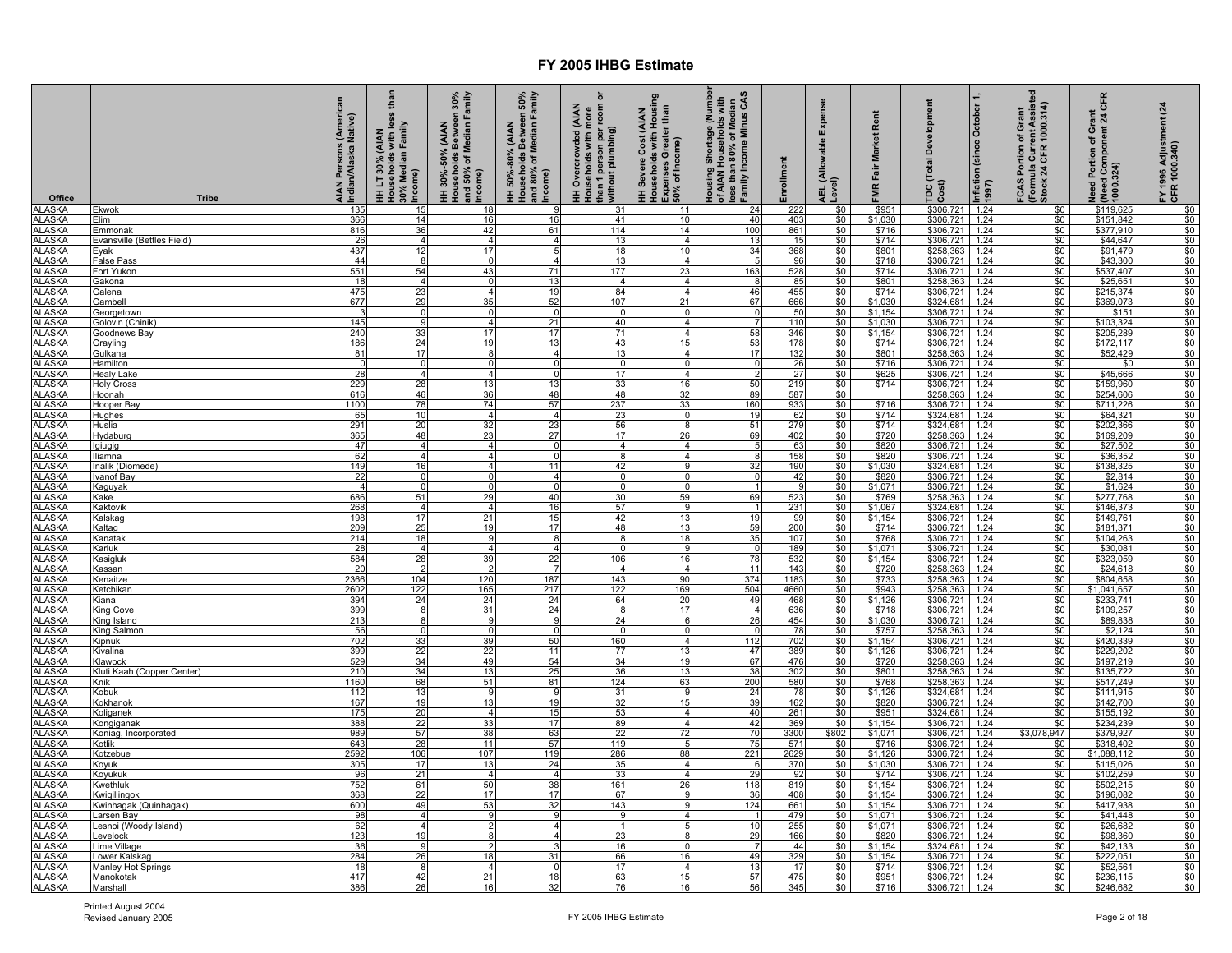| Office                         | <b>Tribe</b>                                | (American<br>AIAN Persons (Ameri<br>Indian/Alaska Native) | less than<br>HH LT 30% (AIAN<br>Households with less<br>30% Median Family<br>Income) | HH 30%-50% (AIAN<br>Households Between 30%<br>and 50% of Median Family<br>Income) | Households Between 50%<br>and 80% of Median Family<br>Income)<br>HH 50%-80% (AIAN | ৯<br>than 1 person per room<br>without plumbing)<br>(AIAN<br>HH Overcrowded (AIAN<br>Households with more | HH Severe Cost (AIAN<br>Households with Housing<br>Expenses Greater than<br>50% of Income) | Housing Shortage (Number<br>of AIAN Households with<br>less than 80% of Median<br>Family Income Minus CAS | Enrollment        | Expense<br><b>AEL (Allowable</b><br>Level) | Rent<br><b>Market</b><br>FMR Fair | TDC (Total Development<br>Cost)                                                                        | Inflation (since October 1,<br>1997) | (Formula Current Assisted<br>Stock 24 CFR 1000.314)<br>FCAS Portion of Grant | CFR<br>Need Portion of Grant<br>(Need Component 24 Cl<br>1000.324) | $\overline{a}$<br>FY 1996 Adjustment<br>CFR 1000.340) |
|--------------------------------|---------------------------------------------|-----------------------------------------------------------|--------------------------------------------------------------------------------------|-----------------------------------------------------------------------------------|-----------------------------------------------------------------------------------|-----------------------------------------------------------------------------------------------------------|--------------------------------------------------------------------------------------------|-----------------------------------------------------------------------------------------------------------|-------------------|--------------------------------------------|-----------------------------------|--------------------------------------------------------------------------------------------------------|--------------------------------------|------------------------------------------------------------------------------|--------------------------------------------------------------------|-------------------------------------------------------|
| <b>ALASKA</b><br><b>ALASKA</b> | Mary's Igloo<br>McGrath                     | $\Omega$<br>229                                           | 23                                                                                   | $\mathbf 0$<br>13                                                                 | $\Omega$<br>19                                                                    | $\Omega$<br>29                                                                                            | 17                                                                                         | 46                                                                                                        | 98<br>219         | \$0<br>\$0                                 | \$1,030<br>\$714                  | \$306,721<br>\$324,681                                                                                 | 1.24<br>1.24                         | \$0<br>\$0                                                                   | \$0<br>\$161,456                                                   | \$0<br>\$0                                            |
| <b>ALASKA</b>                  | Mekoryuk                                    | 226                                                       | 13                                                                                   | 24                                                                                | 30                                                                                | 33                                                                                                        |                                                                                            | 29                                                                                                        | 445               | \$0                                        | \$1,154                           | \$306,721                                                                                              | 1.24                                 | \$0                                                                          | \$114,093                                                          | \$0                                                   |
| <b>ALASKA</b>                  | Mentasta                                    | 105                                                       | 19                                                                                   | $\overline{4}$                                                                    | 11                                                                                | 15                                                                                                        | $\overline{4}$                                                                             | 17                                                                                                        | 250<br>224        | $\frac{$0}{$0}$                            | $$801$<br>$$714$                  | \$306,721<br>\$306,721                                                                                 | 1.24                                 | \$0                                                                          | \$68,897<br>\$192,272                                              | \$0                                                   |
| <b>ALASKA</b>                  | Minto                                       | 248                                                       | 29                                                                                   | 17<br>49                                                                          | 17                                                                                | 44                                                                                                        | 19<br>$\sqrt{2}$                                                                           | 55                                                                                                        |                   |                                            | \$716                             |                                                                                                        | 1.24                                 | \$0                                                                          | \$342,424                                                          | \$0                                                   |
| <b>ALASKA</b><br>ALASKA        | Mountain Village (Asa'Carsarmiut)<br>Naknek | 800<br>339                                                | 42<br>17                                                                             | 8                                                                                 | 37<br>30                                                                          | 104<br>13                                                                                                 | 17                                                                                         | 113<br>50                                                                                                 | 1026<br>314       | $\frac{$0}{$0}$                            | \$757                             | \$306,721 1.24<br>\$306,721                                                                            | 1.24                                 | $\frac{$0}{$0}$                                                              | \$130,988                                                          | \$0<br>\$0                                            |
| <b>ALASKA</b>                  | <b>NANA Corporation</b>                     | 230                                                       | $\overline{0}$                                                                       | $\mathbf 0$                                                                       | $\Omega$                                                                          | $\mathbf{0}$                                                                                              |                                                                                            | $\Omega$                                                                                                  | 499               | \$933                                      | \$1,126                           | \$324,681                                                                                              | 1.24                                 | \$3,239,648                                                                  | \$10,979                                                           | \$0                                                   |
| <b>ALASKA</b>                  | Nanwelek (English Bay)                      | 178                                                       | 13                                                                                   | 13                                                                                | 13                                                                                | 39                                                                                                        |                                                                                            | 19                                                                                                        | 260               | $\frac{$0}{$0}$                            | \$733                             | \$258,363                                                                                              | 1.24                                 | $\frac{$0}{$0}$                                                              | \$95,021                                                           | \$0                                                   |
| <b>ALASKA</b><br><b>ALASKA</b> | Napaimute                                   | $\mathbf 0$<br>379                                        | $\mathbf 0$<br>22                                                                    | $\mathbf 0$<br>38                                                                 | $\Omega$<br>32                                                                    | $\overline{0}$<br>97                                                                                      | $\Omega$<br>4                                                                              | $\overline{0}$<br>67                                                                                      | 125<br>384        | \$0                                        | \$1,154<br>\$1,154                | $$306,721$ 1.24<br>\$306,721                                                                           | 1.24                                 | \$0                                                                          | \$0<br>\$266,622                                                   | \$0<br>\$0                                            |
| <b>ALASKA</b>                  | Napakiak<br>Napaskiak                       | 426                                                       | 28                                                                                   | 27                                                                                | 32                                                                                | 103                                                                                                       |                                                                                            | 71                                                                                                        | 372               | \$0                                        | \$1,154                           | \$306,721                                                                                              | 1.24                                 | \$0                                                                          | \$279,181                                                          | \$0                                                   |
| <b>ALASKA</b>                  | Nelson Lagoon                               | 72                                                        | $\Omega$                                                                             | 13                                                                                | $\overline{4}$                                                                    | $\Omega$                                                                                                  | $\overline{4}$                                                                             | 10                                                                                                        | 50                | \$0                                        | \$718                             | \$306,721                                                                                              | 1.24                                 | \$0                                                                          | \$26,904                                                           | \$0                                                   |
| <b>ALASKA</b>                  | <b>Nenana</b>                               | 198                                                       | $\frac{37}{32}$                                                                      | 10                                                                                | $\frac{20}{26}$                                                                   | $\frac{25}{75}$                                                                                           | 15                                                                                         | $\frac{38}{82}$                                                                                           | 499               | $\frac{$0}{$0}$                            | $$714$<br>$$951$                  | $\frac{$306,721}{$324,681}$<br>$$306,721$                                                              | 1.24                                 | $\frac{$0}{$0}$                                                              | \$145,745<br>\$305,488                                             | $\frac{$0}{$0}$                                       |
| <b>ALASKA</b>                  | New Stuyahok                                | 499<br>154                                                | 8                                                                                    | 41<br>13                                                                          | -8                                                                                | 21                                                                                                        | 20<br>$\overline{4}$                                                                       | 17                                                                                                        | 525<br>195        | \$0                                        | \$820                             |                                                                                                        | 1.24<br>1.24                         | \$0                                                                          | \$76,336                                                           | \$0                                                   |
| <b>ALASKA</b><br><b>ALASKA</b> | Newhalen<br><b>Newtok</b>                   | 346                                                       | 11                                                                                   | 17                                                                                | 22                                                                                | 61                                                                                                        |                                                                                            | 41                                                                                                        | 313               | \$0                                        | \$1,154                           | \$306,721                                                                                              | 1.24                                 | \$0                                                                          | \$171,055                                                          | \$0                                                   |
| <b>ALASKA</b>                  | Nightmute                                   | 219                                                       | $\mathbf{Q}$                                                                         | 18                                                                                | 22                                                                                | 47                                                                                                        |                                                                                            | 39                                                                                                        | 195               | \$0                                        | \$1,154                           | \$306,721                                                                                              | 1.24                                 | \$0                                                                          | \$129,046                                                          | \$0                                                   |
| <b>ALASKA</b>                  | Nikolai                                     | 85                                                        | 15                                                                                   | 13                                                                                | 8                                                                                 | 15                                                                                                        |                                                                                            | 25                                                                                                        | 81                | \$0                                        | \$714                             | \$324,681 1.24                                                                                         |                                      | \$0                                                                          | \$86,353                                                           | \$0                                                   |
| <b>ALASKA</b>                  | Nikolski                                    | 28                                                        | $\overline{4}$                                                                       | $\overline{4}$                                                                    | $\overline{a}$                                                                    | $\overline{0}$                                                                                            | $\overline{4}$                                                                             | $\overline{0}$                                                                                            | 59                | \$0                                        | \$612                             | \$306,721 1.24                                                                                         |                                      | \$0                                                                          | \$18,802                                                           | \$0                                                   |
| <b>ALASKA</b><br><b>ALASKA</b> | Ninilchik<br>Noatak                         | 939<br>450                                                | 41<br>20                                                                             | 69<br>22                                                                          | 70<br>18                                                                          | 78<br>70                                                                                                  | 43<br>20                                                                                   | 170<br>26                                                                                                 | 526<br>497        | \$0<br>\$0                                 | \$733<br>\$1,126                  | \$258,363 1.24<br>\$324,681 1.24                                                                       |                                      | \$0<br>\$0                                                                   | \$379,998<br>\$242,404                                             | \$0<br>\$0                                            |
| <b>ALASKA</b>                  | Nome                                        | 2039                                                      | 76                                                                                   | 88                                                                                | 88                                                                                | 227                                                                                                       | 57                                                                                         | 207                                                                                                       | 2106              | \$0                                        | \$1,030                           | \$306,721                                                                                              | 1.24                                 | \$0                                                                          | \$837,869                                                          | \$0                                                   |
| <b>ALASKA</b>                  | Nondalton                                   | 210                                                       | 24                                                                                   | 17                                                                                | 19                                                                                | 25                                                                                                        | 25                                                                                         | $\frac{46}{51}$                                                                                           | 439<br>735        |                                            | \$820                             | \$306,721                                                                                              | 1.24                                 |                                                                              |                                                                    | \$0                                                   |
| <b>ALASKA</b>                  | Noorvik                                     | 660                                                       | 13                                                                                   | 28                                                                                | 47                                                                                | 100                                                                                                       | $\overline{4}$                                                                             |                                                                                                           |                   | $\frac{$0}{$0}{$0}{$0 $}$                  | $$1,126$<br>\$625<br>\$1,067      | $\frac{$306,721 \quad 1.24}{$306,721 \quad 1.24}$<br>$\frac{$306,721 \quad 1.24}{$324,681 \quad 1.24}$ |                                      |                                                                              | $\frac{$170,388}{$270,401}$<br>$$158,612$<br>$$268,922$            | \$0                                                   |
| <b>ALASKA</b><br><b>ALASKA</b> | Northway<br>Nuigsut                         | 359<br>421                                                | 21<br>$\overline{4}$                                                                 | 20<br>13                                                                          | $\frac{22}{48}$                                                                   | 26<br>99                                                                                                  | 16<br>13                                                                                   | 52<br>26                                                                                                  | $\frac{256}{450}$ |                                            |                                   |                                                                                                        |                                      |                                                                              |                                                                    | \$0<br>\$0                                            |
| <b>ALASKA</b>                  | Nulato                                      | 330                                                       | 19                                                                                   | 29                                                                                | 23                                                                                | 67                                                                                                        |                                                                                            | 71                                                                                                        | 680               | \$0                                        | \$714                             | \$306,721                                                                                              | 1.24                                 | \$0                                                                          | \$215,897                                                          | \$0                                                   |
| <b>ALASKA</b>                  | Nunapitchul                                 | 497                                                       | 27                                                                                   | 41                                                                                | 26                                                                                | 89                                                                                                        |                                                                                            | 78                                                                                                        | 473               | \$0                                        | \$1,154                           | $$306,721$ 1.24                                                                                        |                                      | \$0                                                                          | \$267,004                                                          | \$0                                                   |
| <b>ALASKA</b>                  | Ohogamiut                                   | $\Omega$                                                  |                                                                                      | $\Omega$                                                                          | $\Omega$                                                                          | $\Omega$                                                                                                  |                                                                                            | $\Omega$                                                                                                  | 26                | \$0                                        | \$716                             | \$306,721 1.24                                                                                         |                                      | \$0                                                                          | \$0                                                                | \$0                                                   |
| <b>ALASKA</b><br><b>ALASKA</b> | Old Harbor<br>Orutsararmuit (Bethel)        | 218<br>4135                                               | 32<br>193                                                                            | 13<br>126                                                                         | 24<br>186                                                                         | 28<br>393                                                                                                 | 24<br>132                                                                                  | 28<br>439                                                                                                 | 573<br>3798       | \$0<br>\$0                                 | \$1,071<br>\$1,154                | \$306,721 1.24<br>\$306,721 1.24                                                                       |                                      | \$0<br>\$0                                                                   | \$168,441<br>\$1,644,515                                           | \$0<br>\$0                                            |
| <b>ALASKA</b>                  | Oscarville                                  | 68                                                        | 11                                                                                   | $\overline{a}$                                                                    | $\overline{\bf{4}}$                                                               | 20                                                                                                        | Δ                                                                                          | 15                                                                                                        | 77                | \$0                                        | \$1,154                           | \$306,721                                                                                              | 1.24                                 | \$0                                                                          | \$66,212                                                           | \$0                                                   |
| <b>ALASKA</b>                  | <u>Ouzinkie</u>                             | 212                                                       | 9                                                                                    | 13                                                                                | 24                                                                                | 28                                                                                                        | 4                                                                                          | 18                                                                                                        | 381               | \$0                                        | \$1,071                           | \$306,721                                                                                              | 1.24                                 | \$0                                                                          | \$97,401                                                           | \$0                                                   |
| <b>ALASKA</b>                  | Paimiut                                     | $\mathbf 0$                                               | $\Omega$                                                                             | $\Omega$                                                                          | $\Omega$                                                                          | $\mathbf{0}$                                                                                              |                                                                                            | $\Omega$                                                                                                  | 67                | \$0                                        | \$716                             | \$306,721                                                                                              | 1.24                                 | \$0                                                                          | \$0                                                                | \$0                                                   |
| <b>ALASKA</b><br><b>ALASKA</b> | Pauloff Harbor Village                      | 26<br>34                                                  | $\Omega$                                                                             | $\Omega$<br>$\overline{4}$                                                        | $\Omega$<br>$\overline{a}$                                                        | 0<br>8                                                                                                    |                                                                                            | $\Omega$<br>8                                                                                             | 51<br>117         | $\frac{$0}{$0}$                            | \$718<br>\$820                    | $\frac{$306,721}{\$306,721}$                                                                           | 1.24<br>1.24                         | \$0<br>\$0                                                                   | $$1,520$<br>$$23,084$                                              | \$0<br>\$0                                            |
| <b>ALASKA</b>                  | Pedro Bay<br>Perryville                     | 111                                                       | $\mathbf{R}$                                                                         | $\Omega$                                                                          | 13                                                                                | 32                                                                                                        | $\Delta$                                                                                   | $\overline{7}$                                                                                            | 267               | \$0                                        | \$820                             | \$306,721                                                                                              | 1.24                                 | \$0                                                                          | \$81,799                                                           | \$0                                                   |
| <b>ALASKA</b>                  | Petersburg                                  | 492                                                       | 66                                                                                   | 23                                                                                | 30                                                                                | 22                                                                                                        | $\overline{2}$                                                                             | 98                                                                                                        | 418               | \$0                                        | \$769                             | \$258,363                                                                                              | 1.24                                 | \$0                                                                          | \$195,301                                                          | \$0                                                   |
| <b>ALASKA</b>                  | <b>Pilot Point</b>                          | 136                                                       | 13                                                                                   | $\overline{4}$                                                                    | 13                                                                                | 13                                                                                                        |                                                                                            | 19                                                                                                        | 160               | \$0                                        | \$820                             | \$306,721                                                                                              | 1.24                                 | \$0                                                                          | \$63,238                                                           | \$0                                                   |
| <b>ALASKA</b>                  | <b>Pilot Station</b>                        | 608                                                       | 31                                                                                   | 42                                                                                | 33                                                                                | 96                                                                                                        |                                                                                            | 100                                                                                                       | 537               | $\frac{$0}{$0}$                            | \$716                             | \$306,721                                                                                              | 1.24                                 | \$0<br>$\overline{50}$                                                       | \$311,586                                                          | \$0                                                   |
| <b>ALASKA</b><br><b>ALASKA</b> | Pitka's Point<br>Platinum                   | 133<br>42                                                 | 11<br>11                                                                             | 5<br>$\overline{4}$                                                               | 11<br>-9                                                                          | 32<br>16                                                                                                  | $\Omega$                                                                                   | 11<br>17                                                                                                  | 161<br>71         | \$0                                        | \$716<br>\$1,154                  | \$306,721 1.24<br>\$306,721                                                                            | 1.24                                 | \$0                                                                          | \$78,507<br>\$49,972                                               | \$0<br>\$0                                            |
| <b>ALASKA</b>                  | Point Hope                                  | 748                                                       | 31                                                                                   | 24                                                                                | 20                                                                                | 125                                                                                                       | 21                                                                                         | - 0                                                                                                       | 841               | \$0                                        | \$1,067                           | \$324,681                                                                                              | 1.24                                 | \$0                                                                          | \$352,638                                                          | \$0                                                   |
| <b>ALASKA</b>                  | Point Lay                                   | 238                                                       | 11                                                                                   | $\overline{4}$                                                                    | 13                                                                                | 74                                                                                                        | $\overline{4}$                                                                             | 21                                                                                                        | 200               | \$0                                        | \$1,067                           | \$324,681                                                                                              | 1.24                                 | \$0                                                                          | \$176,906                                                          | \$0                                                   |
| <b>ALASKA</b>                  | Port Graham                                 | 163                                                       | 17<br>$\overline{4}$                                                                 | 9                                                                                 | 13                                                                                | 17                                                                                                        | <sub>9</sub><br>$\overline{4}$                                                             | $\Omega$<br>21                                                                                            | 151               | $\frac{$0}{$0}{$0}{$0 $}$                  | $$733$<br>$$820$<br>$$1,071$      | $\frac{$258,363}{$306,721}$<br>$\frac{$306,721}{$306,721}$                                             | 1.24                                 | $\frac{$0}{$0}{$0}{$0 $}$                                                    | \$67,953                                                           | $\frac{$0}{$0}{$0}$                                   |
| <b>ALASKA</b><br><b>ALASKA</b> | Port Heiden<br>Port Lions                   | 98<br>175                                                 | 15                                                                                   | 13<br>19                                                                          | 17<br>16                                                                          | $\boldsymbol{8}$<br>$\overline{4}$                                                                        | 13                                                                                         | 27                                                                                                        | 139<br>352        |                                            |                                   |                                                                                                        | 1.24<br>1.24                         |                                                                              | \$55,483<br>\$88,614                                               |                                                       |
| <b>ALASKA</b>                  | Portage Creek                               | 34                                                        | $\mathbf 0$                                                                          | $\overline{0}$                                                                    | $\overline{0}$                                                                    | $\mathbf 0$                                                                                               | $\Omega$                                                                                   | 0                                                                                                         | 78                | \$0                                        | \$951                             | $$306,721$ 1.24                                                                                        |                                      | \$0                                                                          | \$1,551                                                            | \$0                                                   |
| <b>ALASKA</b>                  | Qagan Tayagungin (Sand Point)               | 443                                                       | 19                                                                                   | 17                                                                                | 33                                                                                | 21                                                                                                        | 13                                                                                         | 19                                                                                                        | 620               | \$0                                        | \$718                             | \$306,721                                                                                              | 1.24                                 | \$0                                                                          | \$132,354                                                          | \$0                                                   |
| <b>ALASKA</b><br><b>ALASKA</b> | Qawalangin (Unalaska)<br>Rampart            | 409<br>43                                                 | 23<br>10                                                                             | 12<br>$\overline{0}$                                                              | $\Omega$<br>4                                                                     | 29<br>19                                                                                                  | 12<br>$\overline{4}$                                                                       | $\Omega$                                                                                                  | 539<br>41         | $\frac{$0}{$0}$                            | \$612<br>\$714                    | \$306,721<br>\$306,721 1.24                                                                            | 1.24                                 | \$0<br>\$0                                                                   | \$120,631<br>\$55,978                                              | \$0<br>\$0                                            |
| <b>ALASKA</b>                  | <b>Red Devil</b>                            | 28                                                        | 11                                                                                   | $\mathbf 0$                                                                       | $\overline{\mathbf{4}}$                                                           | 11                                                                                                        | $\overline{\mathbf{4}}$                                                                    | 16                                                                                                        | 28                | \$0                                        | \$1,154                           | \$306,721 1.24                                                                                         |                                      | \$0                                                                          | \$47,820                                                           | \$0                                                   |
| <b>ALASKA</b>                  | Ruby                                        | 169                                                       | 19                                                                                   | 20                                                                                | 8                                                                                 | 47                                                                                                        | 15                                                                                         | 33                                                                                                        | 162               | \$0                                        | \$714                             | $$324,681$ 1.24                                                                                        |                                      | \$0                                                                          | \$173,227                                                          | \$0                                                   |
| <b>ALASKA</b>                  | Russian Mission                             | 315                                                       | 14                                                                                   | 31                                                                                | 29                                                                                | 32                                                                                                        |                                                                                            | 53                                                                                                        | 296               | \$0                                        | \$716                             | \$306,721                                                                                              | 1.24                                 | \$0                                                                          | \$129,487                                                          | \$0                                                   |
| <b>ALASKA</b><br><b>ALASKA</b> | Saint George<br>Saint Michae                | 144<br>373                                                | 8<br>16                                                                              | $\overline{4}$<br>16                                                              | 8<br>22                                                                           | 12<br>82                                                                                                  | $\overline{4}$                                                                             | 12<br>18                                                                                                  | 131<br>399        | \$0<br>\$0                                 | \$612<br>\$1,030                  | \$306,721<br>\$306,721                                                                                 | 1.24<br>1.24                         | \$0<br>\$0                                                                   | \$64,349<br>\$198,771                                              | \$0<br>\$0                                            |
| <b>ALASKA</b>                  | Saint Paul                                  | 592                                                       | 22                                                                                   | 29                                                                                | 45                                                                                | 90                                                                                                        | 20                                                                                         | 32                                                                                                        | 653               | \$0                                        |                                   |                                                                                                        | 1.24                                 | \$0                                                                          | \$287,783                                                          | \$0                                                   |
| <b>ALASKA</b>                  | Salamatof                                   | 230                                                       | 9                                                                                    | $\overline{a}$                                                                    | $\overline{a}$                                                                    | $\overline{4}$                                                                                            | $\Omega$                                                                                   | 17                                                                                                        | 155               | $\overline{\$0}$                           | $$612$<br>$$733$                  | \$306,721<br>\$258,363                                                                                 | 1.24                                 | $\overline{\$0}$                                                             | \$30,556                                                           | \$0                                                   |
| <b>ALASKA</b>                  | Savoonga                                    | 668                                                       | 57                                                                                   | 47                                                                                | 35                                                                                | 151                                                                                                       | 16                                                                                         | 93                                                                                                        | 721               | \$0                                        | \$1,030                           | \$324,681                                                                                              | 1.24                                 | \$0                                                                          | \$467,909                                                          | \$0                                                   |
| <b>ALASKA</b><br><b>ALASKA</b> | Saxman                                      | 329<br>513                                                | 17<br>32                                                                             | 21<br>31                                                                          | 20<br>18                                                                          | 24<br>67                                                                                                  | 4<br>25                                                                                    | - 6<br>42                                                                                                 | 175<br>430        | \$0<br>\$0                                 | \$943<br>\$716                    | \$258,363<br>\$306,721                                                                                 | 1.24<br>1.24                         | \$0<br>\$0                                                                   | \$84,998<br>\$261,329                                              | \$0<br>\$0                                            |
| <b>ALASKA</b>                  | Scammon Bay<br>Selawik                      | 806                                                       | 61                                                                                   | 41                                                                                | 28                                                                                | 106                                                                                                       | 15                                                                                         | 68                                                                                                        | 844               | \$0                                        | \$1,126                           | \$306,721                                                                                              | 1.24                                 | \$0                                                                          | \$360,037                                                          | \$0                                                   |
| <b>ALASKA</b>                  | Seldovia                                    | 134                                                       | 28                                                                                   | $\overline{4}$                                                                    | 11                                                                                | $\overline{a}$                                                                                            |                                                                                            | 25                                                                                                        | 907               | \$0                                        | \$733                             | \$258,363 1.24                                                                                         |                                      | \$0                                                                          | \$63,193                                                           | \$0                                                   |
| <b>ALASKA</b>                  | Shageluk                                    | 130                                                       | 10                                                                                   | 16                                                                                | 10                                                                                | 41                                                                                                        | $\Omega$                                                                                   | 27                                                                                                        | 125               | \$0                                        | \$714                             | \$306,721                                                                                              | 1.24                                 | \$0                                                                          | \$104,900                                                          | \$0                                                   |
| <b>ALASKA</b><br><b>ALASKA</b> | Shaktoolik<br>Sheldon's Point               | 237<br>174                                                | 9<br>17                                                                              | 20<br>11                                                                          | 20                                                                                | 33<br>46                                                                                                  | 4                                                                                          | 29<br>26                                                                                                  | 211<br>138        | \$0<br>\$0                                 | \$1,030<br>\$716                  | \$306,721<br>\$306,721                                                                                 | 1.24<br>1.24                         | $\frac{$0}{$0}$                                                              | \$113,259<br>\$129,390                                             | \$0<br>\$0                                            |
|                                |                                             |                                                           |                                                                                      |                                                                                   |                                                                                   |                                                                                                           |                                                                                            |                                                                                                           |                   |                                            |                                   |                                                                                                        |                                      |                                                                              |                                                                    |                                                       |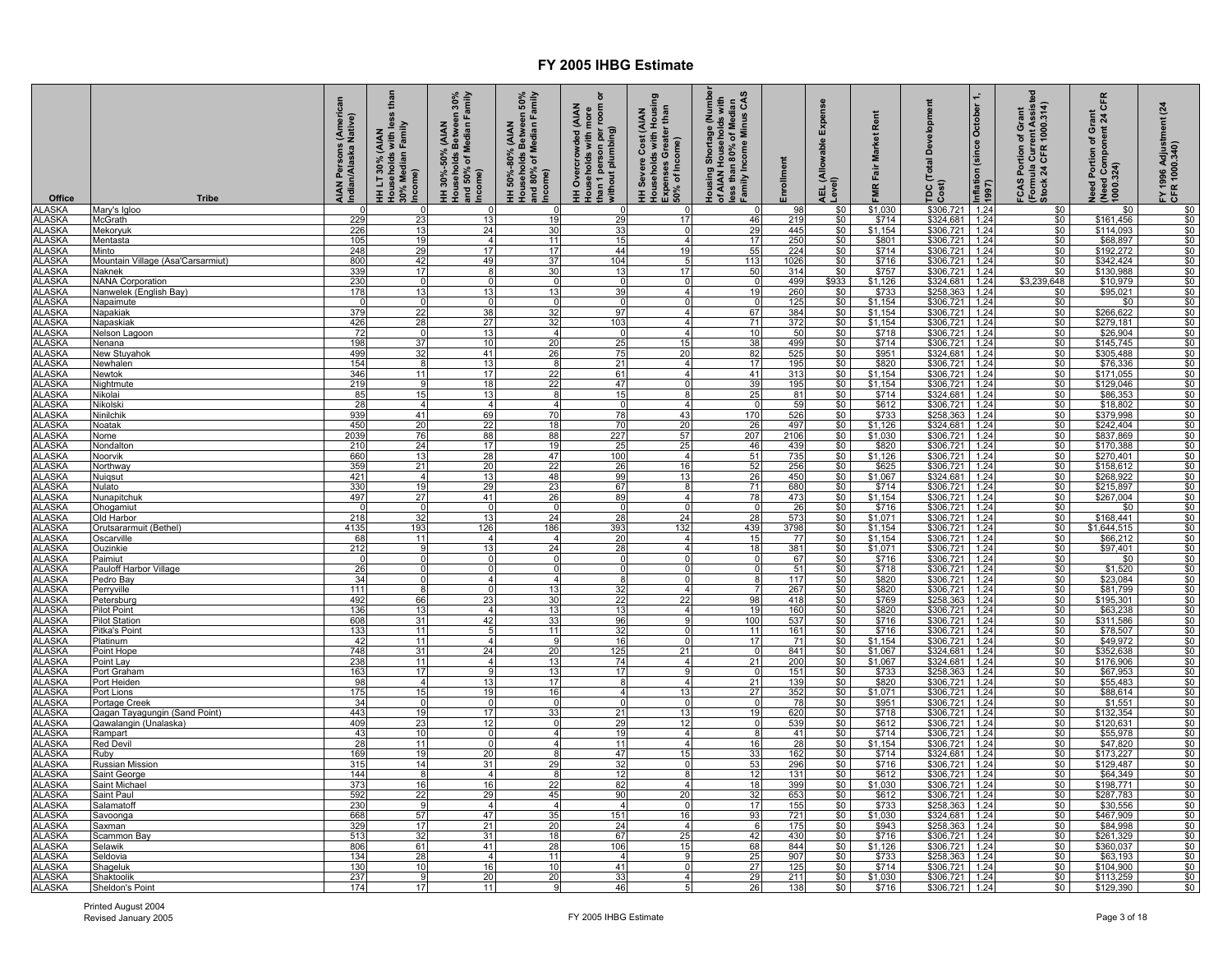| Office                         | <b>Tribe</b>                                                       | AIAN Persons (American<br>Indian/Alaska Native) | tha<br>less<br>HH LT 30% (AIAN<br>Households with les:<br>30% Median Family<br>, Income) | HH 30%-50% (AIAN<br>Households Between 30%<br>and 50% of Median Family<br>ncome) | Households Between 50%<br>and 80% of Median Family<br>Income)<br>(AIAN<br>HH 50%-80% | ō<br>HH Overcrowded (AIAN<br>Households with more<br>than 1 person per room o<br>than 1 person per<br>without plumbing) | HH Severe Cost (AIAN<br>Households with Housing<br>Expenses Greater than<br>, 50% of Income) | Housing Shortage (Number<br>of AIAN Households with<br>less than 80% of Median<br>Family Income Minus CAS | nrollment         | Expense<br>AEL (Allowable E<br>Level) | Rent<br><b>Market</b><br>Fair<br><b>FMR</b> | <b>Total Development</b><br>Cost)<br>рc                              | October<br>(since<br>Inflation (<br>1997) | (Formula Current Assist<br>Stock 24 CFR 1000.314)<br>FCAS Portion of Grant | CFR<br>Need Portion of Grant<br>  (Need Component 24 Cl<br>  1000.324) | (24)<br>FY 1996 Adjustment<br>CFR 1000.340) |
|--------------------------------|--------------------------------------------------------------------|-------------------------------------------------|------------------------------------------------------------------------------------------|----------------------------------------------------------------------------------|--------------------------------------------------------------------------------------|-------------------------------------------------------------------------------------------------------------------------|----------------------------------------------------------------------------------------------|-----------------------------------------------------------------------------------------------------------|-------------------|---------------------------------------|---------------------------------------------|----------------------------------------------------------------------|-------------------------------------------|----------------------------------------------------------------------------|------------------------------------------------------------------------|---------------------------------------------|
| <b>ALASKA</b><br><b>ALASKA</b> | Shishmaref<br>Shoonag' Tribe of Kodiak                             | 578<br>658                                      | 27<br>38                                                                                 | 37<br>26                                                                         | 44<br>42                                                                             | 140<br>15                                                                                                               | 21<br>48                                                                                     | 48<br>106                                                                                                 | 643<br>1213       | \$0<br>\$0                            | \$1,030<br>\$1,071                          | \$306,721<br>\$258,363                                               | 1.24<br>1.24                              | \$0<br>\$0                                                                 | \$385,436<br>\$237,063                                                 | $\frac{$80}{$0}{$0}{$0 $$                   |
| ALASKA                         | Shungnak                                                           | 265                                             | 18                                                                                       |                                                                                  | 18                                                                                   | 42                                                                                                                      |                                                                                              | 26                                                                                                        | 266               | \$0                                   | \$1,126                                     | \$324,681                                                            | 1.24                                      | \$0                                                                        | \$132,925                                                              |                                             |
| <b>ALASKA</b>                  | Skagway                                                            | 96                                              | 8                                                                                        |                                                                                  | 15                                                                                   | 5                                                                                                                       |                                                                                              | $\frac{26}{21}$                                                                                           | 48                | $\frac{$0}{$0}$                       |                                             | \$258,363<br>\$306,721                                               | $\frac{1.24}{1.24}$                       | $\frac{$0}{$0}$                                                            | \$43,923                                                               |                                             |
| <b>ALASKA</b>                  | Sleetmute                                                          | 99                                              | 21                                                                                       | $\Omega$                                                                         |                                                                                      | 26                                                                                                                      |                                                                                              |                                                                                                           | 126               |                                       | \$1,154                                     |                                                                      |                                           |                                                                            | \$86,673                                                               |                                             |
| <b>ALASKA</b><br><b>ALASKA</b> | Solomon<br>South Nakne                                             | 122                                             | $\Omega$<br>17                                                                           | $\Omega$<br>8                                                                    |                                                                                      | $\Omega$<br>13                                                                                                          |                                                                                              | $\sqrt{ }$<br>29                                                                                          | 68<br>275         | \$0<br>\$0                            | \$1,030<br>\$757                            | \$306,721<br>\$306,721                                               | 1.24<br>1.24                              | \$0<br>\$0                                                                 | \$148<br>\$71,409                                                      | \$0<br>\$0                                  |
| <b>ALASKA</b>                  | <b>Stebbins</b>                                                    | 564                                             | 44                                                                                       | 44                                                                               | 22                                                                                   | 120                                                                                                                     | 15                                                                                           | 67                                                                                                        | 642               | \$0                                   | \$1,030                                     | \$306,721                                                            | 1.24                                      | \$0                                                                        | \$354,193                                                              | \$0                                         |
| <b>ALASKA</b>                  | Stevens Village                                                    | 87                                              | 21                                                                                       | $\Delta$                                                                         |                                                                                      | 29                                                                                                                      | $\Delta$                                                                                     | 29                                                                                                        | 199               | \$0                                   | \$714                                       | \$306,721                                                            | 1.24                                      | \$0                                                                        | \$95,118                                                               | \$0                                         |
| <b>ALASKA</b>                  | <b>Stony River</b>                                                 | 58                                              | 11                                                                                       | 9                                                                                |                                                                                      | 20                                                                                                                      | $\Delta$                                                                                     | 23                                                                                                        | 59                | \$0                                   | \$1,154                                     | \$324,681                                                            | 1.24                                      | \$0                                                                        | \$77,994                                                               | \$0                                         |
| <b>ALASKA</b>                  | Takotna                                                            | 22                                              | $\overline{4}$                                                                           | $\overline{4}$<br>17                                                             | 13                                                                                   | 13                                                                                                                      | $\Omega$<br>4                                                                                | -8                                                                                                        | 21                | \$0                                   | \$714                                       | \$324,681                                                            | 1.24                                      | \$0                                                                        | \$32,362                                                               | \$0                                         |
| <b>ALASKA</b><br><b>ALASKA</b> | Tanacros:<br>Tanana                                                | 133<br>262                                      | 23<br>25                                                                                 | 19                                                                               | 30                                                                                   | 44<br>78                                                                                                                | 13                                                                                           | 50<br>69                                                                                                  | 126<br>942        | \$0<br>\$0                            | \$625<br>\$714                              | \$306,721<br>\$324,681                                               | 1.24<br>1.24                              | \$0<br>\$0                                                                 | \$143,386<br>\$257,189                                                 | \$0<br>\$0                                  |
| <b>ALASKA</b>                  | Tatitlek                                                           | 97                                              | 13                                                                                       |                                                                                  | 15                                                                                   | 8                                                                                                                       | 8                                                                                            | 18                                                                                                        | 91                |                                       | \$801                                       | <u>\$258,363</u>                                                     | 1.24                                      |                                                                            | \$57,512                                                               |                                             |
| <b>ALASKA</b>                  | Tazlina                                                            | $\frac{1}{92}$                                  | 8                                                                                        | $\Omega$                                                                         | $\boldsymbol{\Lambda}$                                                               | $\overline{4}$                                                                                                          | $\overline{4}$                                                                               | - 6                                                                                                       | 147               | $\frac{$0}{$0}$                       | \$801                                       | \$258,363<br>\$324,681                                               | 1.24                                      | $\frac{$0}{$0}$                                                            | \$27,474                                                               | $$0$<br>$$0$                                |
| <b>ALASKA</b>                  | Telida                                                             | $\mathbf{B}$                                    | $\mathbf 0$<br>16                                                                        | $\Omega$                                                                         | $\cap$                                                                               | $\overline{0}$                                                                                                          | $\Omega$                                                                                     | $\Omega$                                                                                                  | ູ                 | \$0                                   | \$714                                       |                                                                      | 1.24                                      | \$0                                                                        | \$150                                                                  | $\frac{$0}{$0}$                             |
| <b>ALASKA</b><br><b>ALASKA</b> | Teller<br>Tetlin                                                   | 270<br>121                                      | 20                                                                                       | 21<br>19                                                                         | 16                                                                                   | 64<br>43                                                                                                                | 11<br>$\mathsf{R}$                                                                           | 32<br>31                                                                                                  | 208<br>114        | \$0<br>\$0                            | \$1,030<br>\$625                            | \$306,721<br>\$306,721                                               | 1.24<br>1.24                              | \$0<br>\$0                                                                 | \$188,412<br>\$138,349                                                 | \$0                                         |
| <b>ALASKA</b>                  | Tlingit-Haida Central Council                                      | 5441                                            | 427                                                                                      | 397                                                                              | 253                                                                                  | 173                                                                                                                     | 386                                                                                          | 1014                                                                                                      | 16114             | \$757                                 | \$1,153                                     | \$258,363                                                            | 1.24                                      | \$3,817,312                                                                | \$2.171.375                                                            | \$0                                         |
| <b>ALASKA</b>                  | Togiak                                                             | 827                                             | 84                                                                                       | 52                                                                               | 40                                                                                   | 137                                                                                                                     | 63                                                                                           | 159                                                                                                       | 868               | \$0                                   | \$951                                       | \$306,721                                                            | 1.24                                      | \$0                                                                        | \$596,216                                                              | \$0                                         |
| <b>ALASKA</b>                  | <b>Toksook Bay</b>                                                 | 577                                             | 37                                                                                       | 21                                                                               | 30                                                                                   | 90                                                                                                                      | $\overline{4}$                                                                               | 64                                                                                                        | 654               | \$0                                   | \$1,154                                     | \$306,721                                                            | 1.24                                      | \$0                                                                        | \$264,596                                                              | \$0                                         |
| <b>ALASKA</b><br><b>ALASKA</b> | Tuluksak<br>Tuntutuliak                                            | 448<br>407                                      | 17<br>21                                                                                 | 33<br>26                                                                         | 28<br>24                                                                             | 82<br>82                                                                                                                | $\overline{4}$<br>$\overline{4}$                                                             | 76<br>46                                                                                                  | 508<br>384        | \$0<br>\$0                            | \$1,154<br>\$1,154                          | \$306,721<br>\$306,721                                               | 1.24<br>1.24                              | \$0<br>\$0                                                                 | \$241,404<br>\$224,120                                                 | \$0<br>\$0                                  |
| <b>ALASKA</b>                  | <u>Tununak</u>                                                     | 350                                             | 32                                                                                       | 30                                                                               | 24                                                                                   | 71                                                                                                                      |                                                                                              | 84                                                                                                        |                   |                                       | \$1,154                                     |                                                                      |                                           |                                                                            | \$242,725                                                              |                                             |
| <b>ALASKA</b>                  | Twin Hills                                                         | 72                                              | $\overline{4}$                                                                           |                                                                                  |                                                                                      | 18                                                                                                                      | $\Omega$                                                                                     | 18                                                                                                        | $\frac{247}{102}$ | $\frac{$0}{$0}$                       |                                             |                                                                      |                                           | $\frac{$0}{$0}$                                                            | \$49,889                                                               | $\frac{$0}{$0}{$0}$                         |
| <b>ALASKA</b>                  | Tyonek                                                             | 199                                             | 19                                                                                       | 27                                                                               | 21                                                                                   | 9                                                                                                                       | 11                                                                                           | 53                                                                                                        | 581               | \$0                                   | $\frac{$951}{$733}$ \$820                   | \$306,721 1.24<br>\$306,721 1.24<br>\$306,721 1.24<br>\$306,721 1.24 |                                           | \$0                                                                        | $\frac{$112,532}{$27,155}$                                             |                                             |
| <b>ALASKA</b><br><b>ALASKA</b> | Ugashik                                                            | 10<br>14                                        | $\overline{4}$<br>$\Omega$                                                               | $\overline{a}$                                                                   | $\Omega$                                                                             | $\overline{4}$<br>$\overline{0}$                                                                                        | $\overline{a}$                                                                               | -8                                                                                                        | 65<br>31          | \$0<br>\$0                            | \$1,154                                     | \$306,721                                                            | 1.24                                      | \$0<br>\$0                                                                 | \$626                                                                  | \$0<br>\$0                                  |
| <b>ALASKA</b>                  | Umkumiute<br><b>Jnalaklee</b>                                      | 713                                             | 41                                                                                       | 38                                                                               | 47                                                                                   | 95                                                                                                                      | 16                                                                                           | 68                                                                                                        | 637               | \$0                                   | \$1.030                                     | \$306,721                                                            | 1.24                                      | \$0                                                                        | \$329,866                                                              | \$0                                         |
| <b>ALASKA</b>                  | Unga                                                               | 45                                              | $\Omega$                                                                                 |                                                                                  |                                                                                      | $\Omega$                                                                                                                | $\Omega$                                                                                     |                                                                                                           | 87                | \$0                                   | \$718                                       | \$306,721                                                            | 1.24                                      | \$0                                                                        | \$2,593                                                                | \$0                                         |
| <b>ALASKA</b>                  | Venetie                                                            | 333                                             | 20                                                                                       | 18                                                                               | 20                                                                                   | 24                                                                                                                      | 15                                                                                           | 58                                                                                                        | 237               | \$0                                   | \$714                                       | \$306,721                                                            | 1.24                                      | \$0                                                                        | \$151,360                                                              | \$0                                         |
| <b>ALASKA</b>                  | Wainwright                                                         | 554<br>149                                      | 26<br>11                                                                                 | 20                                                                               | 25                                                                                   | 112                                                                                                                     | q                                                                                            | 33                                                                                                        | 602               | \$0                                   | \$1,067                                     | \$324,681                                                            | 1.24                                      | \$0                                                                        | \$301,451                                                              | \$0                                         |
| <b>ALASKA</b><br><b>ALASKA</b> | Wales<br>White Mountain                                            | 190                                             | 25                                                                                       | $\overline{4}$<br>28                                                             | 16<br>13                                                                             | 42<br>45                                                                                                                | 15                                                                                           | 19<br>36                                                                                                  | 267<br>275        | \$0<br>\$0                            | \$1,030<br>\$1,030                          | \$306,721<br>\$306,721                                               | 1.24<br>1.24                              | \$0<br>\$0                                                                 | \$122,847<br>\$175,716                                                 | \$0<br>\$0                                  |
| <b>ALASKA</b>                  | Wrangell                                                           | 598                                             | 43                                                                                       | 33                                                                               | 67                                                                                   | 23                                                                                                                      | $\overline{4}$                                                                               | 125                                                                                                       | 565               | \$0                                   | \$769                                       | \$258,363                                                            | 1.24                                      | \$0                                                                        | \$179,096                                                              | \$0                                         |
| <b>ALASKA</b>                  | Yakutat                                                            | 387                                             | 29                                                                                       | 21                                                                               | 28                                                                                   | 48                                                                                                                      | 16                                                                                           | 56                                                                                                        | 385               | \$0                                   |                                             | \$258,363                                                            | 1.24                                      | \$0                                                                        | \$175,011                                                              | \$0                                         |
|                                |                                                                    | 111392                                          | 6872                                                                                     | 6386                                                                             | 7021                                                                                 | 12541                                                                                                                   | 4617                                                                                         | 15525                                                                                                     | 161636            |                                       |                                             |                                                                      | 1.24                                      | \$40,167,471                                                               | \$52,986,892                                                           | \$0                                         |
| <b>ALASKA</b>                  | <b>SUMMARY TOTAL</b>                                               |                                                 |                                                                                          |                                                                                  |                                                                                      |                                                                                                                         |                                                                                              |                                                                                                           |                   |                                       |                                             |                                                                      |                                           |                                                                            |                                                                        |                                             |
| <b>CHICAGO</b>                 | Aroostook Band of Micmac                                           | 983                                             | 73                                                                                       | 59                                                                               | 86                                                                                   | 19                                                                                                                      | 44                                                                                           | 130                                                                                                       | 1180              | \$193                                 | \$531                                       | \$164,997                                                            | 1.24                                      | \$396,323                                                                  | \$198,784                                                              |                                             |
| CHICAGO                        | <b>Bad River Band</b>                                              | 2193                                            | 161                                                                                      | 115                                                                              | 243                                                                                  | 86                                                                                                                      | 77                                                                                           | 318                                                                                                       | 6292              | \$204                                 | $$437$<br>$$446$                            | \$179.443                                                            | 1.24                                      | \$904.336                                                                  | \$503.294                                                              | $\frac{$0}{$0}{$0}{$0 $$                    |
| CHICAGO<br><b>CHICAGO</b>      | Bay Mills Indian Community                                         | 838<br>506                                      | 46<br>45                                                                                 | 43<br>44                                                                         | 70<br>30                                                                             | 15<br>26                                                                                                                | 29<br>-9                                                                                     | 48                                                                                                        | 1610<br>2857      | \$194<br>\$231                        | \$495                                       | \$164,997<br>\$184,057                                               | 1.24                                      | \$641,053<br>\$326,550                                                     | \$119,165<br>\$108,681                                                 | \$594,730                                   |
| <b>CHICAGO</b>                 | Boise Forte Band of Minnesota Chippewa<br>Catawba Indian Tribe     | 4860                                            | 370                                                                                      | 314                                                                              | 519                                                                                  | 162                                                                                                                     | 328                                                                                          | 1129                                                                                                      | 2430              | \$0                                   | \$578                                       | \$141,276                                                            | 1.24<br>1.24                              | \$271,408                                                                  | $\overline{$}1,143,809$                                                | \$0                                         |
| CHICAGO                        | Cayuga Nation                                                      | 948                                             | 100                                                                                      | 72                                                                               | 77                                                                                   | 31                                                                                                                      | 86                                                                                           | 249                                                                                                       | 474               | \$0                                   | \$624                                       | \$197,132                                                            | 1.24                                      | \$0                                                                        | \$365,614                                                              | \$0                                         |
| CHICAGO                        | Coharie State Tribe                                                | 2114                                            | 169                                                                                      | 201                                                                              | 127                                                                                  | 78                                                                                                                      | 111                                                                                          | 477                                                                                                       | 1600              | \$170                                 | \$468                                       | \$151,921                                                            | 1.24                                      | \$89,578                                                                   | \$499,624                                                              | $$0$<br>$$0$<br>$$0$<br>$$0$                |
| CHICAGO<br>CHICAGO             | Eastern Cherokee                                                   | 7393<br>7784                                    | 430<br>630                                                                               | 372<br>450                                                                       | 434<br>563                                                                           | 260<br>312                                                                                                              | 171<br>358                                                                                   | 545<br>1292                                                                                               | 12139<br>3905     | \$219<br>\$203                        | \$477<br>\$482                              | \$142,623<br>\$186,666                                               | 1.24<br>1.24                              | \$2,386,618<br>\$1,545,987                                                 | \$999,791<br>\$1,995,161                                               |                                             |
| <b>CHICAGO</b>                 | Fond Du Lac Band of Minnesota Chippewa<br>Forest County Potawatami | 805                                             | 11                                                                                       |                                                                                  | 10                                                                                   | 32                                                                                                                      | 22                                                                                           |                                                                                                           | 1186              | \$195                                 | \$437                                       | \$177,103                                                            | 1.24                                      | \$264,278                                                                  | \$89,749                                                               | \$0                                         |
| CHICAGO                        | Grand Portage Band of Minn. Chippewa                               | 506                                             | 37                                                                                       | 37                                                                               | 64                                                                                   | 21                                                                                                                      | 40                                                                                           | 106                                                                                                       | 1089              | \$175                                 | \$450                                       | \$186,666                                                            | 1.24                                      | \$122,756                                                                  | \$169,325                                                              | \$0                                         |
| <b>HICAGO</b>                  | <b>Grand Traverse Band</b>                                         | 5211                                            | 250                                                                                      | 237                                                                              | 483                                                                                  | 201                                                                                                                     | 265                                                                                          | 887                                                                                                       | 3792              | \$175                                 | \$515                                       | \$164,997                                                            | 1.24                                      | \$356,842                                                                  | \$1,139,614                                                            | \$0                                         |
| <b>CHICAGO</b>                 | Haliwa-Saponi State Tribe                                          | 2723                                            | 276                                                                                      | 180<br>16                                                                        | 140                                                                                  | 103<br>18                                                                                                               | 149<br>16                                                                                    | 552<br>35                                                                                                 | 3719              | \$170                                 | \$437<br>\$446                              | \$152,729                                                            | 1.24<br>1.24                              | \$167,399                                                                  | \$638,918                                                              | \$0<br>\$0                                  |
| CHICAGO<br><u>CHICAGO</u>      | Hannahville Community<br>Ho-Chunk Nation                           | 387<br>12592                                    | 18<br>827                                                                                | 758                                                                              | 26<br>1285                                                                           | 420                                                                                                                     | 629                                                                                          | 2695                                                                                                      | 692<br>6296       | \$0<br>\$237                          | \$534                                       | \$170,146<br>\$177,973                                               | 1.24                                      | \$98,686<br>\$851,293                                                      | \$75,808<br>\$3,234,782                                                | \$0                                         |
| <b>HICAGO</b>                  | <b>Houlton Band of Maliseets</b>                                   | 503                                             | 37                                                                                       | 30                                                                               | 44                                                                                   | 10                                                                                                                      | 22                                                                                           | 37                                                                                                        | 772               | \$193                                 | \$531                                       | \$164,997                                                            | 1.24                                      | \$357,666                                                                  | \$94,140                                                               | \$0                                         |
| CHICAGO                        | luron Band of Potawatomi                                           | 856                                             | 72                                                                                       | 73                                                                               | 104                                                                                  | 21                                                                                                                      | 56                                                                                           | 249                                                                                                       | 428               | \$0                                   | \$576                                       | \$174,429                                                            | 1.24                                      | \$0                                                                        | \$263,178                                                              | \$0                                         |
| CHICAGO                        | Keweenaw Bay Indian Community                                      | 1242                                            | 68                                                                                       | 64                                                                               | 103                                                                                  | 22                                                                                                                      | 43                                                                                           |                                                                                                           | 3120              | \$161                                 | \$446                                       | \$172,020                                                            | 1.24                                      | \$1,190,735                                                                | \$185,145                                                              | $\frac{$0}{$0}{$0 $}$                       |
| CHICAGO<br><b>CHICAGO</b>      | ac Courte Oreilles<br><u>ac Du Flambeau Band</u>                   | 2948<br>1919                                    | 248<br>114                                                                               | 169<br>89                                                                        | 239<br>157                                                                           | 99<br>43                                                                                                                | 96<br>41                                                                                     | 237<br>50                                                                                                 | 5587<br>3143      | \$159<br>\$160                        | \$437<br>\$437                              | \$179,443<br>\$177,103                                               | 1.24<br>1.24                              | \$1,838,964<br>\$1,251,754                                                 | \$600,912<br>\$280,267                                                 |                                             |
| CHICAGO                        | ac Vieux Desert Band                                               | 128                                             | 16                                                                                       | Q                                                                                | 11                                                                                   | $\Omega$                                                                                                                | 16                                                                                           |                                                                                                           | 442               | \$180                                 | \$446                                       | \$171,150                                                            | 1.24                                      | \$184,720                                                                  | \$36,967                                                               | \$0                                         |
| CHICAGO                        | eech Lake Band of Minnesota Chippewa                               | 5272                                            | 457                                                                                      | 305                                                                              | 404                                                                                  | 241                                                                                                                     | 207                                                                                          | 696                                                                                                       | 8294              | \$196                                 | \$455                                       | \$177,638                                                            | 1.24                                      | \$1,960,380                                                                | \$1,240,236                                                            | \$0                                         |
| CHICAGO                        | ittle River Band of Ottawa                                         | 1263                                            | 97                                                                                       | 83                                                                               | 109                                                                                  | 67                                                                                                                      | 69                                                                                           | 289                                                                                                       | 2738              | \$0                                   | \$451                                       | \$164,997                                                            | 1.24                                      | \$0                                                                        | \$340,620                                                              | \$0                                         |
| CHICAGO<br>CHICAGO             | ittle Traverse Bay Band<br>ower Sioux.                             | 1913<br>343                                     | 92<br><b>Q</b>                                                                           | 87<br>-9                                                                         | 177                                                                                  | 74                                                                                                                      | 97<br>14                                                                                     | 356                                                                                                       | 3521<br>820       | \$0<br>\$232                          | \$471<br>\$438                              | \$164,997<br>\$171.220                                               | 1.24<br>1.24                              | \$0<br>\$159,262                                                           | \$430,987<br>\$34,877                                                  | \$0<br>\$0                                  |
| CHICAGO                        | umbee State Tribe                                                  | 64152                                           | 4116                                                                                     | 2840                                                                             | 4560                                                                                 | 1935                                                                                                                    | 2813                                                                                         | 11312                                                                                                     | 32076             | \$170                                 | \$445                                       | \$151,921                                                            | 1.24                                      | \$892,186                                                                  | \$12,291,443                                                           | \$0                                         |
| <b>CHICAGO</b>                 | Match-e-be-nash-she-wish Band of Potta                             | 568                                             | 40                                                                                       | 36                                                                               | 56                                                                                   | 14                                                                                                                      | 31                                                                                           | 132                                                                                                       | 284               | \$0                                   | \$615                                       | \$165,332                                                            | 1.24                                      | \$0                                                                        | \$140,549                                                              | \$0                                         |
| <b>CHICAGO</b>                 | Menominee Indian Tribe                                             | 331                                             | 234                                                                                      | 136                                                                              | 186                                                                                  | 128                                                                                                                     | 58                                                                                           | 200                                                                                                       | 8074              | \$159                                 | \$437                                       | \$179,243                                                            | 1.24                                      | \$1,688,376                                                                | \$541,843                                                              | \$0                                         |

Printed August 2004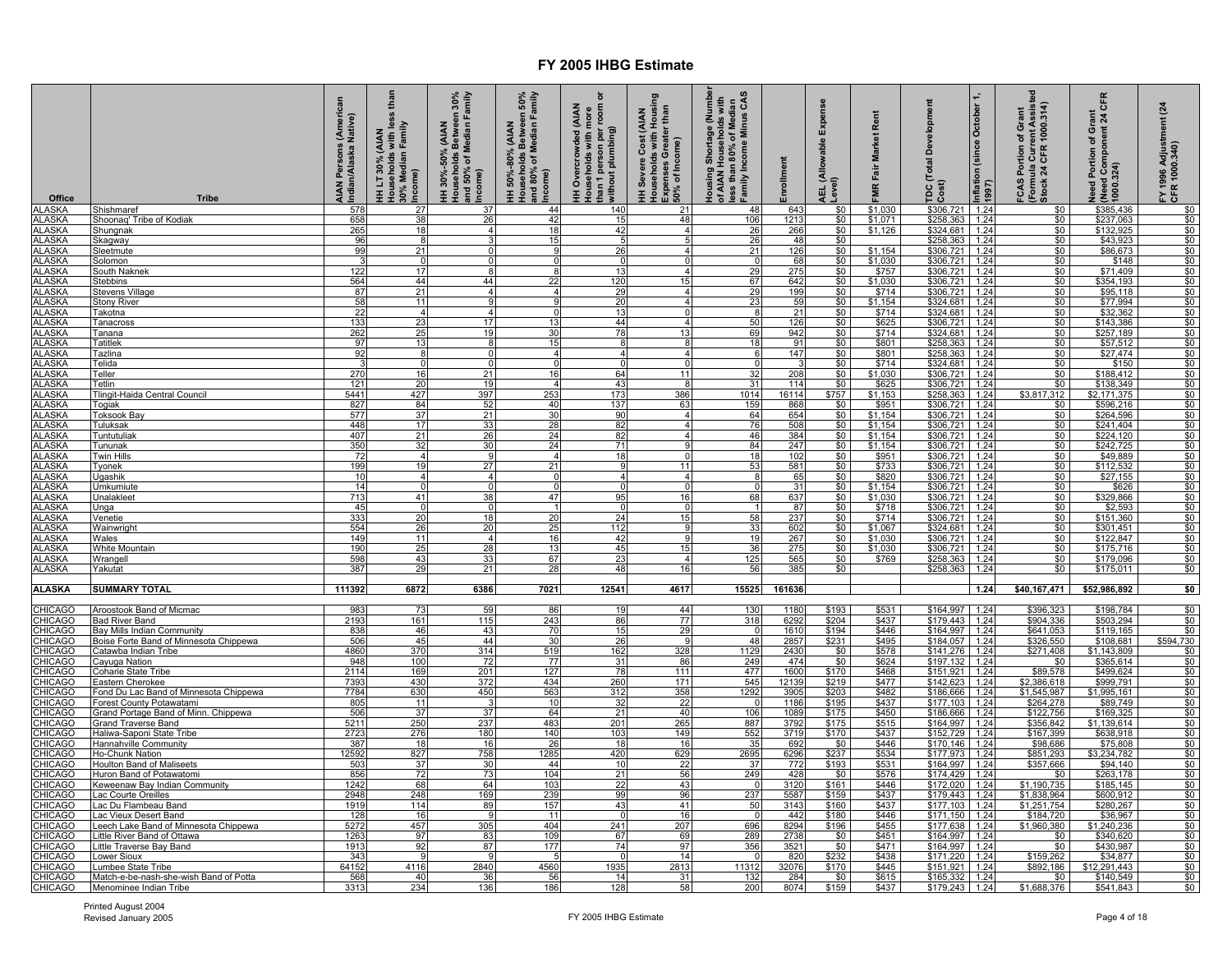| Office                         | <b>Tribe</b>                                                       | (America<br>Native)<br>Persons<br>AIAN Persons<br>Indian/Alaska l | tha<br>Family<br>(AIAN<br>s with I<br>30% Median F<br>Income)<br>HHLT30% (A<br>-<br>-<br>E | en 30%<br>Family<br>olds Between:<br>of Median Far<br>(AIAN<br>HH 30%-50% (<br>Households B<br>and 50% of Mt<br><b>come</b> ) | en 50%<br>Family<br>Households Between 5<br>and 80% of Median Fan<br>Income)<br>(AIAN<br>50%-80%<br>Ŧ | ō<br>person per room<br><b>AIAN</b><br>more<br>HH Overcrowded (A<br>Households with mo<br>than 1 person per ro<br>without plumbing) | HH Severe Cost (AIAN<br>Households with Housing<br>Expenses Greater than<br>50% of Income) | of Median<br>Minus CAS<br>Housing Shortage (Numbe<br>of AIAN Households with<br>less than 80% of Median<br>Income<br>amily | nrollment      | Expense<br>AEL (Allowable I<br>Level) | Rent<br>rket<br>g<br>Fair<br>ΜŔ | elopment<br>δ<br>Total<br>Cost)<br>ă | Inflation (since October<br>1997) | FCAS Portion of Grant<br>(Formula Current Assisted<br>Stock 24 CFR 1000.314) | CFR<br>Need Portion of Grant<br>  (Need Component 24 Cl<br>  1000.324) | $\overline{a}$<br>FY 1996 Adjustme<br>CFR 1000.340) |
|--------------------------------|--------------------------------------------------------------------|-------------------------------------------------------------------|--------------------------------------------------------------------------------------------|-------------------------------------------------------------------------------------------------------------------------------|-------------------------------------------------------------------------------------------------------|-------------------------------------------------------------------------------------------------------------------------------------|--------------------------------------------------------------------------------------------|----------------------------------------------------------------------------------------------------------------------------|----------------|---------------------------------------|---------------------------------|--------------------------------------|-----------------------------------|------------------------------------------------------------------------------|------------------------------------------------------------------------|-----------------------------------------------------|
| <b>HICAGO</b>                  | Miccosukee Tribe                                                   |                                                                   |                                                                                            |                                                                                                                               |                                                                                                       | - 0<br>147                                                                                                                          |                                                                                            |                                                                                                                            | 400            | \$0                                   | \$827                           | \$151,430 1.24                       |                                   | \$0                                                                          | \$50,000                                                               | \$0                                                 |
| <b>HICAGO</b><br><b>HICAGO</b> | Mille Lacs Band of Minnesota Chippewa<br>Mississippi Choctaw Tribe | 3100<br>8989                                                      | 192<br>385                                                                                 | 209<br>306                                                                                                                    | 206<br>517                                                                                            | 414                                                                                                                                 | 134<br>233                                                                                 | 477<br>372                                                                                                                 | 3292<br>8823   | \$228<br>\$152                        | \$508<br>\$410                  | \$181,182<br>\$133,070               | 1.24<br>1.24                      | \$632,469<br>\$2,432,790                                                     | \$748,327<br>\$1,083,945                                               | \$0<br>\$0                                          |
| <b>HICAGO</b>                  | <b>MOWA Band of Choctaw Indians</b>                                | 1491                                                              | 92                                                                                         |                                                                                                                               | 76                                                                                                    | 63                                                                                                                                  | 61                                                                                         | 151                                                                                                                        | 3011           | \$161                                 | \$374                           | \$142,940 1.24                       |                                   | \$249,379                                                                    | \$242,563                                                              | \$0                                                 |
| <b>HICAGO</b>                  | <b>Narragansett Tribe</b>                                          | 2064                                                              | 141                                                                                        | $\frac{55}{134}$                                                                                                              | 183                                                                                                   | 9                                                                                                                                   | 121                                                                                        | 459                                                                                                                        | 2620           | \$0                                   | \$797                           | \$198,983 1.24                       |                                   | \$0                                                                          | \$568,188                                                              | \$0                                                 |
| <b>HICAGO</b>                  | Oneida Nation of New York                                          | 3786                                                              | 362<br>635                                                                                 | 234<br>492                                                                                                                    | 289<br>972                                                                                            | 99<br>341                                                                                                                           | 302<br>388                                                                                 | 855<br>1809                                                                                                                | 1893<br>14745  | $$251$<br>$$184$                      | \$579<br>\$565                  | \$173,424 1.24                       |                                   | \$158,247<br>\$1,321,601                                                     | \$1,116,137<br>\$2,284,761                                             | \$0                                                 |
| <b>HICAGO</b><br><b>HICAGO</b> | Oneida Tribe<br>Inondaga Nation                                    | 10595<br>884                                                      | <b>Q</b>                                                                                   | 15                                                                                                                            | 29                                                                                                    | 13                                                                                                                                  | 24                                                                                         | 53                                                                                                                         | 1600           | \$0                                   | \$600                           | \$177,503 1.24<br>\$173,424 1.24     |                                   | \$0                                                                          | \$97,455                                                               | \$0<br>\$0                                          |
| <b>HICAGO</b>                  | assamaquody Indian Tribe                                           | 652                                                               | 58                                                                                         | 57                                                                                                                            | 57                                                                                                    | $\overline{\mathbf{A}}$                                                                                                             | 17                                                                                         | 35                                                                                                                         | 1314           | \$193                                 | \$531                           | \$169,261 1.24                       |                                   | \$562,843                                                                    | \$108,606                                                              | \$0                                                 |
| <b>HICAGO</b>                  | enobscot Tribe                                                     | 2208                                                              | 226                                                                                        | 170                                                                                                                           | 198                                                                                                   | 55                                                                                                                                  | 199                                                                                        | 501                                                                                                                        | 2194           | \$181                                 | \$564                           | \$169.261 1.24                       |                                   | \$390,460                                                                    | \$688,449                                                              | \$0                                                 |
| <b>HICAGO</b>                  | Pleasant Point                                                     | 1233                                                              | 122                                                                                        | 80                                                                                                                            | 91                                                                                                    | 31<br>115                                                                                                                           | 61                                                                                         | 175                                                                                                                        | 1927           | \$181                                 | \$531                           | \$169,261 1.24                       |                                   | \$454,772                                                                    | \$282,446                                                              | \$0                                                 |
| <b>HICAGO</b><br><b>HICAGO</b> | Poarch Band of Creek Indians<br>Pokagon Band of Potawatomi         | 4456<br>5460                                                      | 362<br>384                                                                                 | 303<br>348                                                                                                                    | 388<br>539                                                                                            | 138                                                                                                                                 | 277<br>301                                                                                 | 852<br>1270                                                                                                                | 2228<br>2730   | \$157<br>\$0                          | \$510<br>\$556                  | \$141,958 1.24<br>\$185,531          | 1.24                              | \$715,547<br>\$0                                                             | \$950,482<br>\$1,516,114                                               | \$0<br>\$0                                          |
| <b>HICAGO</b>                  | <u>Red Cliff Band of Lake Superior Chippewa</u>                    | 1000                                                              | 94                                                                                         | 61                                                                                                                            | 108                                                                                                   | 26                                                                                                                                  | 31                                                                                         | 124                                                                                                                        | 4064           | \$144                                 | \$437                           | \$179,443                            | 1.24                              | \$618,765                                                                    | \$217,617                                                              | \$0                                                 |
| <b>HICAGO</b>                  | Red Lake Band of Chippewa                                          | 5632                                                              | 437                                                                                        | 273                                                                                                                           | 241                                                                                                   | 280                                                                                                                                 | 122                                                                                        | 528                                                                                                                        | 9610           | \$186                                 | \$484                           | \$177,638                            | 1.24                              | \$1,838,471                                                                  | \$1,064,027                                                            | \$0                                                 |
| <b>HICAGO</b>                  | Sac & Fox Tribe                                                    | 735                                                               | 49                                                                                         | 61                                                                                                                            | 60                                                                                                    | 36                                                                                                                                  | 21                                                                                         | 150                                                                                                                        | 1260           | \$196                                 | \$437                           | \$168,610                            | 1.24                              | \$90,727                                                                     | \$168,481                                                              | \$0                                                 |
| <b>HICAGO</b><br><b>HICAGO</b> | aginaw Chippewa<br>Saint Croix Chippewa                            | 5842<br>619                                                       | 0<br>36                                                                                    | 0<br>19                                                                                                                       | 31<br>57                                                                                              | 203<br>17                                                                                                                           | 333<br>19                                                                                  | $\Omega$<br>$\Omega$                                                                                                       | 2921<br>982    | \$188<br>\$171                        | \$488<br>\$439                  | \$176,769<br>\$179.443               | 1.24<br>1.24                      | \$406,625<br>\$921.982                                                       | \$810,432<br>\$97,179                                                  | \$0<br>\$0                                          |
| <b>HICAGO</b>                  | Sault Ste. Marie Tribe                                             | 13958                                                             | 762                                                                                        | 717                                                                                                                           | 1159                                                                                                  | 251                                                                                                                                 | 482                                                                                        | 2181                                                                                                                       | 30324          | \$238                                 | \$446                           | \$169,054                            | 1.24                              | \$2,168,447                                                                  | \$2,567,592                                                            | \$0                                                 |
| <b>HICAGO</b>                  | Seminole Tribe                                                     | 5678                                                              | 290                                                                                        | 215                                                                                                                           | 359                                                                                                   | 327                                                                                                                                 | 344                                                                                        | 496                                                                                                                        | 2839           | \$196                                 | \$792                           | \$152,079                            | 1.24                              | \$1,572,062                                                                  | \$1,158,595                                                            | \$0                                                 |
| <b>HICAGO</b>                  | Seneca Nation of New York                                          | 3798                                                              | 291                                                                                        | 216                                                                                                                           | 276                                                                                                   | 107                                                                                                                                 | 219<br>30                                                                                  | 473                                                                                                                        | 7118           | \$159                                 | \$565                           | \$197.132                            | 1.24                              | \$1,505,565                                                                  | \$995.485                                                              | \$0                                                 |
| <b>HICAGO</b><br><b>HICAGO</b> | Shakopee Sioux<br>Sokagoan Chippewa Tribe                          | 275<br>539                                                        | 29<br>39                                                                                   | 20                                                                                                                            | 26<br>24                                                                                              | 21                                                                                                                                  | 15                                                                                         | 60                                                                                                                         | 326<br>1163    | \$232<br>\$205                        | \$951<br>\$437                  | \$201.512<br>$\overline{$177,103}$   | 1.24<br>1.24                      | \$0<br>\$652,706                                                             | \$103.933<br>\$85,224                                                  | \$0<br>\$0                                          |
| <b>HICAGO</b>                  | St. Regis Mohawk Tribe                                             | 5064                                                              | 306                                                                                        | 309                                                                                                                           | 392                                                                                                   | 188                                                                                                                                 | 281                                                                                        | 697                                                                                                                        | 9020           | \$228                                 | \$509                           | \$179,843 1.24                       |                                   | \$1,260,098                                                                  | \$1,227,603                                                            | \$0                                                 |
| HICAGO                         | Stockbridge-Munsee Tribe                                           | 862                                                               | 29                                                                                         | 57                                                                                                                            | 61                                                                                                    | 33                                                                                                                                  | 20                                                                                         | 84                                                                                                                         | 1531           | \$162                                 | \$437                           | \$176,417 1.24                       |                                   | \$229,367                                                                    | \$150,055                                                              | \$0                                                 |
| <b>HICAGO</b>                  | <b>Fonawanda Band of Senecas</b>                                   | 234                                                               | 40                                                                                         | 19                                                                                                                            | 41                                                                                                    | 25<br>15                                                                                                                            | 13                                                                                         | 101                                                                                                                        | 448            | \$0                                   | \$639                           | \$197,667 1.24                       |                                   | \$0                                                                          | \$121,665                                                              | \$0                                                 |
| <b>HICAGO</b><br><b>HICAGO</b> | Tuscarora Nation<br><b>Jpper Sioux Indian Community</b>            | 363<br>808                                                        | 13<br>62                                                                                   | 53<br>47                                                                                                                      | 54<br>53                                                                                              | 26                                                                                                                                  | 13<br>46                                                                                   | 121<br>148                                                                                                                 | 353<br>404     | \$0<br>\$232                          | \$624<br>\$679                  | \$195,961 1.24<br>\$193,685          | 1.24                              | \$0<br>\$52,457                                                              | \$122,287<br>\$224,760                                                 | \$0<br>\$0                                          |
| HICAGO                         | <b>Waccamaw Siouan State Tribe</b>                                 | 1578                                                              | 98                                                                                         | 110                                                                                                                           | 89                                                                                                    | 34                                                                                                                                  | 77                                                                                         | 285                                                                                                                        | 1450           | \$170                                 | \$436                           | \$151,921 1.24                       |                                   | \$51,934                                                                     | \$307,519                                                              | \$0                                                 |
| HICAGO                         | Wampanoag Tribe                                                    | 422                                                               | 17                                                                                         | 21                                                                                                                            | 37                                                                                                    | $\Omega$                                                                                                                            | 25                                                                                         | 42                                                                                                                         | 1001           | \$644                                 | \$961                           | \$245,891 1.24                       |                                   | \$311,914                                                                    | \$111,674                                                              | \$0                                                 |
| <b>HICAGO</b>                  | White Earth Band of Minnesota Chippewa                             | 5965                                                              | 505                                                                                        | 367                                                                                                                           | 483                                                                                                   | 250                                                                                                                                 | 207                                                                                        | 943                                                                                                                        | 20820          | \$195                                 | \$448                           | \$165,801                            | 1.24                              | \$1,701,739                                                                  | \$1,296,616                                                            | \$0                                                 |
| <b>CHICAGO</b>                 | <b>SUMMARY TOTAL</b>                                               | 232554                                                            | 15107                                                                                      | 11803                                                                                                                         | 17407                                                                                                 | 7713                                                                                                                                | 10314                                                                                      | 35460                                                                                                                      | 260971         |                                       |                                 |                                      | 1.24                              | \$38,248,122                                                                 | \$48,331,499                                                           | \$594,730                                           |
|                                |                                                                    |                                                                   |                                                                                            |                                                                                                                               |                                                                                                       |                                                                                                                                     |                                                                                            |                                                                                                                            |                |                                       |                                 |                                      |                                   |                                                                              |                                                                        |                                                     |
| <b>DENVER</b>                  | <b>Blackfeet Tribe</b>                                             | 9315                                                              | 697                                                                                        | 428                                                                                                                           | 561                                                                                                   | 525                                                                                                                                 | 280                                                                                        | 653                                                                                                                        | 15410          | \$148                                 | \$495                           | \$158,043 1.24                       |                                   | \$4,452,127                                                                  | \$1,685,890                                                            | \$0                                                 |
| <b>DENVER</b><br>DENVER        | <b>Cheyenne River Sioux</b><br>Crow Creek Sioux                    | 6895<br>2092                                                      | 595<br>257                                                                                 | 304<br>77                                                                                                                     | 391<br>81                                                                                             | 410<br>140                                                                                                                          | 293<br>55                                                                                  | 451<br>177                                                                                                                 | 13270<br>3507  | \$153<br>\$158                        | \$460<br>\$464                  | \$158,913<br>\$156,639               | 1.24<br>1.24                      | \$3,555,134<br>\$1,004,337                                                   | \$1,399,706<br>\$416,888                                               | \$0<br>\$0                                          |
| DENVER                         | crow Tribe                                                         | 5764                                                              | 225                                                                                        | 283                                                                                                                           | 240                                                                                                   | 389                                                                                                                                 | 114                                                                                        | 355                                                                                                                        | 10294          | \$206                                 | \$497                           | \$157,191                            | 1.24                              | \$1,441,203                                                                  | \$903,309                                                              | \$0                                                 |
| <b>DENVER</b>                  | <b>Iandreau Santee Sioux</b>                                       | 1450                                                              | 11                                                                                         | 17                                                                                                                            | 16                                                                                                    | 11                                                                                                                                  |                                                                                            | - 0                                                                                                                        | 725            | \$204                                 | \$460                           | \$159,783                            | 1.24                              | \$298,200                                                                    | \$56,884                                                               | \$0                                                 |
| <b>ENVER</b>                   | Fort Belknap Indian Community                                      | 3015                                                              | 233                                                                                        | 172                                                                                                                           | 159                                                                                                   | 189                                                                                                                                 | 98                                                                                         | $\overline{a}$                                                                                                             | 5426           | \$184                                 | \$495                           | \$158.043                            | 1.24                              | \$2,032,122                                                                  | \$530,988                                                              | \$0                                                 |
| <b>DENVER</b><br>ENVER         | Fort Peck Assiniboine and Sioux<br>Ft. Berthold Affiliated Tribes  | 7170<br>4470                                                      | 564<br>307                                                                                 | 436<br>196                                                                                                                    | 397<br>314                                                                                            | 289<br>232                                                                                                                          | 256<br>95                                                                                  | 557<br>150                                                                                                                 | 11248<br>1078  | \$145<br>\$159                        | \$495<br>\$404                  | \$157.191<br>\$158,713               | 1.24<br>1.24                      | \$3.359.413<br>\$2,429,640                                                   | \$1.296.648<br>\$704,531                                               | \$0<br>\$0                                          |
| DENVER                         | Goshute Reservation                                                | 102                                                               | 17                                                                                         | $\overline{4}$                                                                                                                | $\overline{A}$                                                                                        | $\Omega$                                                                                                                            | $\overline{4}$                                                                             | 13                                                                                                                         | 433            | \$402                                 | \$573                           | \$161,253                            | 1.24                              | \$94,147                                                                     | \$20,307                                                               | \$0                                                 |
| <b>DENVER</b>                  | ower Brule Sioux.                                                  | 1398                                                              | 104                                                                                        | 80                                                                                                                            | 72                                                                                                    | 130                                                                                                                                 | 46                                                                                         | 39                                                                                                                         | 2627           | \$177                                 | \$460                           | \$157,173                            | 1.24                              | \$877,989                                                                    | \$287,662                                                              | \$0                                                 |
| <b>ENVER</b><br><b>ENVER</b>   | Northern Arapahoe<br>Northern Cheyenne                             | 4826<br>4518                                                      | 431<br>333                                                                                 | 202<br>213                                                                                                                    | 300<br>216                                                                                            | 292<br>393                                                                                                                          | 155<br>157                                                                                 | 546<br>225                                                                                                                 | 7137<br>8036   | \$0<br>\$148                          | \$470<br>\$495                  | \$156.641<br>\$157.191               | 1.24<br>1.24                      | \$1.354.282<br>\$2.032.475                                                   | \$964.018<br>\$923.685                                                 | \$0<br>\$0                                          |
| ENVER                          | NW Band of Shoshone Nation                                         | 706                                                               | 19                                                                                         | 27                                                                                                                            | 59                                                                                                    | 45                                                                                                                                  | 19                                                                                         | 90                                                                                                                         | 437            | \$0                                   | \$496                           | \$164,664                            | 1.24                              | \$72,100                                                                     | \$132,923                                                              | \$0                                                 |
| <b>DENVER</b>                  | Oglala Sioux of Pine Ridge Reservation                             | 15861                                                             | 1203                                                                                       | 640                                                                                                                           | 597                                                                                                   | 1692                                                                                                                                | 306                                                                                        | 884                                                                                                                        | 43925          | \$151                                 | \$460                           | \$156,839 1.24                       |                                   | \$6,287,532                                                                  | \$3,138,190                                                            | \$0                                                 |
| <b>DENVER</b>                  | Omaha Tribe                                                        | 2626                                                              | 142                                                                                        | 97                                                                                                                            | 132                                                                                                   | 219                                                                                                                                 | 48                                                                                         | 170                                                                                                                        | 5427           | \$194                                 | \$416                           | \$170,146 1.24                       |                                   | \$903,587                                                                    | \$491,861                                                              | \$0                                                 |
| <b>ENVER</b><br><b>DENVER</b>  | Ponca Tribe of Nebraska<br>Rocky Boy Chippewa-Cree                 | 4170<br>3119                                                      | 356<br>387                                                                                 | 279<br>132                                                                                                                    | 412<br>88                                                                                             | 147<br>360                                                                                                                          | 231<br>40                                                                                  | 975<br>170                                                                                                                 | 2085<br>5728   | \$256<br>\$217                        | \$581<br>\$495                  | \$170,146<br>\$158,043               | 1.24<br>1.24                      | \$308,505<br>\$1,777,120                                                     | \$1,134,700<br>\$676,212                                               | \$0<br>\$0                                          |
| <b>ENVER</b>                   | Rosebud Sioux                                                      | 22214                                                             | 873                                                                                        | 511                                                                                                                           | 487                                                                                                   | 774                                                                                                                                 | 297                                                                                        | 803                                                                                                                        | 24134          | \$127                                 | \$460                           | \$157.173                            | 1.24                              | \$4,360,730                                                                  | \$2.311.880                                                            | \$0                                                 |
| <b>ENVER</b>                   | Salish and Kootenai Tribes                                         | 8577                                                              | 609                                                                                        | 421                                                                                                                           | 677                                                                                                   | 293                                                                                                                                 | 268                                                                                        | 1137                                                                                                                       | 6950           | \$211                                 | \$498                           | \$159,113                            | 1.24                              | \$2,570,780                                                                  | \$1,569,006                                                            | \$0                                                 |
| <b>DENVER</b>                  | Santee Sioux Tribe                                                 | 636                                                               | 75                                                                                         | 31                                                                                                                            | 54                                                                                                    | 22                                                                                                                                  | 18                                                                                         |                                                                                                                            | 2662           | \$169                                 | \$416                           | \$160,383 1.24                       |                                   | \$631,147                                                                    | \$109,633                                                              | \$208,930                                           |
| DENVER<br>DENVER               | Shoshone Tribe of the Wind River Reser<br>Sisseton-Wahpeton Sioux  | 2587<br>3944                                                      | 231<br>306                                                                                 | 108<br>235                                                                                                                    | 161<br>190                                                                                            | 156<br>182                                                                                                                          | 83<br>104                                                                                  | 199<br>55                                                                                                                  | 3400<br>10709  | \$149<br>\$133                        | \$470<br>\$460                  | \$158,313 1.24<br>\$157,508 1.24     |                                   | \$1,074,016<br>\$2,800,168                                                   | \$502,313<br>\$619,852                                                 | \$0<br>\$0                                          |
| <b>ENVER</b>                   | <b>Skull Valley Band of Goshute</b>                                | 32                                                                |                                                                                            | - 0                                                                                                                           | - C                                                                                                   | $\Omega$                                                                                                                            |                                                                                            | - 0                                                                                                                        | 118            | \$0                                   | \$616                           | \$162,106                            | 1.24                              | \$0                                                                          | \$50,000                                                               | \$0                                                 |
| <b>ENVER</b>                   | Southern Ute Tribe                                                 | 1781                                                              | 119                                                                                        | 99                                                                                                                            | 145                                                                                                   | 59                                                                                                                                  | 64                                                                                         | 164                                                                                                                        | 1375           | \$160                                 | \$790                           | \$157.090                            | 1.24                              | \$949,393                                                                    | \$315,152                                                              | \$0                                                 |
| <b>DENVER</b>                  | Spirit Lake Sioux Tribe                                            | 3703                                                              | 235                                                                                        | 175                                                                                                                           | 174                                                                                                   | 289                                                                                                                                 | 68                                                                                         | 172                                                                                                                        | 4948           | \$166                                 | \$404                           | \$157.308                            | 1.24                              | \$1,612,649                                                                  | \$633,307                                                              | \$0                                                 |
| <b>DENVER</b><br>DENVER        | <b>Standing Rock Sioux</b><br>Turtle Mountain Band of Chippewa     | 6581<br>8723                                                      | 444<br>781                                                                                 | 266<br>368                                                                                                                    | 350<br>372                                                                                            | 417<br>389                                                                                                                          | 104<br>341                                                                                 | 209<br>209                                                                                                                 | 15429<br>30188 | \$164<br>\$188                        | \$428<br>\$415                  | \$158,713 1.24<br>\$158,178 1.24     |                                   | \$3,300,410<br>\$4,870,162                                                   | \$1,019,144<br>\$1,513,668                                             | \$0<br>\$0                                          |
| <b>ENVER</b>                   | Uintah & Ouray Ute Indian Tribe                                    | 3398                                                              | 351                                                                                        | 191 <sup>I</sup>                                                                                                              | 208                                                                                                   | 192                                                                                                                                 | 123                                                                                        | 566                                                                                                                        | 3174           | \$136                                 | \$498                           | \$162,106                            | 1.24                              | \$730,262                                                                    | \$785,495                                                              | \$0                                                 |
| <b>ENVER</b>                   | Jtah Paiute Tribe                                                  | 1640                                                              | 99                                                                                         | 85                                                                                                                            | 132                                                                                                   | 105                                                                                                                                 | 84                                                                                         | 144                                                                                                                        | 820            | \$218                                 | \$595                           | \$160,400                            | 1.24                              | \$1,245,171                                                                  | \$362,317                                                              | \$0                                                 |
| <b>ENVER</b><br>DENVER         | <b>Ite Mountain Tribe</b><br>Winnebago Tribe                       | 1781<br>1985                                                      | 178<br>127                                                                                 | 124<br>109                                                                                                                    | 104<br>121                                                                                            | 107<br>145                                                                                                                          | 33<br>29                                                                                   | 140<br>129                                                                                                                 | 2012<br>4104   | \$167<br>\$140                        | \$536<br>\$416                  | \$157,625<br>\$170,146               | 1.24<br>1.24                      | \$1,055,008<br>\$921,587                                                     | \$333,590<br>\$368,192                                                 | \$0<br>\$0                                          |
| <b>DENVER</b>                  | <b>Yankton Sioux</b>                                               | 3096                                                              | 258                                                                                        | 145                                                                                                                           | 201                                                                                                   | 212                                                                                                                                 | 130                                                                                        | 301                                                                                                                        | 7570           | \$189                                 | \$460                           | \$157,610                            | 1.24                              | \$1,273,200                                                                  | \$670,178                                                              | \$0                                                 |
|                                |                                                                    |                                                                   |                                                                                            |                                                                                                                               |                                                                                                       |                                                                                                                                     |                                                                                            |                                                                                                                            |                |                                       |                                 |                                      |                                   |                                                                              |                                                                        |                                                     |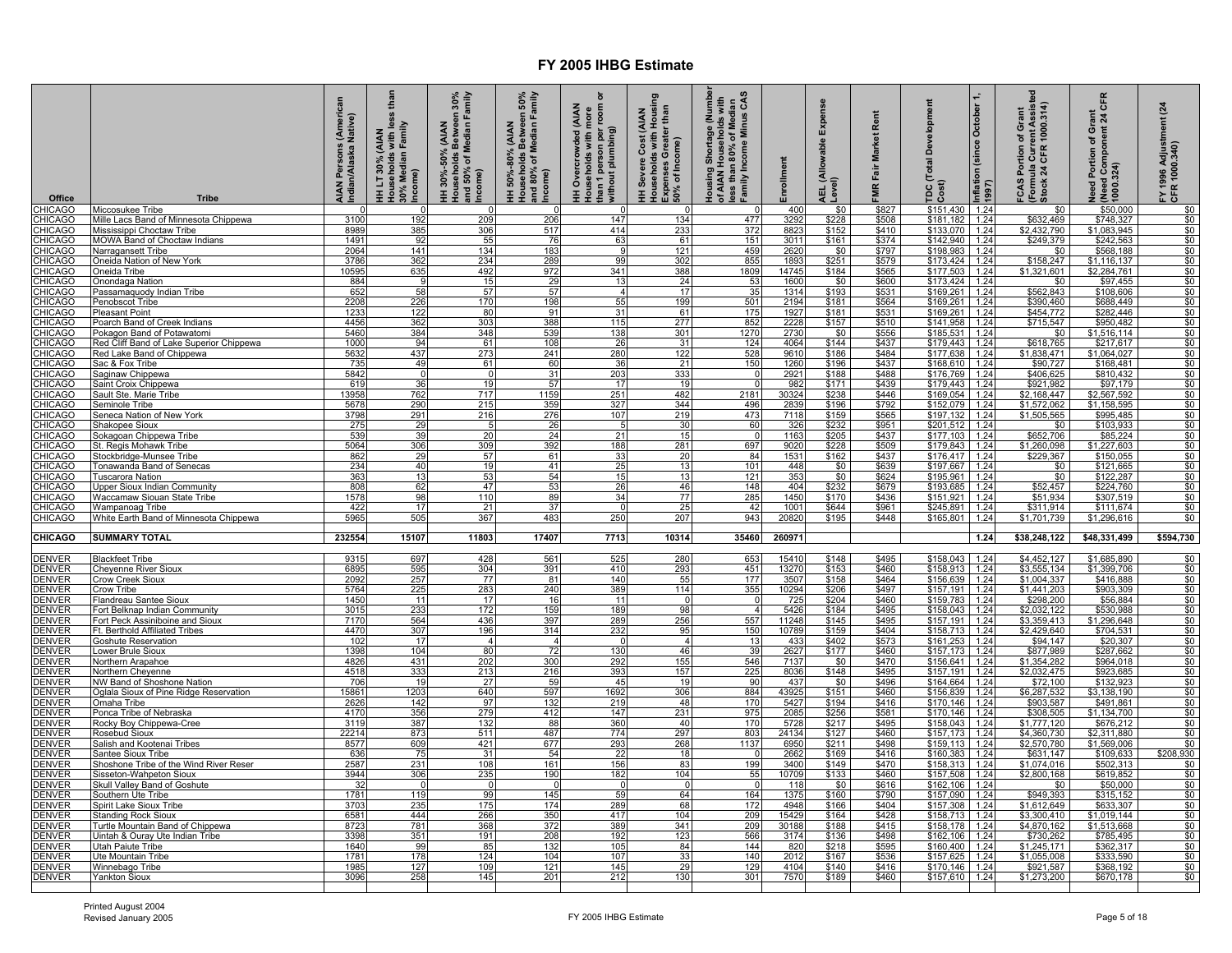| Office<br><b>DENVER</b> | <b>Tribe</b><br><b>SUMMARY TOTAL</b>                         | AIAN Persons (American<br>Indian/Alaska Native)<br>148176 | less tha<br>HH LT 30% (AIAN<br>Households with less<br>30% Median Family<br>}Income)<br>10569 | HH 30%-50% (AIAN<br>Households Between 30%<br>and 50% of Median Family<br>[Income]<br>6454 | Households Between 50%<br> and 80% of Median Family<br> <br> Income)<br>HH 50%-80% (AIAN<br>7413 | ō<br>HH Overcrowded (AIAN<br>Households with more<br>than 1 person per room or<br>swithout plumbing)<br>8805 | HH Severe Cost (AIAN<br>Households with Housing<br>Expenses Greater than<br>Soo% of Income)<br>3943 | Housing Shortage (Number<br>of AIAN Households with<br>less than 80% of Median<br>p Family Income Minus CAS | Enrollment<br>264097 | Expense<br>AEL (Allowable E<br>Level) | Rent<br><b>Market</b><br>FMR Fair | TDC (Total Development<br>Cost) | October<br>Inflation (since C<br>1997)<br>1.24 | (Formula Current Assist<br>Stock 24 CFR 1000.314)<br>Portion of Grant<br>FCAS I<br>\$59,674,596 | Need Portion of Grant<br>(Need Component 24 CFR<br>1000.324)<br>\$25,928,127 | FY 1996 Adjustment (24<br>CFR 1000.340)<br>\$208,930 |
|-------------------------|--------------------------------------------------------------|-----------------------------------------------------------|-----------------------------------------------------------------------------------------------|--------------------------------------------------------------------------------------------|--------------------------------------------------------------------------------------------------|--------------------------------------------------------------------------------------------------------------|-----------------------------------------------------------------------------------------------------|-------------------------------------------------------------------------------------------------------------|----------------------|---------------------------------------|-----------------------------------|---------------------------------|------------------------------------------------|-------------------------------------------------------------------------------------------------|------------------------------------------------------------------------------|------------------------------------------------------|
|                         |                                                              |                                                           |                                                                                               |                                                                                            |                                                                                                  |                                                                                                              |                                                                                                     | 9687                                                                                                        |                      |                                       |                                   |                                 |                                                |                                                                                                 |                                                                              |                                                      |
| OKLAHOMA                | Absentee-Shawnee                                             | 2266                                                      | 98                                                                                            | 116                                                                                        | 193                                                                                              | 59                                                                                                           | 92                                                                                                  | $\Omega$                                                                                                    | 2926                 | \$138                                 | \$561                             | \$142,591                       | 1.24                                           | \$2,718,495                                                                                     | \$299,758                                                                    | \$0                                                  |
| OKLAHOMA<br>OKLAHOMA    | Alabama-Coushatta<br>Alabama-Quassarte Tribal Town           | 488<br>511                                                | 32<br>26                                                                                      | 23<br>28                                                                                   | 46<br>44                                                                                         | 17<br>14                                                                                                     | 15<br>18                                                                                            | 51<br>98                                                                                                    | 993<br>422           | \$0<br>\$0                            | \$419<br>\$595                    | \$145,204<br>\$137,331          | 1.24<br>1.24                                   | \$124,938<br>\$0                                                                                | \$78,022<br>\$84,957                                                         | $\frac{$0}{$0}$                                      |
| OKLAHOMA                | <b>Apache Tribe</b>                                          | 1598                                                      | 95                                                                                            | 70                                                                                         | 112                                                                                              | 56                                                                                                           | 59                                                                                                  | 136                                                                                                         | 1854                 | \$0                                   | \$381                             | \$135,998                       | 1.24                                           | \$331,829                                                                                       | \$235,503                                                                    | \$579,480                                            |
| OKLAHOMA                | Caddo Tribe                                                  | 2969                                                      | 176                                                                                           | 130                                                                                        | 208                                                                                              | 104                                                                                                          | 109                                                                                                 | 493                                                                                                         | 3261                 | \$143                                 | \$383                             | \$135,998                       | 1.24                                           | \$80,592                                                                                        | \$479,568                                                                    | \$0                                                  |
| OKLAHOMA<br>OKLAHOMA    | <b>Cherokee Nation</b>                                       | 10627<br>11137                                            | 5867<br>601                                                                                   | 5590<br>518                                                                                | 8244                                                                                             | 2942<br>466                                                                                                  | 4126<br>491                                                                                         | 17186<br>1702                                                                                               | 228307<br>11459      | \$163                                 | \$450                             | \$137,331                       | 1.24<br>1.24                                   | \$12,527,113                                                                                    | \$17,148,142<br>\$1,922,780                                                  | \$0                                                  |
| OKLAHOMA                | <b>Cheyenne-Arapaho Tribes</b><br>Chickasaw                  | 34946                                                     | 1912                                                                                          | 1946                                                                                       | 837<br>3073                                                                                      | 868                                                                                                          | 1374                                                                                                | 5385                                                                                                        | 46065                | \$0<br>\$171                          | \$460<br>\$397                    | \$136,822<br>\$135,998          | 1.24                                           | \$616,662<br>\$6,341,313                                                                        | \$5,576,605                                                                  | $\frac{$0}{$0}$                                      |
| OKLAHOMA                | <u>Chitimacha Tribe</u>                                      | 312                                                       | 13                                                                                            | 4                                                                                          | 21                                                                                               |                                                                                                              | -4                                                                                                  | $\Omega$                                                                                                    | 1026                 | \$0                                   | \$423                             | \$137,173                       | 1.24                                           | \$93,287                                                                                        | \$23,626                                                                     | \$0                                                  |
| OKLAHOMA<br>OKLAHOMA    | Choctaw Nation                                               | 42996<br>21540                                            | 2629<br>933                                                                                   | 2613<br>1106                                                                               | 3569<br>1832                                                                                     | 1247                                                                                                         | 1729<br>873                                                                                         | 7122                                                                                                        | 158768               | \$137<br>\$0                          | \$381                             | \$137,822<br>\$142,591          | 1.24                                           | \$5,410,049                                                                                     | \$7,335,437                                                                  | \$0                                                  |
| <b>OKLAHOMA</b>         | Citizen Band Potawatomi Tribe<br>Comanche Tribe              | 6334                                                      | 376                                                                                           | 277                                                                                        | 444                                                                                              | 558<br>223                                                                                                   | 233                                                                                                 | 3846<br>584                                                                                                 | 23557<br>11523       | \$0                                   | \$441                             | \$135,998                       | 1.24<br>1.24                                   | \$105,476<br>\$1,403,850                                                                        | \$3,663,979<br>\$934,401                                                     | \$0                                                  |
| OKLAHOMA                | Coushatta Tribe                                              | 21                                                        | $\overline{4}$                                                                                | $\Omega$                                                                                   | 11                                                                                               |                                                                                                              | $\Omega$                                                                                            | $\overline{0}$                                                                                              | 676                  | \$0                                   | \$381<br>\$385                    | \$136,349                       | 1.24                                           | \$37,803                                                                                        | \$50,000                                                                     | $\frac{$0}{$0}$                                      |
| OKLAHOMA                | Delaware Nation of West Oklahoma                             | 393                                                       | 23                                                                                            | 17                                                                                         | 28                                                                                               | 14                                                                                                           | 14                                                                                                  | 68                                                                                                          | 1302                 | \$0                                   | \$381                             | \$135,998                       | 1.24                                           | \$0                                                                                             | \$64,789                                                                     | \$0                                                  |
| OKLAHOMA<br>OKLAHOMA    | Delaware Tribe of Indians (Eastern)<br>Eastern Shawnee Tribe | 2439<br>146                                               | 135<br>13                                                                                     | 128<br>$\overline{4}$                                                                      | 189<br>$\overline{4}$                                                                            | 67                                                                                                           | 95<br>13                                                                                            | 266<br>-9                                                                                                   | 10500<br>2101        | \$158<br>\$0                          | \$381<br>\$381                    | \$137,331<br>\$134,034          | 1.24<br>1.24                                   | \$552,176<br>\$27,904                                                                           | \$370,438<br>\$27,617                                                        | \$0<br>\$0                                           |
| OKLAHOMA                | Fort Sill Apache Tribe                                       | 414                                                       | 25                                                                                            | 18                                                                                         | 29                                                                                               | 15                                                                                                           | 15                                                                                                  | 57                                                                                                          | 488                  | \$0                                   | \$381                             | \$135,998                       | 1.24                                           | \$35,301                                                                                        | \$65,248                                                                     |                                                      |
|                         | OKLAHOMA lowa Tribe of Kansas and Nebraska                   | 828                                                       | 39                                                                                            | 62                                                                                         | 69                                                                                               | 17                                                                                                           | 31                                                                                                  | 107                                                                                                         | 2997                 | \$170                                 | \$417                             | \$154,392                       | 1.24                                           | \$265,359                                                                                       | \$141,710                                                                    | $\frac{$0}{$0}$                                      |
| OKLAHOMA                | lowa Tribe of Oklahoma                                       | 558                                                       | 39                                                                                            | 21                                                                                         | 58                                                                                               | 30                                                                                                           | 17                                                                                                  | 118                                                                                                         | 491                  | \$131                                 | \$428                             | \$141,609                       | 1.24                                           | \$0                                                                                             | \$109,152                                                                    | \$0                                                  |
| OKLAHOMA<br>OKLAHOMA    | Jena Band of Choctaw<br><b>Kaw Tribe</b>                     | 426<br>3000                                               | 20<br>197                                                                                     | 39<br>168                                                                                  | 31<br>282                                                                                        | 17<br>86                                                                                                     | 16<br>121                                                                                           | 90<br>536                                                                                                   | 213<br>2704          | \$0<br>\$0                            | \$438<br>\$410                    | \$138,804<br>\$135,840          | 1.24<br>1.24                                   | \$0<br>\$263,725                                                                                | \$80,620<br>\$522,198                                                        | \$0<br>\$0                                           |
| <b>OKLAHOMA</b>         | Kialegee Tribal Town                                         | 298                                                       | 15                                                                                            | 17                                                                                         |                                                                                                  | -8                                                                                                           | 11                                                                                                  | 58                                                                                                          | 432                  |                                       |                                   | \$139,295                       | 1.24                                           | \$0                                                                                             | \$50,358                                                                     |                                                      |
| OKLAHOMA                | Kickapoo Tribe                                               | 825                                                       | 52                                                                                            | 40                                                                                         | $\frac{26}{66}$                                                                                  | 24                                                                                                           | 15                                                                                                  | 86                                                                                                          | 1605                 | $\frac{$0}{$128}$                     | $$595$<br>$$418$                  | \$149,482                       | 1.24                                           | \$298,486                                                                                       | \$118,422                                                                    | $\frac{$0}{$403,507}$                                |
|                         | OKLAHOMA Kickapoo Tribe of Oklahoma                          | 2519<br>9173                                              | 161                                                                                           | 145<br>401                                                                                 | 220<br>643                                                                                       | 64<br>323                                                                                                    | 111                                                                                                 | 526<br>1412                                                                                                 | 2505<br>11088        | \$0<br>\$0                            | \$505<br>\$462                    | \$135,998<br>\$135,998          | 1.24                                           | \$0<br>\$463,562                                                                                | \$456,306<br>\$1,458,246                                                     | \$0<br>\$0                                           |
| OKLAHOMA<br>OKLAHOMA    | Kiowa Tribe<br>Miami Tribe                                   | 2121                                                      | 545<br>77                                                                                     | 83                                                                                         | 181                                                                                              | 25                                                                                                           | 337<br>75                                                                                           | 341                                                                                                         | 2677                 | \$0                                   | \$381                             | \$134,034                       | 1.24<br>1.24                                   | \$0                                                                                             | \$288,202                                                                    | \$0                                                  |
| <b>OKLAHOMA</b>         | <u> Modoc Tribe</u>                                          | 77                                                        |                                                                                               | $\mathbf 0$                                                                                |                                                                                                  |                                                                                                              | $\Omega$                                                                                            | $\Omega$                                                                                                    | 156                  | \$152                                 | \$381                             | \$134,034                       | 1.24                                           | \$57,003                                                                                        | \$1.161                                                                      | $\frac{$0}{$0}$                                      |
|                         | OKLAHOMA Muskogee (Creek) Nation                             | 84543                                                     | 4245                                                                                          | 4712                                                                                       | 7334                                                                                             | 2285                                                                                                         | 3038                                                                                                | 15097                                                                                                       | 52937                | \$144                                 | \$526                             | $\overline{$}137,331$           | 1.24                                           | \$3,633,245                                                                                     | \$13,698,489                                                                 |                                                      |
| OKLAHOMA<br>OKLAHOMA    | Osage Tribe<br>Otoe-Missouria Tribe                          | 9683<br>425                                               | 567<br>38                                                                                     | 621<br>33                                                                                  | 825<br>40                                                                                        | 177<br>$\overline{13}$                                                                                       | 256<br>15                                                                                           | 1731<br>63                                                                                                  | 19415<br>1505        | \$0<br>\$146                          | \$595<br>\$381                    | \$135,016<br>\$135,840          | 1.24<br>1.24                                   | \$721,250<br>\$181,836                                                                          | \$1,432,482<br>\$74,117                                                      | \$0<br>\$0                                           |
| OKLAHOMA                | Ottawa Tribe                                                 | 1289                                                      | 86                                                                                            | 121                                                                                        | 100                                                                                              | 32                                                                                                           | 70                                                                                                  | 306                                                                                                         | 2290                 | \$0                                   | \$381                             | \$134,034                       | 1.24                                           | \$0                                                                                             | \$261,003                                                                    | \$0                                                  |
| <u>OKLAHOMA</u>         | Pawnee Tribe                                                 | 2812                                                      | 141                                                                                           | 139                                                                                        | 189                                                                                              | 88                                                                                                           | 112                                                                                                 | 413                                                                                                         | 2750                 | \$138                                 | \$394<br>\$381                    | \$135,840                       | 1.24                                           | \$166,275                                                                                       | \$438,311                                                                    | $\frac{$0}{$0}{$0}{$0 $}$                            |
| OKLAHOMA<br>OKLAHOMA    | Peoria Tribe<br>Ponca Tribe                                  | 205<br>1520                                               | 100                                                                                           | 85                                                                                         | 17<br>143                                                                                        | 44                                                                                                           | $\overline{7}$<br>61                                                                                | $\Omega$<br>278                                                                                             | 2662<br>2618         | \$137<br>\$129                        | \$408                             | \$134,034<br>\$135,840          | 1.24<br>1.24                                   | \$1,261,933<br>\$172,341                                                                        | \$21,346<br>\$263,337                                                        |                                                      |
| OKLAHOMA                | Prairie Band of Potawatomi                                   | 596                                                       |                                                                                               | -42                                                                                        | 29                                                                                               | 47                                                                                                           | 9                                                                                                   | - 0                                                                                                         | 4870                 | \$166                                 | \$418                             | \$149,482                       | 1.24                                           | \$292,946                                                                                       | \$81,261                                                                     | \$0                                                  |
| OKLAHOMA                | Quapaw Tribe                                                 | 1802                                                      | 102                                                                                           | 123                                                                                        | 170                                                                                              | 42                                                                                                           | 58                                                                                                  | 379                                                                                                         | 2667                 | \$0                                   | \$381                             | \$134,034                       | 1.24                                           | \$34,879                                                                                        | \$299,452                                                                    | \$0                                                  |
| OKLAHOMA                | Sac and Fox of Missouri                                      | 55                                                        | 416                                                                                           | $\Omega$<br>449                                                                            | 453                                                                                              | 163                                                                                                          | $\mathbf 0$                                                                                         | $\overline{0}$<br>1019                                                                                      | 433                  | \$163                                 | \$418                             | \$149,482                       | 1.24                                           | \$157,332                                                                                       | \$3,787                                                                      | $\frac{$0}{$0}$                                      |
| OKLAHOMA                | OKLAHOMA Sac and Fox Tribe<br>Seminole Nation                | 6050<br>4666                                              | 234                                                                                           | 260                                                                                        | 405                                                                                              | 126                                                                                                          | 250<br>168                                                                                          | 762                                                                                                         | 3025<br>13642        | \$131<br>\$157                        | \$507<br>\$381                    | \$142,591<br>\$135,998          | 1.24<br>1.24                                   | \$909,820<br>\$847,554                                                                          | \$1,099,821<br>\$733,044                                                     | \$0                                                  |
| OKLAHOMA                | Seneca-Cayuga                                                | 730                                                       | 26                                                                                            | 45                                                                                         | 77                                                                                               | 26                                                                                                           | 26                                                                                                  | 148                                                                                                         | 3674                 | \$0                                   | \$381                             | \$134,034                       | 1.24                                           | \$0                                                                                             | \$123,442                                                                    | \$0                                                  |
| OKLAHOMA                | Shawnee                                                      | 419                                                       | 23                                                                                            | 22                                                                                         | 33                                                                                               | 12                                                                                                           | 16                                                                                                  | 78                                                                                                          | 1433                 | \$0                                   | \$381                             | \$137,331                       | 1.24                                           | \$0                                                                                             | \$70,381                                                                     | \$0                                                  |
| OKLAHOMA<br>OKLAHOMA    | Texas Band of Kickapoo Indians<br>Thiopthlocco Tribal Town   | 697<br>696                                                | 140<br>35                                                                                     | 38<br>39                                                                                   | 9<br>60                                                                                          | 84<br>19                                                                                                     | $\frac{18}{25}$                                                                                     | 167<br>134                                                                                                  | 880<br>646           | \$180<br>\$0                          | \$412<br>\$595                    | \$133,672<br>\$139,295          | 1.24<br>1.24                                   | \$78,116<br>\$0                                                                                 | \$182,706<br>\$117,441                                                       | $\frac{$0}{$0}{$0}{$0 $}$                            |
| OKLAHOMA                | <b>Tonkawa Tribe</b>                                         | 530                                                       | 59                                                                                            | 21                                                                                         | 33                                                                                               | 17                                                                                                           | 28                                                                                                  | 28                                                                                                          | 420                  | \$169                                 | \$410                             | \$135,840                       | 1.24                                           | \$279,562                                                                                       | \$90,604                                                                     |                                                      |
| OKLAHOMA                | Tunica-Biloxi Tribe                                          | 1533                                                      | 143                                                                                           | 30                                                                                         | 110                                                                                              | 48                                                                                                           | 107                                                                                                 | 283                                                                                                         | 920                  | \$0                                   | \$433                             | \$138,804                       | 1.24                                           | \$0                                                                                             | \$322,891                                                                    | \$0                                                  |
| OKLAHOMA<br>OKLAHOMA    | <b>Jnited Keetoowah</b><br><b>Wichita Tribe</b>              | 4710<br>744                                               | 260<br>44                                                                                     | 248<br>33                                                                                  | 365<br>52                                                                                        | 130<br>26                                                                                                    | 183<br>27                                                                                           | 873                                                                                                         | 8451<br>2174         | \$0<br>\$0                            | \$381<br>\$381                    | \$137,331<br>\$135,998          | 1.24<br>1.24                                   | \$0<br>\$291,982                                                                                | \$790,338<br>\$103,141                                                       | \$0                                                  |
| OKLAHOMA Wyandotte      |                                                              | 2681                                                      | 170                                                                                           | 125                                                                                        | 243                                                                                              | 81                                                                                                           | 167                                                                                                 | $\frac{30}{523}$                                                                                            | 3860                 | $\overline{\$0}$                      | \$414                             | \$134,034                       | 1.24                                           | \$35,404                                                                                        | \$526,296                                                                    | $\frac{$0}{$0}$                                      |
|                         | <b>OKLAHOMA SUMMARY TOTAL</b>                                | 380995                                                    | 20949                                                                                         | 20761                                                                                      | 31152                                                                                            | 10713                                                                                                        | 14635                                                                                               | 62590                                                                                                       | 661368               |                                       |                                   |                                 | 1.24                                           | \$40,819,399                                                                                    | \$62,320,932                                                                 | \$982,987                                            |
| PHOENIX                 | Acoma Pueblo                                                 | 2944                                                      | 116                                                                                           | 75                                                                                         | 163                                                                                              | 219                                                                                                          | 69                                                                                                  | 149                                                                                                         | 6344                 | \$0                                   | \$422                             | \$150,353                       | 1.24                                           | \$588,725                                                                                       | \$450,773                                                                    |                                                      |
| PHOENIX                 | Agua Caliente Band of Cahuilla                               | 310                                                       | 37                                                                                            | 18                                                                                         | 31                                                                                               | 18                                                                                                           | 37                                                                                                  | 86                                                                                                          | 379                  | \$0                                   | \$729                             | \$182,321                       | 1.24                                           | \$0                                                                                             | \$133,690                                                                    | $\frac{$0}{$0}{$0}{$0 $$                             |
| PHOENIX                 | Ak-Chin                                                      | 702                                                       | 51                                                                                            | 37                                                                                         | 64                                                                                               | 66                                                                                                           | $\mathbf 0$                                                                                         | 119                                                                                                         | 679                  | \$329                                 | \$835                             | \$165,416                       | 1.24                                           | \$205,774                                                                                       | \$149,222                                                                    |                                                      |
| <b>PHOENIX</b>          | Alturas Rancheria                                            |                                                           | $\Omega$                                                                                      | $\Omega$<br>15 <sup>1</sup>                                                                | - 0<br>37                                                                                        | $\Omega$<br>17                                                                                               | $\overline{0}$<br>33                                                                                | $\Omega$<br>75                                                                                              | - 91                 | \$0                                   | \$537                             | \$192,867                       | 1.24                                           | \$0                                                                                             | \$50,000                                                                     | \$0                                                  |
| PHOENIX<br>PHOENIX      | Auburn Rancheria<br><b>Augustine Band of Cahuilla</b>        | 488                                                       | 24                                                                                            | $\Omega$                                                                                   |                                                                                                  |                                                                                                              | $\Omega$                                                                                            | $\Omega$                                                                                                    | 244                  | \$0<br>\$0                            | \$950<br>\$729                    | \$193,402<br>\$182,321          | 1.24<br>1.24                                   | \$0<br>\$0                                                                                      | \$129,715<br>\$0                                                             | \$0<br>\$0                                           |
| PHOENIX                 | Barona Group of Capitan Grande                               | 420                                                       |                                                                                               | $\overline{0}$                                                                             | $\Omega$                                                                                         | 18                                                                                                           | 15                                                                                                  | $\overline{0}$                                                                                              | 362                  | \$395                                 | \$1,175                           | \$192,980                       | 1.24                                           | \$72,317                                                                                        | \$53,805                                                                     | \$50,706                                             |
| PHOENIX                 | Berry Creek Rancheria                                        | 928                                                       | 70                                                                                            | 62                                                                                         | 92                                                                                               | 45                                                                                                           | 78                                                                                                  | 184                                                                                                         | 464                  | \$380                                 | \$660                             | \$192,867                       | 1.24                                           | \$221,303                                                                                       | \$324,129                                                                    | \$0                                                  |
| PHOENIX<br>PHOENIX      | Big Lagoon Rancheria                                         | 22<br>333                                                 | - 9<br>33                                                                                     | -9<br>19                                                                                   | - 0<br>21                                                                                        | $\overline{a}$<br>8                                                                                          | 9<br>16                                                                                             | 17<br>35                                                                                                    | 18<br>398            | \$0<br>\$233                          | \$638<br>\$612                    | \$205,791<br>\$195,542          | 1.24<br>1.24                                   | \$0<br>\$161,990                                                                                | \$33,011<br>\$82,712                                                         | \$0<br>\$60,286                                      |
| PHOENIX                 | <b>Big Pine Band</b><br>Big Sandy Rancheria                  | 95                                                        | 17                                                                                            | 4                                                                                          |                                                                                                  |                                                                                                              | 9                                                                                                   | 26                                                                                                          | 331                  |                                       | \$603                             | \$188,155                       | 1.24                                           | \$0                                                                                             | \$42,432                                                                     |                                                      |
| PHOENIX                 | <b>Big Valley Rancheria</b>                                  | 824                                                       | 62                                                                                            | 49                                                                                         | 61                                                                                               | 39                                                                                                           | 64                                                                                                  | 172                                                                                                         | 696                  | $\frac{$0}{$0}$                       | \$653                             | \$204,100                       | 1.24                                           | \$0                                                                                             | \$291,610                                                                    | $\frac{$0}{$0}{$0}{$0 $$                             |
| <b>PHOENIX</b>          | Blue Lake Rancheria                                          | 45                                                        | <b>g</b>                                                                                      |                                                                                            |                                                                                                  | $\Omega$                                                                                                     | $\mathbf 0$                                                                                         | -9                                                                                                          | 48                   | \$0                                   | \$638                             | \$205,791                       | 1.24                                           | \$0                                                                                             | \$8,687                                                                      |                                                      |
| <b>PHOENIX</b>          | Bridgeport Paiute Indian Colony                              | 36                                                        | 12                                                                                            | $\overline{4}$                                                                             | 5                                                                                                | $\overline{0}$                                                                                               | $\overline{\mathbf{8}}$                                                                             | $\overline{0}$                                                                                              | 134                  | \$233                                 | \$830                             | \$195,542                       | 1.24                                           | \$144,224                                                                                       | \$23,279                                                                     | \$0                                                  |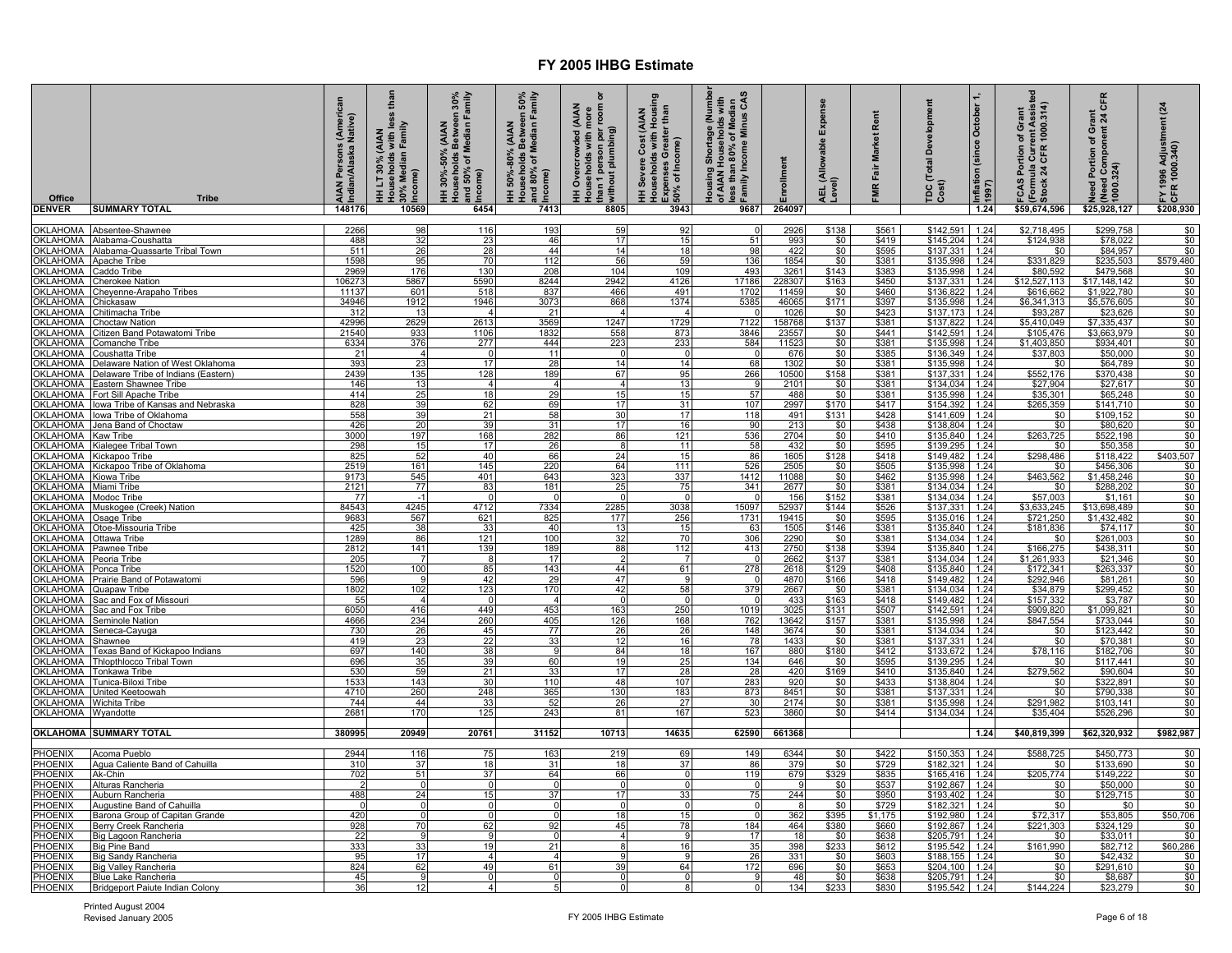| Office                    | <b>Tribe</b>                                          | s (American<br>I Native)<br>AIAN Persons (<br>Indian/Alaska N | than<br>HH LT 30% (AIAN<br>Households with less<br>30% Median Family<br>Income) | HH 30%-50% (AIAN<br>Households Between 30%<br>and 50% of Median Family<br>Income) | Households Between 50%<br>and 80% of Median Family<br>Income)<br>(AIAN<br>HH 50%-80% | HH Overcrowded (AIAN<br>Households with more<br>than 1 person per room o<br>without plumbing) | HH Severe Cost (AIAN<br>Households with Housing<br>Expenses Greater than<br>50% of Income) | Housing Shortage (Number<br>of AIAN Households with<br>less than 80% of Median<br>Family Income Minus CAS | <b>urollment</b> | Exper<br>wable<br>$rac{6}{5}$<br>evel)<br>긊 | Rent<br>rket<br>۵g<br>Fair<br><b>MIR</b> | Development<br>Total<br>$\frac{100}{1000}$ | Inflation (since October<br>1997) | FCAS Portion of Grant<br>(Formula Current Assisted<br>Stock 24 CFR 1000.314) | CFR<br>Need Portion of Grant<br>(Need Component 24 C)<br>(1000.324) | (24)<br>FY 1996 Adjustment ।<br>CFR 1000.340) |
|---------------------------|-------------------------------------------------------|---------------------------------------------------------------|---------------------------------------------------------------------------------|-----------------------------------------------------------------------------------|--------------------------------------------------------------------------------------|-----------------------------------------------------------------------------------------------|--------------------------------------------------------------------------------------------|-----------------------------------------------------------------------------------------------------------|------------------|---------------------------------------------|------------------------------------------|--------------------------------------------|-----------------------------------|------------------------------------------------------------------------------|---------------------------------------------------------------------|-----------------------------------------------|
| PHOENIX                   | Buena Vista Rancheria                                 | 24                                                            |                                                                                 |                                                                                   |                                                                                      | -1                                                                                            |                                                                                            | -2                                                                                                        | 12               | \$0                                         | \$692                                    | \$193,402 1.24                             |                                   | \$0                                                                          | \$4,006                                                             | \$0                                           |
| PHOENIX<br>PHOENIX        | Cabazon Band<br>Cahuilla Band                         | 20<br>127                                                     | $\overline{4}$                                                                  | $\Omega$<br>9                                                                     |                                                                                      | $\Omega$<br>18                                                                                | - 0<br>$\overline{4}$                                                                      | - 0<br>-9                                                                                                 | 30<br>297        | \$0<br>\$395                                | \$729<br>\$729                           | \$182,321<br>\$182,321                     | 1.24<br>1.24                      | \$0<br>\$46,006                                                              | \$50,000<br>\$36,032                                                | \$0<br>\$0                                    |
| PHOENIX                   | California Valley                                     |                                                               |                                                                                 |                                                                                   |                                                                                      | $\Omega$                                                                                      | $\Omega$                                                                                   | $\overline{0}$                                                                                            |                  |                                             | \$635                                    | \$190,728                                  | 1.24                              |                                                                              | \$50,000                                                            |                                               |
| PHOENIX                   | Campo Band                                            | 278                                                           | 38                                                                              | 29                                                                                | 15                                                                                   | 24                                                                                            | 22                                                                                         | $\overline{27}$                                                                                           | 294              | $\frac{$0}{$391}$                           | \$1,175                                  | \$188,561 1.24                             |                                   | $\frac{$0}{\$367,591}$                                                       | \$103,757                                                           | $$0$<br>\$196,906                             |
| PHOENIX                   | Cedarville Rancheria                                  | 24                                                            | $\Omega$                                                                        | 8                                                                                 |                                                                                      | $\overline{\mathbf{A}}$                                                                       | $\mathbf 0$                                                                                | 13                                                                                                        | 30               | \$0                                         | \$537                                    | \$192,867                                  | 1.24                              | \$0                                                                          | \$12,535                                                            | \$0                                           |
| PHOENIX                   | Chemehuevi                                            | 177                                                           | 29<br>$\Omega$                                                                  | -9<br>$\Omega$                                                                    | 31                                                                                   | 9<br>$\Omega$                                                                                 | $\overline{4}$                                                                             | ō                                                                                                         | 708              | \$374                                       | \$729                                    | $$182,321$ 1.24                            |                                   | \$495,215                                                                    | \$44,084                                                            | \$323,991                                     |
| PHOENIX<br>PHOENIX        | Chicken Ranch Rancheria<br>Chico Rancheria            | $\Omega$<br>810                                               | 61                                                                              | 54                                                                                | 80                                                                                   | 40                                                                                            | 68                                                                                         | 196                                                                                                       | 2121<br>405      | \$0<br>\$0                                  | \$687<br>\$660                           | \$189,658<br>\$192.867 1.24                | 1.24                              | \$51,726<br>\$0                                                              | \$0<br>\$295,308                                                    | \$0<br>\$0                                    |
| PHOENIX                   | Cloverdale Rancheria                                  | 808                                                           | 49                                                                              | 52                                                                                | 74                                                                                   | 45                                                                                            | 56                                                                                         | 175                                                                                                       | 404              | \$0                                         | \$1,163                                  | \$209,217 1.24                             |                                   | \$0                                                                          | \$289,079                                                           | \$0                                           |
| PHOENIX                   | Cochiti Pueblo                                        | 765                                                           | 25                                                                              | 46                                                                                | 46                                                                                   | 39                                                                                            | 15                                                                                         | 97                                                                                                        | 1189             | \$0                                         | \$673                                    | \$150,353                                  | 1.24                              | \$57,054                                                                     | \$118,276                                                           | \$0                                           |
| <b>PHOENIX</b>            | Cocopah Tribe                                         | 569                                                           | 55                                                                              | 46                                                                                | 31                                                                                   | 48                                                                                            | $\overline{4}$                                                                             | 57                                                                                                        | 880              | \$376                                       | \$659                                    | \$160,284                                  | 1.24                              | \$482,229                                                                    | \$115,198                                                           | \$0                                           |
| PHOENIX                   | Cold Springs Rancheria                                | 203                                                           | 13                                                                              | 11                                                                                | 1 <sup>5</sup>                                                                       | 13                                                                                            | $\overline{4}$                                                                             | -6                                                                                                        | 271              | \$378                                       | \$603                                    | \$188,155                                  | 1.24                              | \$230,685                                                                    | \$41,647                                                            | \$0                                           |
| PHOENIX<br>PHOENIX        | Colorado River Indian Tribes<br>Colusa Rancheria      | 2639<br>69                                                    | 174<br>13                                                                       | 113<br>$\overline{4}$                                                             | 155                                                                                  | 87<br>9                                                                                       | 74<br>$\overline{0}$                                                                       | 35                                                                                                        | 3526<br>100      | \$194<br>\$0                                | \$541                                    | \$182,321<br>\$192,867                     | 1.24<br>1.24                      | \$1,757,582<br>\$0                                                           | \$430,748<br>\$25,954                                               | \$0<br>\$0                                    |
| PHOENIX                   | Cortina Rancheria                                     | 272                                                           | 17                                                                              | 18                                                                                | 21                                                                                   | 12                                                                                            | 21                                                                                         | $\frac{22}{56}$                                                                                           | 136              | $\overline{\$0}$                            | \$537<br>\$549                           | \$193,402                                  | 1.24                              | \$0                                                                          | \$88,139                                                            | \$0                                           |
| <b>PHOENIX</b>            | Coyote Valley Band                                    | 716                                                           | 43                                                                              | 46                                                                                | 66                                                                                   | 40                                                                                            | 49                                                                                         | 125                                                                                                       | 358              | \$222                                       | \$702                                    | $$204,100$ 1.24                            |                                   | \$189,890                                                                    | \$238,754                                                           | \$0                                           |
| PHOENIX                   | Death Valley Timba-Sha                                | 540                                                           | 69                                                                              | 34                                                                                | 50                                                                                   | 10                                                                                            | 36                                                                                         | 153                                                                                                       | 270              | \$0                                         | \$612                                    | \$195,542                                  | 1.24                              | \$0                                                                          | \$187,446                                                           | \$0                                           |
| PHOENIX                   | Dry Creek Rancheria                                   | 1166                                                          | 70                                                                              | 75                                                                                | 107                                                                                  | 65                                                                                            | 80                                                                                         | 252                                                                                                       | 583              | \$380                                       | \$1,163                                  | \$209,217                                  | 1.24                              | \$0                                                                          | \$417.161                                                           | \$0                                           |
| PHOENIX<br>PHOENIX        | Duck Valley Shoshone-Paiute<br>Duckwater Shoshone     | 1063<br>123                                                   | 142<br>19                                                                       | 64<br>-8                                                                          | 79<br>10                                                                             | 42<br>$\overline{4}$                                                                          | 17<br>$\overline{4}$                                                                       | 134<br>12                                                                                                 | 1888<br>337      | \$377<br>\$402                              | \$626<br>\$856                           | \$174,161<br>\$178,021                     | 1.24<br>1.24                      | \$758,533<br>\$154,467                                                       | \$226,971<br>\$30,254                                               | \$0<br>\$392                                  |
| PHOENIX                   | Elk Valley Rancheria                                  | 48                                                            | $\Omega$                                                                        | 18                                                                                |                                                                                      | $\overline{4}$                                                                                | $\Omega$                                                                                   | 27                                                                                                        | 100              | \$0                                         | \$635                                    | \$199,821 1.24                             |                                   | \$0                                                                          | \$22,814                                                            | \$0                                           |
| <b>PHOENIX</b>            | Ely Shoshone                                          | 112                                                           | 13                                                                              | 8                                                                                 | 11                                                                                   | 8                                                                                             | $\overline{4}$                                                                             | 0                                                                                                         | 461              | \$402                                       | \$663                                    | \$171,603                                  | 1.24                              | \$228,604                                                                    | \$27,288                                                            | \$20,483                                      |
| <b>PHOENIX</b>            | Enterprise Rancheria                                  | 828                                                           | 63                                                                              | 56                                                                                | 82                                                                                   | 41                                                                                            | 70                                                                                         | 200                                                                                                       | 414              | \$0                                         | \$660                                    | \$192,867                                  | 1.24                              | \$0                                                                          | \$301,870                                                           | \$0                                           |
| PHOENIX                   | Ewiiaapaayp Band of Kumeyaay                          |                                                               | $\Omega$                                                                        | $\Omega$                                                                          |                                                                                      | $\Omega$                                                                                      | $\mathbf 0$                                                                                | $\Omega$                                                                                                  |                  | \$0                                         | \$1,175                                  | \$192,980                                  | 1.24                              | \$0                                                                          | \$0                                                                 | \$0                                           |
| PHOENIX<br><b>PHOENIX</b> | Fallon Paiute-Shoshone<br>Fort Bidwell                | 717<br>128                                                    | 67<br>8                                                                         | 61<br>œ                                                                           | 50<br>11                                                                             | $\frac{22}{7}$                                                                                | 17<br>9                                                                                    | 24<br>$\overline{1}$                                                                                      | 1002<br>266      | \$336<br>\$387                              | \$664<br>\$537                           | \$172,355<br>$$193,720$ 1.24               | 1.24                              | \$671,787<br>\$157,197                                                       | \$128,933<br>\$34,873                                               | \$177,327<br>\$33,793                         |
| PHOENIX                   | Fort Independence                                     | 51                                                            | $\mathbf{R}$                                                                    | $\overline{A}$                                                                    | $\overline{\phantom{a}}$                                                             | $\mathbf 0$                                                                                   | $\overline{4}$                                                                             | $\mathbf{B}$                                                                                              | 135              | \$233                                       | \$612                                    | \$195,542 1.24                             |                                   | \$50,447                                                                     | \$15,910                                                            | \$0                                           |
| PHOENIX                   | Fort McDermitt Paiute and Shoshone                    | 316                                                           | 39                                                                              | 34                                                                                | $\overline{2}$                                                                       | 40                                                                                            | 15                                                                                         | 97                                                                                                        | 928              | \$0                                         | \$671                                    | \$178,975                                  | 1.24                              | \$0                                                                          | \$127,360                                                           | \$0                                           |
| <b>PHOENIX</b>            | Fort McDowell Yavapai Nation                          | 866                                                           | 34                                                                              | 20                                                                                | 37                                                                                   | 51                                                                                            | 17                                                                                         | 91                                                                                                        | 939              | \$315                                       | \$835                                    | \$165,416                                  | 1.24                              | \$0                                                                          | \$136.891                                                           | \$0                                           |
| <b>PHOENIX</b><br>PHOENIX | Fort Mojave Tribe                                     | 646                                                           | 41<br>1249                                                                      | 45<br>504                                                                         | 43<br>464                                                                            | 17                                                                                            | 17<br>255                                                                                  | $\Omega$<br>1171                                                                                          | 1082<br>20479    | \$359                                       | \$810                                    | \$170,084                                  | 1.24<br>1.24                      | \$1,001,917<br>\$5,570,884                                                   | \$97,569                                                            | \$0<br>\$0                                    |
| PHOENIX                   | Gila River<br>Graton Rancheria                        | 18269<br>737                                                  | 44                                                                              | 47                                                                                | 68                                                                                   | 1035<br>41                                                                                    | 51                                                                                         | 159                                                                                                       | 526              | \$187<br>\$0                                | \$835<br>\$1,775                         | \$164,346<br>\$260,559                     | 1.24                              | \$0                                                                          | \$2,726,786<br>\$328,591                                            | \$0                                           |
| <b>PHOENIX</b>            | Greenville Rancheria                                  | 336                                                           | 25                                                                              | 29                                                                                | 33                                                                                   | 12                                                                                            | 25                                                                                         | 87                                                                                                        | 168              | \$0                                         | \$537                                    | \$192,867                                  | 1.24                              | \$0                                                                          | \$116,160                                                           | \$0                                           |
| PHOENIX                   | Grindstone Rancheria                                  | 314                                                           | 28                                                                              | 29                                                                                | 28                                                                                   | 23                                                                                            | 21                                                                                         | 53                                                                                                        | 157              | \$387                                       | \$537                                    | \$193,720                                  | 1.24                              | \$221,907                                                                    | \$110,622                                                           | \$0                                           |
| PHOENIX                   | Guidiville Rancheria                                  | 131                                                           | 20                                                                              | 40                                                                                | 13                                                                                   | 19                                                                                            | 19                                                                                         | 53                                                                                                        | 114              | \$380                                       | \$698                                    | \$204,100                                  | 1.24                              | \$135.954                                                                    | \$99,510                                                            | \$0                                           |
| PHOENIX<br>PHOENIX        | Havasupai                                             | 494<br>2493                                                   | 60<br>187                                                                       | 26<br>144                                                                         | 20<br>176                                                                            | 99<br>135                                                                                     | 9<br>87                                                                                    | 106<br>273                                                                                                | 674<br>2177      | \$0<br>\$381                                | \$887<br>\$638                           | \$278,454<br>\$205,791                     | 1.24<br>1.24                      | \$0<br>\$1,064,634                                                           | \$292,291<br>\$648,034                                              | \$0<br>\$0                                    |
| PHOENIX                   | Hoopa Valley<br>Hopi                                  | 7166                                                          | 581                                                                             | 322                                                                               | 291                                                                                  | 968                                                                                           | 189                                                                                        | 916                                                                                                       | 11354            | \$311                                       | \$597                                    | \$163,796                                  | 1.24                              | \$941,661                                                                    | \$1,868,522                                                         | \$0                                           |
| PHOENIX                   | <b>Hopland Rancheria</b>                              | 57C                                                           | 96                                                                              | 78                                                                                | 47                                                                                   | 27                                                                                            | 72                                                                                         | 201                                                                                                       | 692              | \$380                                       | \$698                                    | \$204,100                                  | 1.24                              | \$141,625                                                                    | \$314.350                                                           | \$0                                           |
| PHOENIX                   | Hualapai                                              | 1493                                                          | 202                                                                             | 66                                                                                | 60                                                                                   | 320                                                                                           | 45                                                                                         | 95                                                                                                        | 1921             | \$358                                       | \$856                                    | \$174,060                                  | 1.24                              | \$1.234.956                                                                  | \$543.078                                                           | \$0                                           |
| PHOENIX<br>PHOENIX        | Inaia Band                                            | 1098                                                          | $\Omega$<br>23                                                                  | $\Omega$                                                                          |                                                                                      | $\Omega$<br>36                                                                                | $\overline{0}$<br>30                                                                       | $\overline{0}$<br>111                                                                                     | 18<br>563        | \$0<br>\$0                                  | \$1.175<br>\$692                         | \$192,980<br>\$193,402                     | 1.24<br>1.24                      | \$0<br>\$0                                                                   | \$0<br>\$183,336                                                    | \$0                                           |
| PHOENIX                   | Ione Band of Miwok Indians<br>Isleta Pueblo           | 3122                                                          | 205                                                                             | 41<br>180                                                                         | 46<br>242                                                                            | 85                                                                                            | 58                                                                                         | 522                                                                                                       | 4441             | \$0                                         | \$673                                    | \$152,912                                  | 1.24                              | \$380,106                                                                    | \$505,830                                                           | \$0<br>\$0                                    |
| PHOENIX                   | Jackson Rancheria                                     | n                                                             | $\Omega$                                                                        | $\Omega$                                                                          |                                                                                      | $\mathbf 0$                                                                                   | $\mathbf 0$                                                                                | - 0                                                                                                       | 24               | \$0                                         | \$692                                    | \$193,402                                  | 1.24                              | \$0                                                                          | \$50,000                                                            | \$0                                           |
| PHOENIX                   | Jamul Indian Village                                  |                                                               | $\Omega$                                                                        | $\mathbf 0$                                                                       |                                                                                      | $\overline{0}$                                                                                | $\mathbf 0$                                                                                | - 0                                                                                                       | 56               | \$0                                         | \$1,175                                  | \$192,980                                  | 1.24                              | \$0                                                                          | \$31                                                                | \$0                                           |
| <b>PHOENIX</b>            | Jemez Pueblo                                          | 2089                                                          | 116                                                                             | 75                                                                                | 120                                                                                  | 159<br>127                                                                                    | 42                                                                                         | 233<br>139                                                                                                | 3486             | \$0<br>\$225                                | \$673                                    | \$150,353                                  | 1.24                              | \$224,830                                                                    | \$361,680                                                           | \$0                                           |
| PHOENIX<br>PHOENIX        | Jicarilla Reservation<br>Kaibab Band of Paiute        | 2677<br>150                                                   | 157<br>18                                                                       | 71<br>26                                                                          | 149<br>21                                                                            | -9                                                                                            | 49<br>$\overline{4}$                                                                       | $\overline{2}$                                                                                            | 3403<br>252      | \$346                                       | \$429<br>\$856                           | \$150,353 1.24<br>$$163,796$ 1.24          |                                   | \$907,881<br>\$329,398                                                       | \$359,528<br>\$37,447                                               | \$0<br>\$0                                    |
| PHOENIX                   | Karuk                                                 | 6532                                                          | 443                                                                             | 414                                                                               | 620                                                                                  | 272                                                                                           | 458                                                                                        | 1325                                                                                                      | 3266             | \$380                                       | \$635                                    | \$205,791                                  | 1.24                              | \$1,084,782                                                                  | \$2,193,106                                                         | \$0                                           |
| PHOENIX                   | La Jolla Band                                         | 338                                                           | 13                                                                              | 13                                                                                | 36                                                                                   | 24                                                                                            | q                                                                                          | 5                                                                                                         | 696              | \$395                                       | \$1,175                                  | \$192,980                                  | 1.24                              | \$232,980                                                                    | \$68,830                                                            | \$0                                           |
| PHOENIX                   | La Posta Band                                         | 16                                                            | 9                                                                               | $\Omega$                                                                          |                                                                                      | $\overline{4}$                                                                                | $\Omega$                                                                                   | 13                                                                                                        | 20               | \$0                                         | \$1,175                                  | \$180,705                                  | 1.24                              | \$0                                                                          | \$13,067                                                            | \$0                                           |
| PHOENIX<br>PHOENIX        | Laguna Pueblo                                         | 3997                                                          | 187<br>9                                                                        | 166                                                                               | 186                                                                                  | 212                                                                                           | 53                                                                                         | 371                                                                                                       | 7825             | \$203                                       | \$423                                    | \$152,912 1.24                             |                                   | \$516,332                                                                    | \$568,155                                                           | \$425,634                                     |
| <b>PHOENIX</b>            | as Vegas Colony<br>aytonville Rancheria               | 110<br>162                                                    | 10                                                                              | -9<br>10                                                                          | 13<br>15                                                                             | $\overline{4}$<br>9                                                                           | $\overline{4}$<br>11                                                                       | 30<br>-2                                                                                                  | 55<br>81         | \$0<br>\$380                                | \$856<br>\$698                           | \$178,021<br>\$204,100                     | 1.24<br>1.24                      | \$0<br>\$228,059                                                             | \$50,000<br>\$46,503                                                | \$0<br>\$0                                    |
| PHOENIX                   | one Pine Paiute-Shoshone                              | 502                                                           | 30                                                                              | 32                                                                                | 24                                                                                   | 8                                                                                             | 13                                                                                         | 30                                                                                                        | 295              | \$233                                       | \$768                                    | \$196,395                                  | 1.24                              | \$333,962                                                                    | \$84,491                                                            | \$0                                           |
| <b>PHOENIX</b>            | os Coyotes Band of Cahuilla                           | 64                                                            | 13                                                                              | $\boldsymbol{A}$                                                                  |                                                                                      | $\overline{4}$                                                                                | $\overline{\mathbf{A}}$                                                                    | 22                                                                                                        | 286              | \$0                                         | \$1,175                                  | \$192,980                                  | 1.24                              | \$0                                                                          | \$28,084                                                            | \$0                                           |
| PHOENIX                   | _ovelock Colony                                       | 119                                                           | 16                                                                              |                                                                                   |                                                                                      | 22                                                                                            |                                                                                            | 27                                                                                                        | 369              | \$0                                         | \$677                                    | \$173,207                                  | 1.24                              | \$0                                                                          | \$45,968                                                            | \$0                                           |
| <b>PHOENIX</b><br>PHOENIX | ower Lake Rancheria<br>_ytton Rancheria of California | 62<br>492                                                     | $\overline{4}$<br>30                                                            | $\overline{\mathbf{4}}$<br>32                                                     | 45                                                                                   | 3<br>28                                                                                       | $\overline{4}$<br>34                                                                       | 13<br>106                                                                                                 | 44<br>246        | \$0<br>\$0                                  | \$1,163<br>\$1,163                       | \$211,210<br>\$209,217                     | 1.24<br>1.24                      | \$0<br>\$0                                                                   | \$50,000<br>\$176,024                                               | \$0<br>\$0                                    |
| <b>PHOENIX</b>            | Manchester Point Arena Rancheria                      | 1242                                                          | 75                                                                              | 80                                                                                | 114                                                                                  | 70                                                                                            | 86                                                                                         | 225                                                                                                       | 621              | \$380                                       | \$698                                    | \$204,100                                  | 1.24                              | \$292,216                                                                    | \$416,620                                                           | \$0                                           |
| <b>PHOENIX</b>            | Manzanita Band                                        | 60                                                            | $\overline{4}$                                                                  | $\overline{\mathbf{4}}$                                                           |                                                                                      | $\Omega$                                                                                      | $\Omega$                                                                                   | -9                                                                                                        | 98               | \$0                                         | \$1.175                                  | \$192.980                                  | 1.24                              | \$0                                                                          | \$7,846                                                             | \$0                                           |
| PHOENIX                   | Mesa Grande Band                                      | 69                                                            | 13                                                                              | $\Delta$                                                                          |                                                                                      | 9                                                                                             | $\overline{4}$                                                                             | $\overline{4}$                                                                                            | 628              | \$391                                       | \$1,175                                  | \$192,980                                  | 1.24                              | \$186,672                                                                    | \$28,543                                                            | \$0                                           |
| PHOENIX<br>PHOENIX        | <b>Mescalero Reservation</b>                          | 3225                                                          | 228<br>11                                                                       | 101<br>-9                                                                         | 163<br>11                                                                            | 183<br>$\overline{7}$                                                                         | 48                                                                                         | 128                                                                                                       | 3979             | \$287                                       | \$422                                    | \$148,864 1.24                             |                                   | \$1,805,470                                                                  | \$448,658                                                           | \$0                                           |
| <b>PHOENIX</b>            | Middletown Rancheria<br>Moapa Band of Paiute          | 152<br>189                                                    | 22                                                                              |                                                                                   | 16                                                                                   | $\overline{4}$                                                                                | 12<br>9                                                                                    | 32<br>- 0                                                                                                 | 76<br>295        | \$0<br>\$388                                | \$653<br>\$856                           | \$204,100<br>\$178,021                     | 1.24<br>1.24                      | \$0<br>\$302,741                                                             | \$53,803<br>\$39,296                                                | \$0<br>\$0                                    |
| <b>PHOENIX</b>            | Mooretown Rancheria                                   | 2386                                                          | 181                                                                             | 160                                                                               | 235                                                                                  | 117                                                                                           | 201                                                                                        | 527                                                                                                       | 1193             | \$380                                       | \$660                                    | \$192,867 1.24                             |                                   | \$313,204                                                                    | \$846,875                                                           | \$0                                           |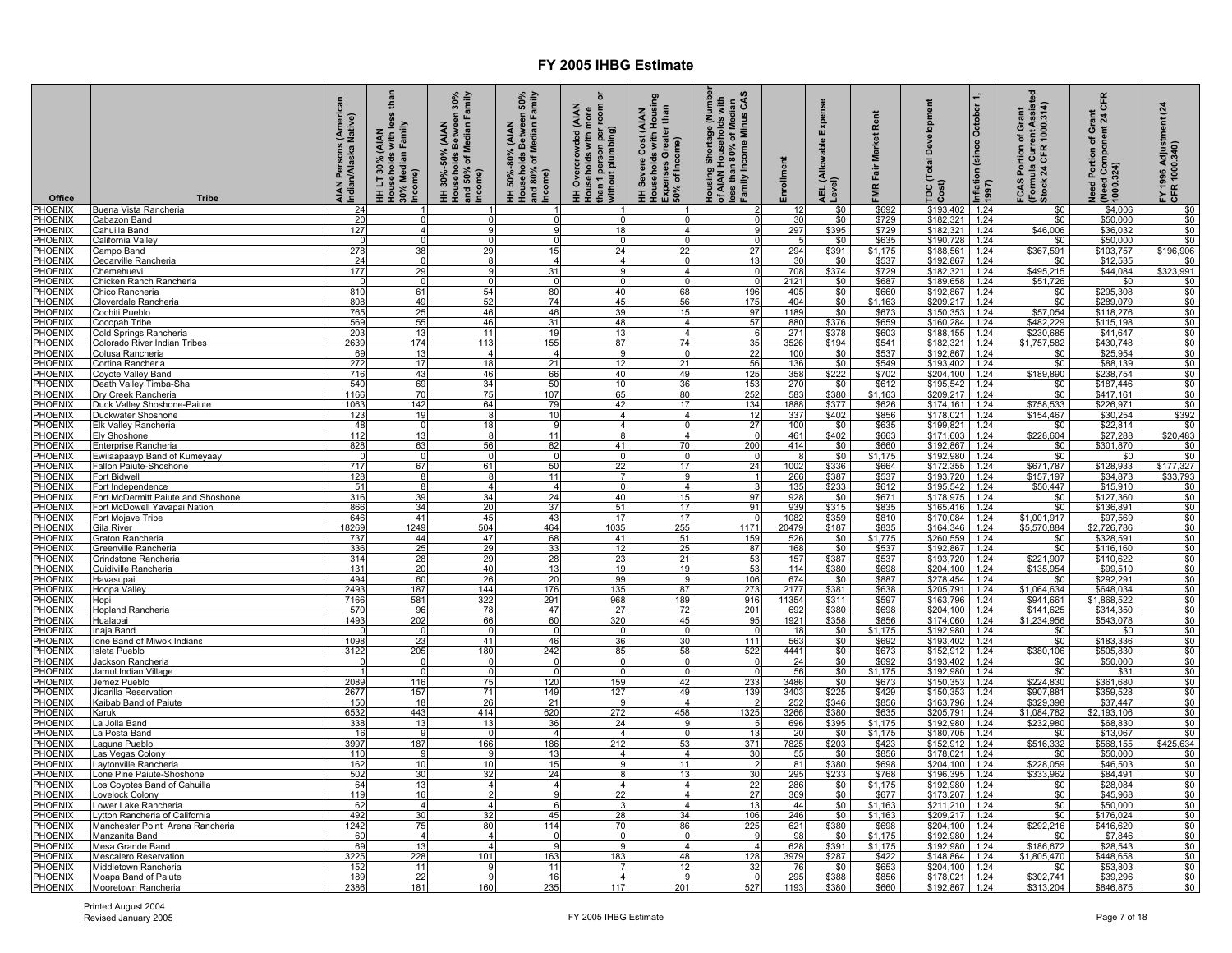| Office                         | <b>Tribe</b>                                           | AIAN Persons (American<br>Indian/Alaska Native) | than<br>HH LT 30% (AIAN<br>Households with less<br>30% Median Family<br>Income) | Households Between 30%<br>and 50% of Median Family<br>HH 30%-50% (AIAN<br>Income) | Households Between 50%<br>and 80% of Median Family<br>Income)<br><b>AIAN</b><br>HH 50%-80% | person per room or<br>HH Overcrowded (AIAN<br>Households with more<br>than 1 person per room o<br>, without plumbing) | HH Severe Cost (AIAN<br>Households with Housing<br>Expenses Greater than<br>, 50% of Income) | Housing Shortage (Number<br>of AIAN Households with<br>less than 80% of Median<br>Family Income Minus CAS | nrollment              | Expense<br>AEL (Allowable I<br>Level) | Rent<br>đ<br>울<br><b>IMR Fair</b> | <b>Total Development</b><br>$\frac{10}{2}$ | Inflation (since October 1,<br>1997) | FCAS Portion of Grant<br>(Formula Current Assisted<br>Stock 24 CFR 1000.314) | CFR<br>Need Portion of Grant<br>  (Need Component 24 C<br>  1000.324) | (24)<br>FY 1996 Adjustment ।<br>CFR 1000.340) |
|--------------------------------|--------------------------------------------------------|-------------------------------------------------|---------------------------------------------------------------------------------|-----------------------------------------------------------------------------------|--------------------------------------------------------------------------------------------|-----------------------------------------------------------------------------------------------------------------------|----------------------------------------------------------------------------------------------|-----------------------------------------------------------------------------------------------------------|------------------------|---------------------------------------|-----------------------------------|--------------------------------------------|--------------------------------------|------------------------------------------------------------------------------|-----------------------------------------------------------------------|-----------------------------------------------|
| PHOENIX                        | Morongo Band of Cahuilla                               | 637                                             | - 0                                                                             | - 0                                                                               | $\cap$                                                                                     | 24                                                                                                                    | 31                                                                                           |                                                                                                           | 1055                   | \$395                                 | \$729                             | \$183,129                                  | 1.24                                 | \$324,520                                                                    | \$85,304                                                              | \$0                                           |
| <b>HOENIX</b>                  | Nambe Pueblo                                           | 555                                             | 104                                                                             | 51                                                                                | 55                                                                                         | 30                                                                                                                    | 51                                                                                           | 83                                                                                                        | 643                    | \$0                                   | \$798                             | \$158,462 1.24                             |                                      | \$458,321                                                                    | \$191,299                                                             | \$0                                           |
| <b>HOENIX</b><br>PHOENIX       | Vavajo Nation<br><b>North Fork Rancheria</b>           | 189393<br>1020                                  | 16170<br>69                                                                     | 8251<br>49                                                                        | 8680<br>75                                                                                 | 29287<br>83                                                                                                           | 3933<br>68                                                                                   | 26192<br>193                                                                                              | 250010                 | \$293<br>\$0                          | \$553<br>\$603                    | \$163,796<br>\$186,449                     | 1.24<br>1.24                         | \$30,185,724<br>\$0                                                          | \$52,055,820<br>\$332,508                                             | \$0<br>\$0                                    |
| PHOENIX                        | Paiute-Shoshone of Bishop Colony                       | 1396                                            | 442                                                                             | 208                                                                               | 234                                                                                        | 128                                                                                                                   | 128                                                                                          | 724                                                                                                       | 510<br>914             | \$233                                 | \$612                             | \$195,542 1.24                             |                                      | \$631,558                                                                    | \$936,184                                                             | \$0                                           |
| PHOENIX                        | Pajoaque Pueblo                                        | 310                                             | 42                                                                              | 46                                                                                | 32                                                                                         | 17                                                                                                                    | 13                                                                                           | 84                                                                                                        | 327                    | \$0                                   | \$798                             | $$158,462$ 1.24                            |                                      | \$108,712                                                                    | \$95,063                                                              | \$0                                           |
| <b>HOENIX</b>                  | Pala Bank                                              | 775                                             | 70                                                                              | 25                                                                                | 60                                                                                         | 42                                                                                                                    | 36                                                                                           | 119                                                                                                       | 891                    | \$395                                 | \$1,175                           | $$188,561$ 1.24                            |                                      | \$196,620                                                                    | \$208,055                                                             | \$0                                           |
| <b>HOENIX</b><br>PHOENIX       | Pascua Yaqui Tribe<br>Paskenta Band of Nomlaki Indian  | 6084<br>564                                     | 398<br>41                                                                       | 276<br>49                                                                         | 383<br>55                                                                                  | 384<br>20                                                                                                             | 225<br>42                                                                                    | 294<br>145                                                                                                | 13231<br>282           | \$356<br>\$0                          | \$766<br>\$537                    | \$160,819<br>\$192.867 1.24                | 1.24                                 | \$3,577,183<br>\$0                                                           | \$1,157,490<br>\$194.983                                              | \$0<br>\$0                                    |
| PHOENIX                        | Pauma Band                                             | 177                                             | $\mathbf{q}$                                                                    | 9                                                                                 | 15                                                                                         | 9                                                                                                                     | $\overline{4}$                                                                               | 15                                                                                                        | 132                    | \$395                                 | \$1,175                           | \$192,980 1.24                             |                                      | \$67,963                                                                     | \$36,003                                                              | \$0                                           |
| PHOENIX                        | Pechanga Band                                          | 387                                             | 34                                                                              | 18                                                                                | 15                                                                                         | 33                                                                                                                    | 13                                                                                           | 67                                                                                                        | 1372                   | \$0                                   | \$729                             | \$182,321 1.24                             |                                      | \$0                                                                          | \$104,936                                                             | \$0                                           |
| PHOENIX                        | Picayune Rancheria                                     | 2346                                            | 159                                                                             | 112                                                                               | 172                                                                                        | 191                                                                                                                   | 156                                                                                          | 431                                                                                                       | 1173                   | \$378                                 | \$603                             | \$186,449                                  | 1.24                                 | \$81,561                                                                     | \$753,004                                                             | \$0                                           |
| PHOENIX                        | Picuris Pueblo                                         | 194                                             | 17                                                                              | 27                                                                                | 13                                                                                         | 21                                                                                                                    |                                                                                              | 30                                                                                                        | 324                    | \$0                                   | \$675                             | \$152,493                                  | 1.24                                 | \$78,031                                                                     | \$54,664                                                              | \$0                                           |
| PHOENIX<br><b>PHOENIX</b>      | Pinoleville Rancheria<br>Pit River Tribe               | 372<br>2796                                     | 22<br>177                                                                       | 24<br>175                                                                         | 34<br>241                                                                                  | 21<br>150                                                                                                             | 26<br>197                                                                                    | 61<br>593                                                                                                 | 186<br>2290            | \$380<br>\$0                          | \$698<br>\$579                    | \$204,100<br>\$193,720                     | 1.24<br>1.24                         | \$135,954<br>\$0                                                             | \$124,225<br>\$922,221                                                | \$0<br>\$0                                    |
| <b>PHOENIX</b>                 | Potter Valley Rancheria                                | 388                                             | 23                                                                              | 25                                                                                | 36                                                                                         | 22                                                                                                                    | 27                                                                                           | 84                                                                                                        | 194                    | \$0                                   | \$698                             | \$204,100                                  | 1.24                                 | \$0                                                                          | \$135,420                                                             | \$0                                           |
| <b>PHOENIX</b>                 | Pyramid Lake Paiute                                    | 1371                                            | 97                                                                              | 92                                                                                | 99                                                                                         | 28                                                                                                                    | 24                                                                                           | 25                                                                                                        | 2133                   | \$379                                 | \$828                             | \$176,619                                  | 1.24                                 | \$1,093,291                                                                  | \$200,508                                                             | \$0                                           |
| <b>HOENIX</b>                  | Quartz Valley Reservation                              | 340                                             | 27                                                                              | 26                                                                                | 32                                                                                         | 13                                                                                                                    | 20                                                                                           | 58                                                                                                        | 170                    | \$387                                 | \$537                             | \$198,837                                  | 1.24                                 | \$169,243                                                                    | \$103,828                                                             | \$0                                           |
| <b>HOENIX</b><br><b>HOENIX</b> | <u>Quechan Tribe</u><br>Ramona Band                    | 1527<br>$\Omega$                                | 84<br>$\overline{0}$                                                            | 81<br>$\Omega$                                                                    | 128<br>$\Omega$                                                                            | 107<br>$\Omega$                                                                                                       | 25                                                                                           | 86<br>$\Omega$                                                                                            | 2668<br>$\overline{7}$ | \$389<br>\$0                          | \$594<br>\$729                    | \$181,513<br>\$182,321 1.24                | 1.24                                 | \$1,071,129<br>\$0                                                           | \$300,429<br>\$0                                                      | \$0<br>\$0                                    |
| <b>PHOENIX</b>                 | Redding Rancheria                                      | 562                                             | 36                                                                              | 35                                                                                | 49                                                                                         | 30                                                                                                                    | 40                                                                                           | 119                                                                                                       | 281                    | \$0                                   | \$608                             | \$193,720 1.24                             |                                      | \$0                                                                          | \$185,341                                                             | \$0                                           |
| <b>HOENIX</b>                  | Redwood Valley Rancheria                               | 318                                             | 19                                                                              | <b>20</b>                                                                         | 29                                                                                         | 18                                                                                                                    | 22                                                                                           | 69                                                                                                        | 159                    | \$380                                 | \$698                             | $$204,100$ 1.24                            |                                      | \$120,971                                                                    | \$110,093                                                             | \$0                                           |
| <b>HOENIX</b>                  | Reno-Sparks Colony                                     | 917                                             | 47                                                                              | 296                                                                               | 25                                                                                         | 39                                                                                                                    | 26                                                                                           | 167                                                                                                       | 650                    | \$260                                 | \$828                             | \$176,619 1.24                             |                                      | \$925,060                                                                    | \$261,748                                                             | \$0                                           |
| PHOENIX                        | Resighini Rancheria                                    | 40                                              | $\Omega$                                                                        | - C                                                                               | C                                                                                          | $\Omega$                                                                                                              |                                                                                              | - 0                                                                                                       | 90                     | \$0                                   | \$635                             | $$199,821$ 1.24                            |                                      | \$0                                                                          | \$1,183                                                               | \$0                                           |
| PHOENIX<br>PHOENIX             | Rincon Reservation<br>Robinson Rancheria               | 473<br>866                                      | 67<br>65                                                                        | 25<br>52                                                                          | 29<br>64                                                                                   | 33<br>41                                                                                                              | 15<br>68                                                                                     | 36<br>140                                                                                                 | 639<br>433             | \$395<br>\$380                        | \$1,175                           | \$188,561 1.24                             |                                      | \$402,581<br>\$192,038                                                       | \$127,443<br>\$291,716                                                | \$0<br>\$0                                    |
| <b>PHOENIX</b>                 | Rohnerville Rancheria                                  | 103                                             | 23                                                                              |                                                                                   | -8                                                                                         | 10                                                                                                                    |                                                                                              | 39                                                                                                        | 265                    | \$0                                   | \$653<br>\$638                    | \$204,100 1.24<br>\$205,791 1.24           |                                      | \$0                                                                          | \$59,052                                                              | \$0                                           |
| <b>HOENIX</b>                  | Round Valley Reservation                               | 6988                                            | 419                                                                             | 449                                                                               | 643                                                                                        | 391                                                                                                                   | 482                                                                                          | 1397                                                                                                      | 3494                   | \$222                                 | \$699                             | \$204,100                                  | 1.24                                 | \$549,940                                                                    | \$2,378,243                                                           | \$0                                           |
| <b>HOENIX</b>                  | <b>Rumsey Rancheria</b>                                | 88                                              | 6                                                                               | -6                                                                                |                                                                                            | $\overline{4}$                                                                                                        |                                                                                              | 18                                                                                                        | 44                     | \$380                                 | \$779                             | \$193,402                                  | 1.24                                 | \$0                                                                          | \$50,000                                                              | \$0                                           |
| <b>HOENIX</b>                  | <u>ialt River Pima-Maricopa</u>                        | 4525                                            | 280                                                                             | 200                                                                               | 181                                                                                        | 276                                                                                                                   | 67                                                                                           | 302                                                                                                       | 7371                   | \$333                                 | \$835                             | \$164,346                                  | 1.24                                 | \$1.711.262                                                                  | \$727,242                                                             | \$0                                           |
| <b>HOENIX</b><br><b>HOENIX</b> | San Carlos Apache<br>San Felipe Pueblo                 | 9709<br>2669                                    | 753<br>164                                                                      | 394<br>105                                                                        | 473<br>63                                                                                  | 1005<br>241                                                                                                           | 284<br>51                                                                                    | 753<br>332                                                                                                | 11916<br>3248          | \$368<br>\$0                          | \$537<br>\$673                    | \$158,462<br>$$150,353$ 1.24               | 1.24                                 | \$4,077,535<br>\$0                                                           | \$2,116,728<br>\$483,449                                              | \$0<br>\$0                                    |
| <b>HOENIX</b>                  | <u>San Ildefonso Pueblo</u>                            | 591                                             | 64                                                                              | 46                                                                                | 60                                                                                         | 17                                                                                                                    | 13                                                                                           | 43                                                                                                        | 628                    | \$0                                   | \$798                             | $$150,353$ 1.24                            |                                      | \$438,046                                                                    | \$101,912                                                             | \$0                                           |
| <b>HOENIX</b>                  | <u>San Juan Pueblo</u>                                 | 2214                                            | 64                                                                              | 110                                                                               | 83                                                                                         | 92                                                                                                                    | 62                                                                                           | 153                                                                                                       | 2723                   | \$0                                   | \$428                             | \$152,493                                  | 1.24                                 | \$312,809                                                                    | \$304,759                                                             | \$0                                           |
| <b>HOENIX</b>                  | San Juan Southern Paiute Tribe                         | 508                                             | 26                                                                              | 19                                                                                | 28                                                                                         | 41                                                                                                                    | 18                                                                                           | 73                                                                                                        | 254                    | \$0                                   | \$887                             | \$163,796                                  | 1.24                                 | \$0                                                                          | \$112,220                                                             | \$0                                           |
| PHOENIX                        | San Manuel Band                                        | 47<br>414                                       | $\overline{4}$<br>38                                                            | $\overline{4}$<br>15                                                              | 37                                                                                         | $\Omega$<br>13                                                                                                        | 11                                                                                           | 13<br>14                                                                                                  | 151<br>529             | \$395                                 | \$729<br>\$1,175                  | \$182,321                                  | 1.24<br>1.24                         | \$0<br>\$394,213                                                             | \$50,000<br>\$79,332                                                  | \$0<br>\$0                                    |
| <b>HOENIX</b><br><b>HOENIX</b> | San Pasqual Band<br>San Rosa Band of Cahuilla          | 58                                              | $\overline{4}$                                                                  | $\overline{4}$                                                                    | $\overline{A}$                                                                             | $\mathbf{q}$                                                                                                          | $\Omega$                                                                                     | $\mathsf{R}$                                                                                              | 183                    | \$395<br>\$395                        | \$729                             | \$192,980<br>\$182,321                     | 1.24                                 | \$17,692                                                                     | \$16,698                                                              | \$0                                           |
| <b>HOENIX</b>                  | Sandia Pueblo                                          | 565                                             | 33                                                                              | 34                                                                                | 56                                                                                         | 17                                                                                                                    | 25                                                                                           | 104                                                                                                       | 485                    | \$0                                   | \$673                             | \$152,912                                  | 1.24                                 | \$66,212                                                                     | \$114,159                                                             | \$0                                           |
| <b>HOENIX</b>                  | Santa Ana Pueblo                                       | 512                                             | 22                                                                              | 15                                                                                | 35                                                                                         | 40                                                                                                                    |                                                                                              | 66                                                                                                        | 716                    | \$0                                   | \$673                             | \$150,353                                  | 1.24                                 | \$32,675                                                                     | \$87,051                                                              | \$0                                           |
| <b>HOENIX</b>                  | Santa Clara Pueblo                                     | 1507                                            | 113                                                                             | 80                                                                                | 121                                                                                        | 66                                                                                                                    | 52                                                                                           | 222                                                                                                       | 2800                   | \$0                                   | \$448                             | \$150.353                                  | 1.24                                 | \$241.330                                                                    | \$288.255                                                             | \$0                                           |
| <b>HOENIX</b><br>PHOENIX       | Santa Rosa Rancheria<br>Santa Ynez Band of Chumash     | 511<br>99                                       | 31<br>8                                                                         | 16<br>$\overline{a}$                                                              | 21<br>$\overline{4}$                                                                       | 40<br>$\Omega$                                                                                                        | <b>g</b><br>$\overline{4}$                                                                   | 23<br>$\Omega$                                                                                            | 682<br>159             | \$378<br>\$395                        | \$574<br>\$1,015                  | \$182,402<br>\$202,914 1.24                | 1.24                                 | \$297,947<br>\$352,334                                                       | \$96,395<br>\$17,044                                                  | \$0<br>\$0                                    |
| <b>PHOENIX</b>                 | <u>Santa Ysabel Reservation</u>                        | 243                                             | 28                                                                              | 19                                                                                | 30                                                                                         | 28                                                                                                                    | $\overline{4}$                                                                               | 78                                                                                                        | 936                    | \$0                                   | \$1,175                           | \$192,980                                  | 1.24                                 | \$0                                                                          | \$92,799                                                              | \$0                                           |
| <b>HOENIX</b>                  | Santo Domingo Pueblo                                   | 3324                                            | 176                                                                             | 139                                                                               | 156                                                                                        | 298                                                                                                                   | 20                                                                                           | 398                                                                                                       | 4492                   | \$0                                   | \$673                             | \$150,353                                  | 1.24                                 | \$292,956                                                                    | \$560,488                                                             | \$0                                           |
| PHOENIX                        | <b>Scotts Valley (Pomo)</b>                            | 294                                             | 22                                                                              | 18                                                                                | 22                                                                                         | 14                                                                                                                    | 23                                                                                           | 61                                                                                                        | 147                    | \$0                                   | \$653                             | \$204,100                                  | 1.24                                 | \$0                                                                          | \$104,066                                                             | \$0                                           |
| <b>PHOENIX</b><br>PHOENIX      | Sherwood Valley Rancheria<br>Shingle Springs Rancheria | $\frac{555}{38}$                                | 33<br>$\overline{4}$                                                            | 36<br>$\overline{a}$                                                              | 51<br>$\Omega$                                                                             | 31<br>-91                                                                                                             | 38<br>$\overline{4}$                                                                         | 85<br>-9                                                                                                  | 393<br>310             | \$380<br>\$0                          | \$698<br>\$950                    | \$204,100<br>\$193,402 1.24                | 1.24                                 | \$195,679<br>\$0                                                             | \$181,890<br>\$22,482                                                 | \$0<br>\$0                                    |
| PHOENIX                        | Smith River Rancheria                                  | 1792                                            | 121                                                                             | 114                                                                               | 170                                                                                        | 75                                                                                                                    | 126                                                                                          | 405                                                                                                       | 896                    | \$0                                   | \$631                             | \$199,821 1.24                             |                                      | $\frac{1}{50}$                                                               | \$602,228                                                             | \$0                                           |
| PHOENIX                        | Soboba Band                                            | 483                                             | 20                                                                              | 13                                                                                | 16                                                                                         | 15                                                                                                                    | 24                                                                                           | $\Omega$                                                                                                  | 802                    | \$395                                 | \$729                             | $$182,321$ 1.24                            |                                      | \$374,112                                                                    | \$80,652                                                              | \$0                                           |
| <b>HOENIX</b>                  | Stewarts Point Rancheria                               | 1152                                            | 69                                                                              | 74                                                                                | 106                                                                                        | 65                                                                                                                    | 79                                                                                           | 249                                                                                                       | 576                    | \$380                                 | \$1,163                           | \$209,217                                  | 1.24                                 | \$0                                                                          | \$412,153                                                             | \$0                                           |
| <b>HOENIX</b>                  | sulphur Bank Rancheria                                 | 180                                             | 13<br>$\Omega$                                                                  | 11<br>$\Omega$                                                                    | 13<br>$\Omega$                                                                             | $\mathbf{Q}$<br>$\Omega$                                                                                              | 14                                                                                           | 38                                                                                                        | 90                     | \$0                                   | \$653                             | \$204,100 1.24                             |                                      | \$0                                                                          | \$63,714                                                              | \$0                                           |
| PHOENIX<br>PHOENIX             | Summit Lake Paiute Tribe<br>Susanville Rancheria       | 12<br>720                                       | 35                                                                              | 94                                                                                | 55                                                                                         | 26                                                                                                                    | $\Omega$<br>33                                                                               | - 0<br>111                                                                                                | 102<br>360             | \$0<br>\$387                          | \$671<br>\$549                    | \$173,207 1.24<br>\$193,720 1.24           |                                      | \$0<br>\$378,431                                                             | \$296<br>\$194,864                                                    | \$0<br>\$0                                    |
| PHOENIX                        | Sycuan Band                                            | 24                                              | $\overline{4}$                                                                  | $\overline{a}$                                                                    |                                                                                            | n                                                                                                                     | 4                                                                                            |                                                                                                           | 67                     | \$395                                 | \$1,175                           | \$192,980                                  | 1.24                                 | \$0                                                                          | \$50,000                                                              | \$0                                           |
| PHOENIX                        | <b>Table Bluff Rancheria</b>                           | 78                                              | 13                                                                              |                                                                                   |                                                                                            |                                                                                                                       | 4                                                                                            | 26                                                                                                        | 360                    | \$0                                   | \$638                             | \$205,791                                  | 1.24                                 | \$0                                                                          | \$38,443                                                              | \$0                                           |
| <b>PHOENIX</b>                 | <b>Fable Mountain Rancheria</b>                        |                                                 | $\Omega$                                                                        |                                                                                   |                                                                                            | $\Omega$                                                                                                              | $\Omega$                                                                                     | $\Omega$                                                                                                  | 115                    | \$0                                   | \$603                             | \$188,155                                  | 1.24                                 | \$0                                                                          | \$50,000                                                              | \$0                                           |
| PHOENIX                        | Taos Pueblo<br>Ге-Моа⊧                                 | 1466<br>974                                     | 128<br>97                                                                       | 90<br>76                                                                          | 101<br>94                                                                                  | 111<br>21                                                                                                             | 39<br>34                                                                                     | 172                                                                                                       | 2443<br>2597           | \$0<br>\$418                          | \$675<br>\$675                    | \$152,493<br>\$174,161                     | 1.24                                 | \$425,040<br>\$1,305,932                                                     | \$303,588<br>\$182,623                                                | \$0<br>\$0                                    |
| PHOENIX<br>PHOENIX             | Fesuque Pueblo                                         | 394                                             | 29                                                                              | 25                                                                                | 38                                                                                         | 24                                                                                                                    |                                                                                              | 53                                                                                                        | 404                    | \$0                                   | \$798                             | \$158,462                                  | 1.24<br>1.24                         | \$121,118                                                                    | \$74,370                                                              | \$0                                           |
| <b>PHOENIX</b>                 | <b>Fohono O'Odham Nation</b>                           | 13165                                           | 1084                                                                            | 496                                                                               | 418                                                                                        | 1332                                                                                                                  | 276                                                                                          | 1120                                                                                                      | 25588                  | \$170                                 | \$720                             | \$164,346                                  | 1.24                                 | \$3,059,110                                                                  | \$2,790,537                                                           | \$0                                           |
| <b>HOENIX</b>                  | <b>Tonto Apache of Arizona</b>                         | 128                                             |                                                                                 | $\boldsymbol{A}$                                                                  | 13                                                                                         | 18                                                                                                                    |                                                                                              | 27                                                                                                        | 111                    | \$0                                   | \$537                             | \$162,727                                  | 1.24                                 | \$0                                                                          | \$32.529                                                              | \$0                                           |
| PHOENIX                        | Forres-Martinez Band of Cahuilla                       | 232                                             | 29                                                                              | 18                                                                                | 32                                                                                         | 33<br>27                                                                                                              | 11                                                                                           | 41                                                                                                        | 532                    | \$395                                 | \$728                             | \$183,129                                  | 1.24                                 | \$169,054                                                                    | \$91,980                                                              | \$0<br>\$76.817                               |
| PHOENIX<br>PHOENIX             | Tule River Indian Tribe<br>Fulomne Rancheria           | 527<br>700                                      | 43<br>43                                                                        | -8<br>79                                                                          | 21<br>60                                                                                   | 32                                                                                                                    | 15<br>60                                                                                     | - 0<br>148                                                                                                | 1402<br>350            | \$373<br>\$378                        | \$592<br>\$687                    | \$189.224 1.24<br>\$189,658                | 1.24                                 | \$537,133<br>\$154,529                                                       | \$93,820<br>\$244,750                                                 | \$0                                           |
| <b>PHOENIX</b>                 | Twenty Nine Palms Band                                 |                                                 | $\mathbf 0$                                                                     |                                                                                   |                                                                                            | $\Omega$                                                                                                              | $\Omega$                                                                                     | - 0                                                                                                       | 13                     | \$0                                   | \$729                             | \$182,321 1.24                             |                                      | \$0                                                                          | \$50,000                                                              | \$0                                           |
| <b>PHOENIX</b>                 | Upper Lake Rancheria                                   | 290                                             | 22                                                                              | 17                                                                                | 22                                                                                         | 14                                                                                                                    | 23                                                                                           | 61                                                                                                        | 145                    | \$0                                   | \$653                             | \$204,100 1.24                             |                                      | \$0                                                                          | \$102,650                                                             | \$0                                           |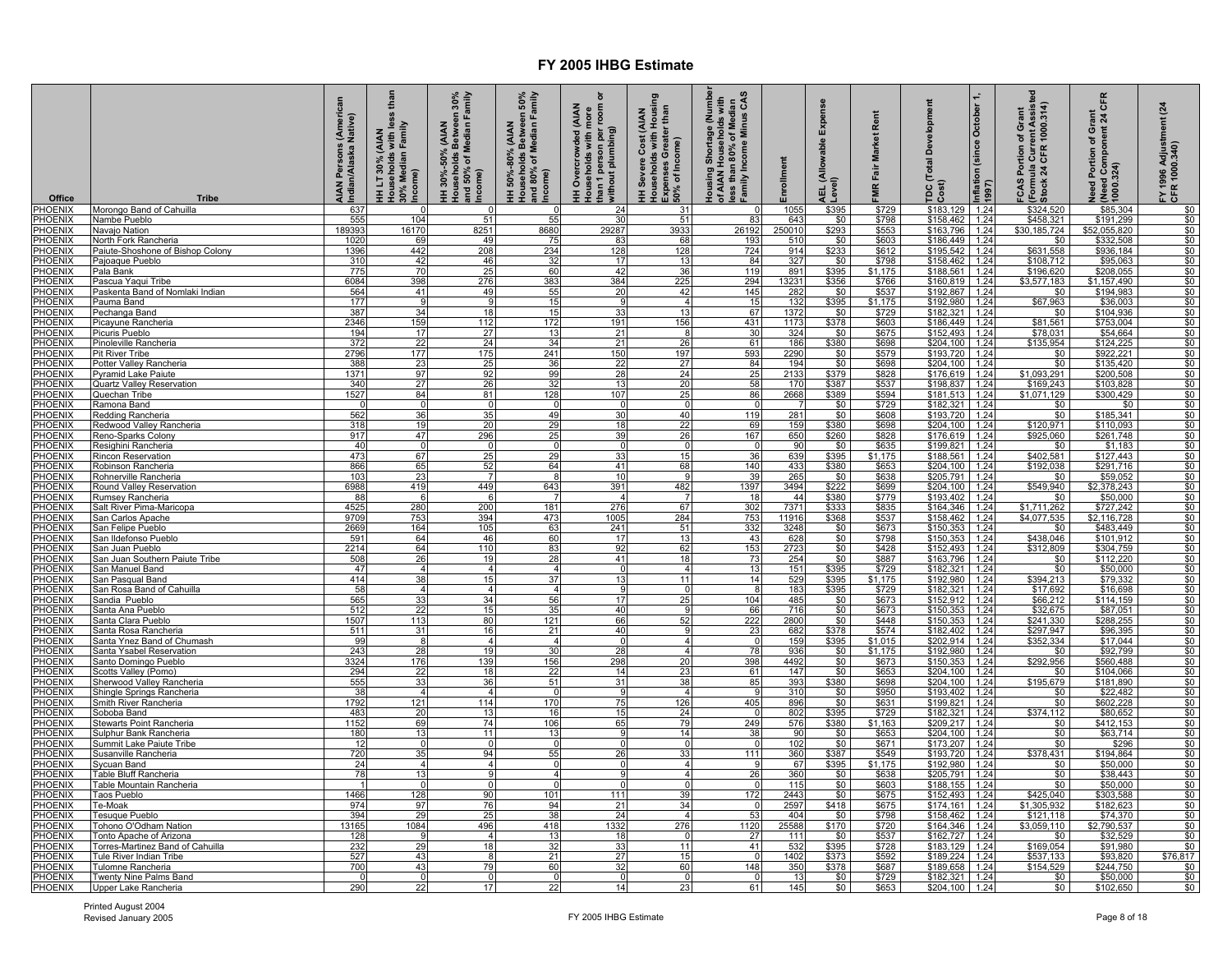| Office                           | <b>Tribe</b>                                               | AIAN Persons (American<br>Indian/Alaska Native) | than<br>less<br>HH LT 30% (AIAN<br>Households with less<br>30% Median Family<br>.<br>Income) | HH 30%-50% (AIAN<br>Households Between 30%<br>and 50% of Median Family<br>Income) | Households Between 50%<br>and 80% of Median Family<br>Income)<br>(AIAN<br>50%-80%<br>Ŧ | person per room or<br>HH Overcrowded (AIAN<br>Households with more<br>than 1 person per<br>without plumbing) | HH Severe Cost (AIAN<br>Households with Housing<br>Expenses Greater than<br>50% of Income) | Housing Shortage (Number<br>of AIAN Households with<br>less than 80% of Median<br>Family Income Minus CAS | Enrollment     | Expense<br>(Allowable<br>Level)<br>님 | Rent<br>Market<br>FMR Fair | Inflation (since October 1,<br>1997)<br><b>Total Development</b><br>$\frac{1}{2}$ | (Formula Current Assisted<br>Stock 24 CFR 1000.314)<br>FCAS Portion of Grant | CFR<br>Need Portion of Grant<br>  (Need Component 24 C<br>  1000.324) | (24)<br>FY 1996 Adjustment<br>CFR 1000.340) |
|----------------------------------|------------------------------------------------------------|-------------------------------------------------|----------------------------------------------------------------------------------------------|-----------------------------------------------------------------------------------|----------------------------------------------------------------------------------------|--------------------------------------------------------------------------------------------------------------|--------------------------------------------------------------------------------------------|-----------------------------------------------------------------------------------------------------------|----------------|--------------------------------------|----------------------------|-----------------------------------------------------------------------------------|------------------------------------------------------------------------------|-----------------------------------------------------------------------|---------------------------------------------|
| <b>PHOENIX</b>                   | Jtu Utu Gwaiti Paiute                                      | 46                                              | 13                                                                                           | 8                                                                                 | $\overline{4}$                                                                         | 8                                                                                                            |                                                                                            | 25                                                                                                        | 136            | \$0                                  | \$830                      | \$195,542<br>1.24                                                                 | \$0                                                                          | \$34,361                                                              | \$0                                         |
| <b>PHOENIX</b><br><b>PHOENIX</b> | Viejas Group of Capitan Grande                             | 171<br>723                                      | 13<br>90                                                                                     | 9<br>45                                                                           | 19<br>66                                                                               | 24<br>29                                                                                                     | 24                                                                                         | - 0                                                                                                       | 268<br>2219    | \$395<br>\$349                       | \$1,175<br>\$666           | \$192,980<br>1.24<br>\$173,207<br>1.24                                            | \$270,114<br>\$855,227                                                       | \$46,778<br>\$150,637                                                 | \$0<br>\$0                                  |
| <b>PHOENIX</b>                   | <b>Walker River Paiute Tribe</b><br><b>Washoe Tribe</b>    | 966                                             | 91                                                                                           | 100                                                                               | 78                                                                                     | 38                                                                                                           | 53                                                                                         | 39                                                                                                        | 1582           | \$385                                | \$707                      | \$173,207 1.24                                                                    | \$1,043,281                                                                  | \$233,184                                                             | \$0                                         |
| PHOENIX                          | White Mountain Apache (Fort Apache)                        | 12819                                           | 1038                                                                                         | 528                                                                               | 592                                                                                    | 1437                                                                                                         | 302                                                                                        | 999                                                                                                       | 12900          | \$163                                | \$537                      | \$159,532<br>1.24                                                                 | \$4,368,374                                                                  | \$2,824,366                                                           | \$0                                         |
| <b>PHOENIX</b>                   | <b>Winnemucca Colony</b>                                   | 49                                              |                                                                                              |                                                                                   | $\Omega$                                                                               |                                                                                                              | $\overline{4}$                                                                             | 17<br>71                                                                                                  | 77             | $\frac{$0}{$356}$                    | \$671<br>\$594             | \$173,207 1.24                                                                    | \$0                                                                          | \$50,000                                                              | \$0                                         |
| <b>PHOENIX</b><br><b>PHOENIX</b> | Yavapai-Apache (Camp Verde)<br>Yavapai-Prescott            | 784<br>168                                      | 92<br>$\Omega$                                                                               | 40<br>$\Omega$                                                                    | 42<br>$\Omega$                                                                         | 169<br>$\overline{4}$                                                                                        | 40<br>$\overline{4}$                                                                       | $\Omega$                                                                                                  | 1763<br>159    | \$0                                  | \$594                      | \$174,060<br>1.24<br>\$174,060<br>1.24                                            | \$547,249<br>\$0                                                             | \$311,642<br>\$14,275                                                 | \$0<br>\$0                                  |
| PHOENIX                          | <u>Yerington Paiute Tribe</u>                              | 380                                             | 37                                                                                           | 30                                                                                | 39                                                                                     | 30                                                                                                           | 4                                                                                          | 38                                                                                                        | 1150           | \$335                                | \$663                      | \$173,207<br>1.24                                                                 | \$264,069                                                                    | \$88,198                                                              | \$0                                         |
| PHOENIX                          | Yomba Shoshone Tribe                                       | 93                                              | 13                                                                                           | $\overline{4}$                                                                    | -8                                                                                     | 8                                                                                                            |                                                                                            |                                                                                                           | 205            | \$382                                | \$856                      | \$178,021<br>1.24                                                                 | \$148,474                                                                    | \$20,226                                                              | \$0                                         |
| <b>PHOENIX</b><br><b>PHOENIX</b> | Ysleta Del Sur<br><b>Yurok Tribe</b>                       | 2598<br>7124                                    | 132<br>483                                                                                   | 127<br>451                                                                        | 169<br>677                                                                             | 177<br>296                                                                                                   | 116<br>500                                                                                 | 399<br>1591                                                                                               | 1299<br>4584   | \$0<br>\$0                           | \$568<br>\$637             | \$144,267<br>1.24<br>\$205,791<br>1.24                                            | \$79,384<br>\$99,609                                                         | \$519,808<br>\$2,459,814                                              | \$0<br>\$0                                  |
| <b>PHOENIX</b>                   | Zia Pueblo                                                 | 694                                             | 22                                                                                           | 32                                                                                | 35                                                                                     | 43                                                                                                           | $\overline{a}$                                                                             | 44                                                                                                        | 773            | \$0                                  | \$673                      | \$150,353<br>1.24                                                                 | \$128,626                                                                    | \$88,607                                                              | \$0                                         |
| PHOENIX                          | Zuni Tribe                                                 | 8120                                            | 418                                                                                          | 363                                                                               | 419                                                                                    | 495                                                                                                          | 199                                                                                        | 841                                                                                                       | 9780           | \$278                                | \$465                      | \$161,440 1.24                                                                    | \$1,526,616                                                                  | \$1,440,326                                                           | \$0                                         |
|                                  |                                                            |                                                 |                                                                                              |                                                                                   |                                                                                        |                                                                                                              |                                                                                            |                                                                                                           |                |                                      |                            |                                                                                   |                                                                              |                                                                       |                                             |
| <b>PHOENIX</b><br><b>SEATTLE</b> | <b>SUMMARY TOTAL</b><br><b>Burns-Paiute Colony</b>         | 388538<br>423                                   | 30583<br>54                                                                                  | 18479<br>43                                                                       | 20796<br>63                                                                            | 43208<br>45                                                                                                  | 11261<br>37                                                                                | 50211<br>142                                                                                              | 496409<br>337  | \$0                                  | \$520                      | 1.24<br>\$179,192<br>1.24                                                         | \$89,202,086<br>\$56,162                                                     | \$99,938,739<br>\$198,712                                             | \$1,366,335<br>\$0                          |
| <b>SEATTLE</b>                   | <b>Chehalis Confederated Tribes</b>                        | 470                                             | 31                                                                                           | 20                                                                                | 35                                                                                     | 22                                                                                                           | 22                                                                                         | 28                                                                                                        | 660            | \$241                                | \$556                      | 1.24<br>\$194.154                                                                 | \$303,280                                                                    | \$111.057                                                             | \$275,192                                   |
| <b>SEATTLE</b>                   | Coeur D'Alene Tribe                                        | 1453                                            | 82                                                                                           | 83                                                                                | 86                                                                                     | 66                                                                                                           | 44                                                                                         | 53                                                                                                        | 1493           | \$277                                | \$507                      | \$164,346<br>1.24                                                                 | \$802,012                                                                    | \$240,610                                                             | \$0                                         |
| <b>SEATTLE</b>                   | <b>Colville Confederated Tribes</b>                        | 5055                                            | 360                                                                                          | 273                                                                               | 339                                                                                    | 137                                                                                                          | 130                                                                                        | 597                                                                                                       | 8842           | \$219                                | \$535                      | \$185,813<br>1.24                                                                 | \$1,777,858                                                                  | \$977,801                                                             | \$0                                         |
| <b>SEATTLE</b><br><b>SEATTLE</b> | Coos Bay Confederated Tribes<br>Coquille Indian Tribe      | 1576<br>1616                                    | 107<br>110                                                                                   | 100<br>102                                                                        | 150<br>153                                                                             | 66<br>67                                                                                                     | 111<br>113                                                                                 | 341<br>294                                                                                                | 788<br>808     | \$0<br>\$0                           | \$555<br>\$624             | \$186,146<br>1.24<br>\$186,146<br>1.24                                            | \$203.311<br>\$446,698                                                       | \$489,352<br>\$486,791                                                | \$0<br>\$0                                  |
| <b>SEATTLE</b>                   | <b>Cow Creek Tribes</b>                                    | 2450                                            | 166                                                                                          | 155                                                                               | 233                                                                                    | 102                                                                                                          | 172                                                                                        | 554                                                                                                       | 1225           | \$0                                  | \$554                      | \$186,146<br>1.24                                                                 | \$0                                                                          | \$767,012                                                             | \$0                                         |
| <b>SEATTLE</b>                   | Cowlitz Tribe                                              | 5720                                            | 346                                                                                          | 422                                                                               | 535                                                                                    | 240                                                                                                          | 427                                                                                        | 1303                                                                                                      | 2860           | $\frac{$0}{$159}$                    | \$690                      | \$182,936<br>1.24                                                                 | \$0                                                                          | \$1,799,123                                                           | \$0                                         |
| <b>SEATTLE</b>                   | Fort Hall Shoshone-Bannock                                 | 3969                                            | 246                                                                                          | 145                                                                               | 268                                                                                    | 190                                                                                                          | 85                                                                                         | 412                                                                                                       | 4822           |                                      | \$467                      | \$165,315<br>1.24                                                                 | \$890,202                                                                    | \$681,092                                                             | \$0                                         |
| SEATTLE<br>SEATTLE               | <b>Grand Ronde Confederated Tribes</b><br>Hoh Indian Tribe | 9412<br>228                                     | 638<br>15                                                                                    | 596<br>13                                                                         | 894<br>20                                                                              | 392<br>٥                                                                                                     | 661<br>15                                                                                  | 2108<br>27                                                                                                | 4706<br>139    | \$0<br>\$241                         | \$679<br>\$546             | \$191,263<br>1.24<br>\$198,418<br>1.24                                            | \$121,839<br>\$79,719                                                        | \$3,022,041<br>\$64,877                                               | \$0<br>\$0                                  |
| SEATTLE                          | Jamestown S'Klallam Tribe                                  | 1066                                            | 71                                                                                           | 60                                                                                | 94                                                                                     | 43                                                                                                           | 68                                                                                         | 226                                                                                                       | 533            | \$0                                  | \$609                      | \$193,301<br>1.24                                                                 | \$0                                                                          | \$325,373                                                             | \$0                                         |
| <b>SEATTLE</b>                   | <b>Kalispel Indian Community</b>                           | 204                                             | 14                                                                                           | 14                                                                                | 21                                                                                     | 23                                                                                                           |                                                                                            | 28                                                                                                        | 186            | \$269                                | \$535                      | \$176,185<br>1.24                                                                 | \$72,056                                                                     | \$61,441                                                              | \$0                                         |
| <b>SEATTLE</b>                   | Klamath Indian Tribe                                       | 4729                                            | 320                                                                                          | 300<br>$\Omega$                                                                   | 449                                                                                    | 197<br>$\overline{4}$                                                                                        | 332                                                                                        | 1058<br>- 0                                                                                               | 3320<br>121    | \$0<br>\$277                         | \$520<br>\$452             | \$178,657<br>1.24<br>\$164,346                                                    | \$237,136<br>\$47,998                                                        | \$1,417,981<br>\$11,478                                               | \$0<br>\$0                                  |
| <b>SEATTLE</b><br><b>SEATTLE</b> | Kootenai Tribe<br>ower Elwha Tribal Community.             | 80<br>1968                                      | 132                                                                                          | 1111                                                                              | 174                                                                                    | 80                                                                                                           | 125                                                                                        | 304                                                                                                       | 984            | \$0                                  | \$628                      | 1.24<br>\$193,301<br>1.24                                                         | \$395,696                                                                    | \$562,135                                                             | \$0                                         |
| <b>SEATTLE</b>                   | ummi Tribe.                                                | 7778                                            | 521                                                                                          | 439                                                                               | 688                                                                                    | 314                                                                                                          | 495                                                                                        | 1427                                                                                                      | 3889           | \$238                                | \$747                      | \$191,914<br>1.24                                                                 | \$1,045,614                                                                  | \$2,268,539                                                           | \$0                                         |
| <b>SEATTLE</b>                   | Makah Indian Tribe                                         | 1257                                            | 137                                                                                          | 72                                                                                | 78                                                                                     | 33                                                                                                           | 45                                                                                         | 146                                                                                                       | 2389           | \$198                                | \$628                      | \$198,418<br>1.24                                                                 | \$603,267                                                                    | \$303,218                                                             | \$0                                         |
| <b>SEATTLE</b><br><b>SEATTLE</b> | Muckleshoot Indian Tribe<br>Nez Perce Tribe                | 1181<br>2558                                    | 77<br>187                                                                                    | 60<br>171                                                                         | 79<br>164                                                                              | 47<br>122                                                                                                    | 35<br>84                                                                                   | 152<br>304                                                                                                | 1712<br>3300   | \$239<br>\$193                       | \$923<br>\$452             | \$200,775<br>1.24<br>\$164.346<br>1.24                                            | \$471,814<br>\$770.766                                                       | \$267,093<br>\$518,151                                                | \$0<br>\$0                                  |
| <b>SEATTLE</b>                   | <b>Nisqually Indian Community</b>                          | 1050                                            | 70                                                                                           | 59                                                                                | 93                                                                                     | 42                                                                                                           | 67                                                                                         | 134                                                                                                       | 525            | \$241                                | \$823                      | \$198,418<br>1.24                                                                 | \$356,522                                                                    | \$301,496                                                             | \$0                                         |
| SEATTLE                          | Nooksack Tribe                                             | 3074                                            | 206                                                                                          | 173                                                                               | 272                                                                                    | 124                                                                                                          | 196                                                                                        | 542                                                                                                       | 1537           | \$0                                  | \$747                      | 1.24<br>\$191,914                                                                 | \$404,165                                                                    | \$895,815                                                             | \$0                                         |
| SEATTLE<br><b>SEATTLE</b>        | Port Gamble Indian Community<br>Puyallup Tribe             | 1968<br>6290                                    | 132<br>422                                                                                   | $111$<br>355                                                                      | 174<br>556                                                                             | 80<br>254                                                                                                    | 125<br>401                                                                                 | 347<br>1283                                                                                               | 984<br>3145    | \$215                                | \$781                      | \$193,301<br>1.24<br>1.24                                                         | \$373,395                                                                    | \$577,044                                                             | \$0<br>\$0                                  |
| SEATTLE                          | Quileute Tribe                                             | 355                                             | 42                                                                                           | 35                                                                                | 34                                                                                     | 26                                                                                                           | 24                                                                                         | 47                                                                                                        | 658            | \$263<br>\$0                         | \$736<br>\$628             | \$200,775<br>\$198,418<br>1.24                                                    | \$256,841<br>\$231,976                                                       | \$1,956,144<br>\$133,410                                              | \$283,936                                   |
| SEATTLE                          | Quinault Tribe                                             | 4908                                            | 329                                                                                          | 277                                                                               | 434                                                                                    | 198                                                                                                          | 313                                                                                        | 931                                                                                                       | 2454           | \$216                                | \$540                      | \$198,418<br>1.24                                                                 | \$471,252                                                                    | \$1,488,285                                                           | \$0                                         |
| <b>SEATTLE</b>                   | Samish Nation                                              | 1351                                            | 91                                                                                           | 76                                                                                | 119                                                                                    | 55                                                                                                           | 86                                                                                         | 286                                                                                                       | 1154           | \$0                                  | \$789                      | \$191,914<br>1.24                                                                 | \$0                                                                          | \$409,400                                                             | \$0                                         |
| <b>SEATTLE</b><br>SEATTLE        | <u>Sauk-Suiattle Indian Tribe</u><br>Shoalwater Bay Tribe  | 304<br>474                                      | 20<br>28                                                                                     | 17<br>46                                                                          | 27<br>52                                                                               | 12<br>23                                                                                                     | 19<br>39                                                                                   | 46<br>105                                                                                                 | 152<br>237     | \$0<br>\$241                         | \$923<br>\$535             | \$195,658<br>1.24<br>1.24<br>\$198,418                                            | \$229,705<br>\$76,047                                                        | \$88,443<br>\$174,297                                                 | \$0<br>\$0                                  |
| <b>SEATTLE</b>                   | Siletz Confederated Tribes                                 | 7320                                            | 496                                                                                          | 464                                                                               | 695                                                                                    | 305                                                                                                          | 514                                                                                        | 1529                                                                                                      | 3660           | \$242                                | \$749                      | 1.24<br>\$191.263                                                                 | \$1.010.532                                                                  | \$2,290,743                                                           | \$0                                         |
| <b>SEATTLE</b>                   | Skokomish Indian Tribe                                     | 1690                                            | 113                                                                                          | 95                                                                                | 149                                                                                    | 68                                                                                                           | 108                                                                                        | 291                                                                                                       | 845            | \$241                                | \$593                      | 1.24<br>\$198,418                                                                 | \$264,819                                                                    | \$505,819                                                             | \$0                                         |
| <b>SEATTLE</b>                   | Snoqualmie                                                 | 1232                                            | 83<br>110                                                                                    | 70                                                                                | 109                                                                                    | 50                                                                                                           | 78<br>31                                                                                   | 261                                                                                                       | 616            | \$0                                  | \$923                      | 1.24<br>\$191,914                                                                 | \$0                                                                          | \$373,343                                                             | \$0                                         |
| <b>SEATTLE</b><br><b>SEATTLE</b> | Spokane Tribe<br>Squaxin Island Tribe                      | 1705<br>1286                                    | 86                                                                                           | 86<br>73                                                                          | 152<br>114                                                                             | 32<br>52                                                                                                     | 82                                                                                         | 145<br>199                                                                                                | 2305<br>643    | \$269<br>\$241                       | \$535<br>\$593             | \$176.185<br>1.24<br>\$198.418<br>1.24                                            | \$897.180<br>\$299,289                                                       | \$270,076<br>\$378,737                                                | \$0<br>\$0                                  |
| <b>SEATTLE</b>                   | Stillaguamish Tribe                                        | 364                                             | 24                                                                                           | 21                                                                                | 32                                                                                     | 15                                                                                                           | 23                                                                                         | 75                                                                                                        | 182            | \$0                                  | \$923                      | \$191.914<br>1.24                                                                 | \$7,466                                                                      | \$109,750                                                             | \$66,870                                    |
| <b>SEATTLE</b>                   | Suquamish Tribal Council                                   | 1726                                            | 116                                                                                          | 97                                                                                | 153                                                                                    | 70                                                                                                           | 110                                                                                        | 298                                                                                                       | 863            | \$241                                | \$781                      | \$198,418<br>1.24                                                                 | \$274,443                                                                    | \$516,302                                                             | \$0                                         |
| <b>SEATTLE</b><br><b>SEATTLE</b> | Swinomish Indians                                          | 698<br>2527                                     | 62<br>184                                                                                    | 13<br>142                                                                         | 38<br>138                                                                              | 32<br>139                                                                                                    | 32<br>116                                                                                  | 21<br>197                                                                                                 | 764<br>3411    | \$263<br>\$240                       | \$674                      | \$191.914<br>1.24<br>\$197,031<br>1.24                                            | \$520,057<br>\$1,485,845                                                     | \$151,304<br>\$636,169                                                | \$0                                         |
| SEATTLE                          | <b>Fulalip Tribes</b><br>Jmatilla Confederated Tribes      | 1624                                            | 80                                                                                           | 70                                                                                | 91                                                                                     | 54                                                                                                           | 41                                                                                         | 27                                                                                                        | 2140           | \$217                                | \$923<br>\$520             | 1.24<br>\$180,045                                                                 | \$975,389                                                                    | \$244,782                                                             | \$0<br>\$53,872                             |
| <b>SEATTLE</b>                   | Jpper Skagit Tribe                                         | 862                                             | 58                                                                                           | 49                                                                                | 76                                                                                     | 35                                                                                                           | 55                                                                                         | 107                                                                                                       | 709            | \$0                                  | \$674                      | \$191,914<br>1.24                                                                 | \$864,698                                                                    | \$238,598                                                             | \$0                                         |
| SEATTLE                          | <b>Warm Springs Confederated Tribes</b>                    | 3368                                            | 141                                                                                          | 104                                                                               | 167                                                                                    | 183                                                                                                          | 87                                                                                         | 207                                                                                                       | 3831           | \$220                                | \$529                      | \$180,045<br>1.24                                                                 | \$840,194                                                                    | \$578,831                                                             | \$0                                         |
| SEATTLE                          | Yakama Indian Nation                                       | 8783                                            | 497                                                                                          | 298                                                                               | 432                                                                                    | 684                                                                                                          | 250                                                                                        | 618                                                                                                       | 9571           | \$213                                | \$594                      | 1.24<br>\$184,107                                                                 | \$2,618,953                                                                  | \$1,872,424                                                           | \$0                                         |
| <b>SEATTLE</b>                   | <b>SUMMARY TOTAL</b>                                       | 106153                                          | 7004                                                                                         | 5911                                                                              | 8631                                                                                   | 4732                                                                                                         | 5809                                                                                       | 17202                                                                                                     | 83500          |                                      |                            | 1.24                                                                              | \$20,784,195                                                                 | \$28,765,089                                                          | \$679,870                                   |
| <b>TOTAL</b>                     |                                                            | 1367809                                         | 91084                                                                                        | 69793                                                                             | 92420                                                                                  | 87712                                                                                                        | 50579                                                                                      |                                                                                                           | 190677 1927981 |                                      |                            | 1.24                                                                              |                                                                              |                                                                       |                                             |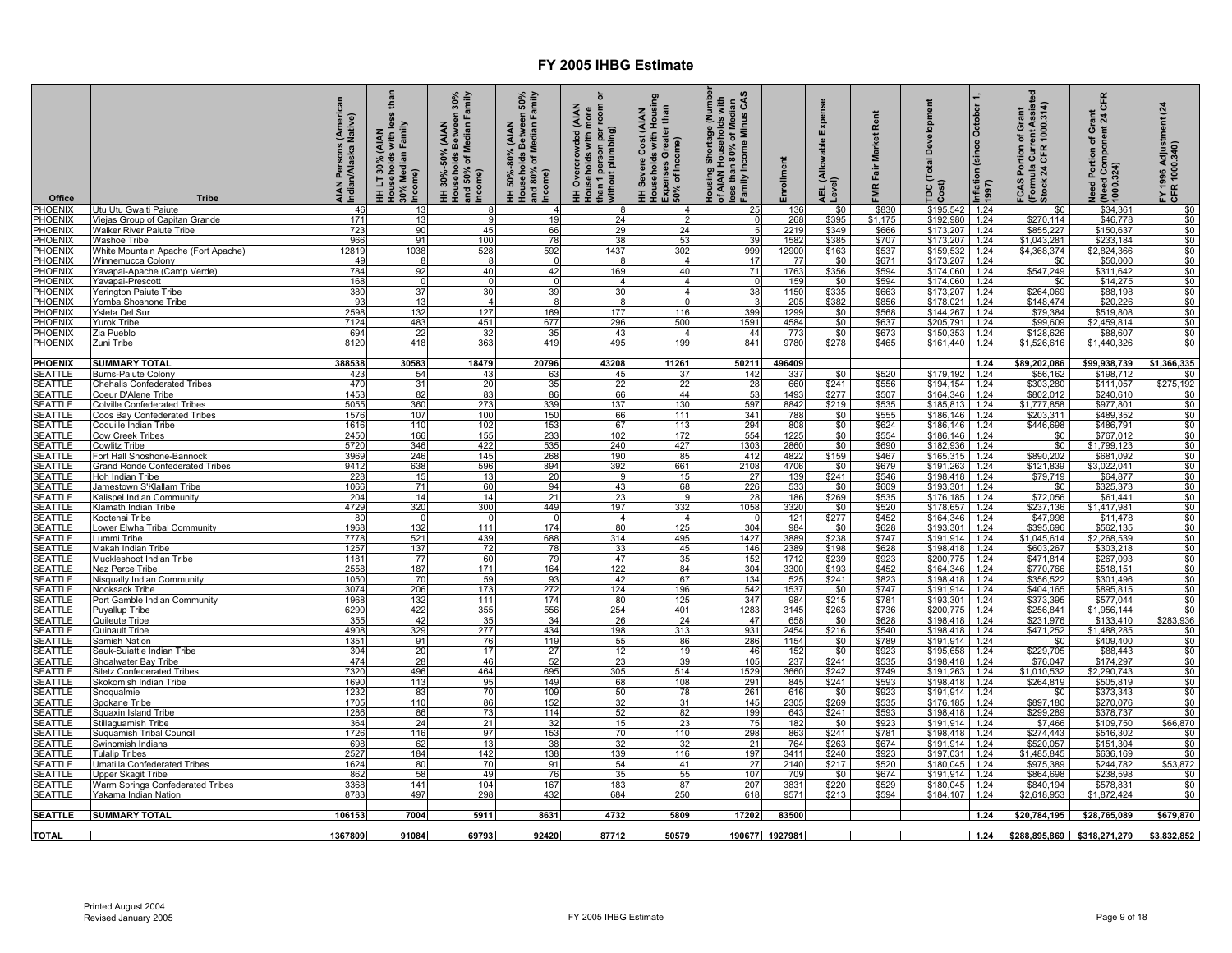| hadjusted FY 2005Grant                   | Repayment Amount<br><b>iscal Year 2005</b> | FY 2005 Adjusted Grant<br>with Repayments               |
|------------------------------------------|--------------------------------------------|---------------------------------------------------------|
| \$46,635<br>494,150                      | $\frac{1}{2}$                              | \$46,635<br>\$1,400,990                                 |
| \$1<br>\$73,555                          | <u> 160</u><br>\$0                         | 555                                                     |
| 342,412                                  | \$0                                        | 412                                                     |
| 213,<br>760                              | \$0                                        | $\frac{$342}{2213}$                                     |
|                                          | \$0                                        | 760<br>733<br>\$38                                      |
| _<br><u>\$38,733</u><br>\$407,135        | <u>\$0</u>                                 | ;407,<br>135                                            |
| \$61,219                                 | \$0                                        | \$61,219                                                |
| \$126,191                                | \$0                                        | \$126,191                                               |
| ,554<br>,066                             | \$0<br>\$0                                 | 2,554<br>066                                            |
| 233,820<br>134,763<br>160,909            | \$0                                        | \$233,820<br>\$134,763<br>\$160,909<br>\$140,979        |
|                                          | \$0                                        |                                                         |
| \$140,979                                | \$0                                        |                                                         |
| 136,383                                  | \$0                                        | \$136<br>,383                                           |
| 86<br>7                                  | \$0                                        | 862<br>$\frac{1}{27}$                                   |
| 25<br>,95<br>3<br>1                      | \$0                                        | 253,95<br>1                                             |
| 422,310<br>\$<br>\$103,913               | \$0<br>\$0                                 | 422,310<br>\$<br>103,913                                |
| 3,785,086<br>Ŝ                           | \$0                                        | \$<br>3,785,086                                         |
| 128,495                                  | \$0                                        | \$128,495                                               |
| \$51<br>,856                             | \$0                                        | ,856<br>\$51                                            |
| \$1<br>76<br>557                         | \$0                                        | \$176<br>557                                            |
| 122<br><u> 200</u>                       |                                            | \$122<br>200                                            |
| 404,906<br>\$<br>1,                      | \$0                                        | 906<br>1,404                                            |
| $\frac{250}{250}$<br>288<br>\$1<br>\$109 | \$0<br>\$0                                 | 288,<br>250<br>\$1,<br>\$109<br>704                     |
| \$0                                      | \$0                                        | \$0                                                     |
| \$3,<br>753,<br>798                      | \$0                                        | \$3.<br>753<br>798                                      |
| \$0                                      | \$0                                        | \$0                                                     |
| \$45,897                                 | \$0                                        | \$45,897                                                |
| \$202,832                                | \$0                                        | \$202,832                                               |
| ,938<br>314<br>\$237<br>,602             | \$0<br>\$0                                 | 314,938<br>602                                          |
| \$6,540<br><u>195</u>                    |                                            | $$237$<br>$$6,272$<br>1<br>70                           |
| 1                                        |                                            |                                                         |
| \$42<br>116<br>$\frac{4}{3}$<br>74       | \$0                                        | \$42<br>116<br>421<br>374                               |
| \$21,497                                 | \$0                                        | \$21<br>,497                                            |
| 560<br>112                               | \$0                                        | 112<br>560                                              |
| \$47,682<br>238,490<br>S                 | \$0<br>\$0                                 | \$47,682<br>238,490<br>Ś                                |
| 445,580                                  | \$0                                        | \$445,580                                               |
| \$98,699                                 | \$0                                        | \$98,699                                                |
| \$34,625                                 | \$0                                        | \$34,625                                                |
| \$14                                     | \$0                                        | \$14<br>558                                             |
| \$70,268                                 | \$0                                        | \$70,<br>268                                            |
| \$67,361<br>227,276<br>\$48,776          | <u>\$0</u>                                 | $\frac{$67,361}{$227,276}$ $\frac{$48,776}{$2,408,068}$ |
|                                          | \$0<br>\$0                                 |                                                         |
| 408,068<br>\$2                           | \$0                                        |                                                         |
| \$0                                      | \$0                                        | \$0                                                     |
| 1<br>878                                 | \$0                                        | \$71<br>878                                             |
| \$78,937                                 | \$0                                        | \$78<br>937                                             |
| $\frac{$9,095,475}{0}$                   | (S21)                                      | \$9,074<br>$\frac{128}{\$0}$                            |
| \$223,854                                | \$0<br>\$0                                 | \$223                                                   |
| 28<br>\$1<br>34                          | \$0                                        | $\frac{854}{283}$<br>34<br>\$1                          |
| 680,888                                  | \$0                                        | 680,888                                                 |
| \$92,47                                  | \$0                                        | 473                                                     |
| \$16, 148                                | \$0                                        | 148<br>\$16,                                            |
| \$136,182                                | \$0                                        | \$136,182                                               |
| 194<br>184<br>\$54<br>,673               | \$0<br>\$0                                 | 184<br>194<br>\$54,673                                  |
| \$255<br>,456                            | \$0                                        | \$255                                                   |
| \$67,962                                 | \$0                                        | 255,456<br>\$67,962                                     |
| \$32,692                                 | \$0                                        | \$32,692                                                |
| \$0                                      | \$0                                        | \$0                                                     |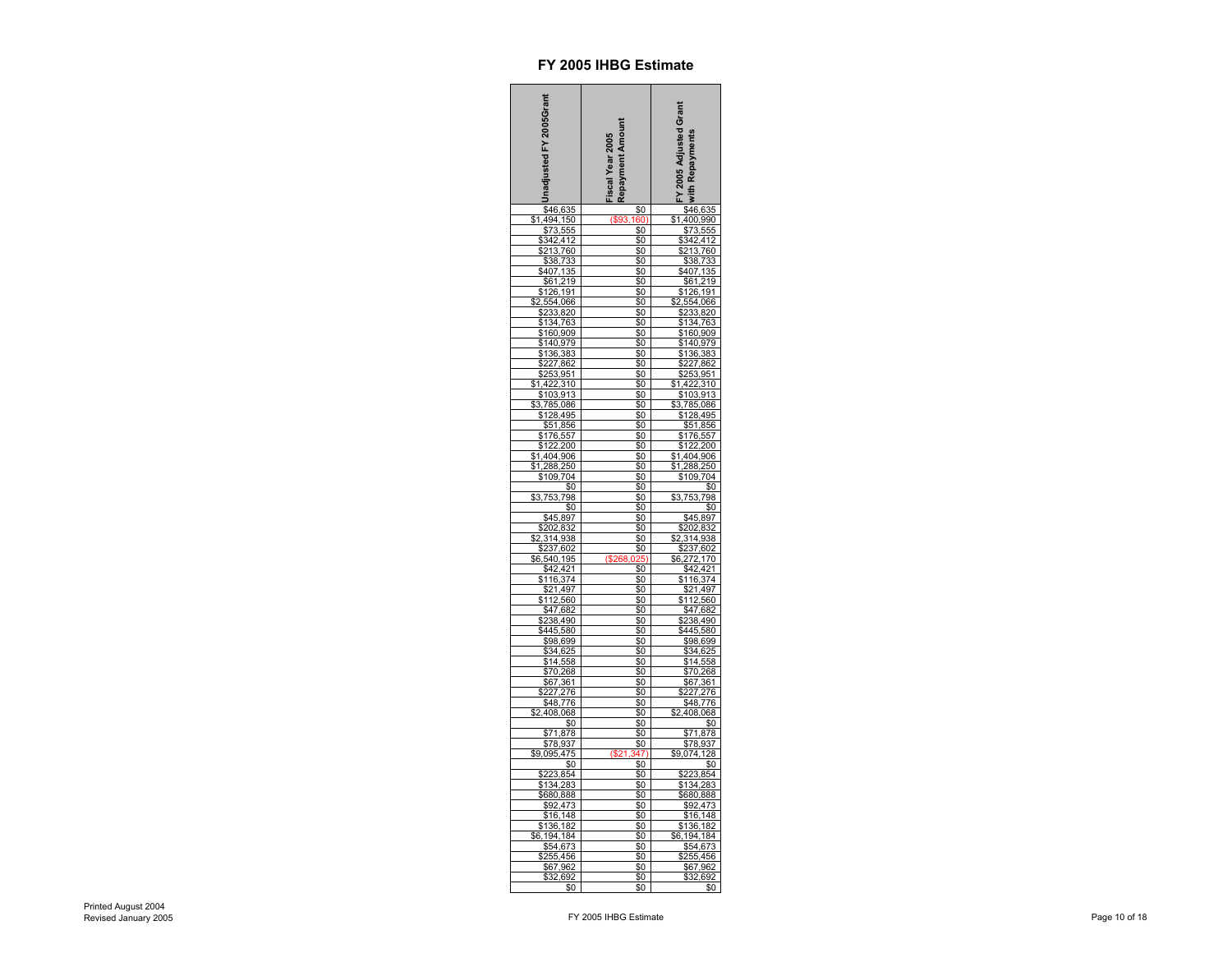| Unadjusted FY 2005Grant                                                                                                                                                                                                                                                                        | Repayment Amount<br>Fiscal Year 2005 | FY 2005 Adjusted Grant<br>with Repayments                                                                                                                                                                                                                |
|------------------------------------------------------------------------------------------------------------------------------------------------------------------------------------------------------------------------------------------------------------------------------------------------|--------------------------------------|----------------------------------------------------------------------------------------------------------------------------------------------------------------------------------------------------------------------------------------------------------|
| $\frac{2}{119}$<br>,625                                                                                                                                                                                                                                                                        | \$0                                  |                                                                                                                                                                                                                                                          |
|                                                                                                                                                                                                                                                                                                | $\$0$<br>\$0                         |                                                                                                                                                                                                                                                          |
|                                                                                                                                                                                                                                                                                                | \$0                                  |                                                                                                                                                                                                                                                          |
| \$151,842<br>\$151,842<br>\$377,910<br>\$44,647<br>\$91,479                                                                                                                                                                                                                                    | \$0                                  |                                                                                                                                                                                                                                                          |
| $\frac{$43,300}{$537,407}$                                                                                                                                                                                                                                                                     | \$0                                  | $\frac{$19,625}{$119,625$$<br>$$377,910$<br>$$44,647$<br>$$91,479$<br>$$43,300$<br>$$537,407$<br>$$43,300$<br>$$537,407$                                                                                                                                 |
| 407<br>651                                                                                                                                                                                                                                                                                     | \$0                                  |                                                                                                                                                                                                                                                          |
|                                                                                                                                                                                                                                                                                                | \$0                                  | 25,651                                                                                                                                                                                                                                                   |
| $\frac{\frac{322}{215,374}}{\frac{369,073}{924}}$                                                                                                                                                                                                                                              |                                      | \$215,374<br>\$215,374<br>\$369,073<br>\$103,324                                                                                                                                                                                                         |
|                                                                                                                                                                                                                                                                                                | \$0                                  |                                                                                                                                                                                                                                                          |
|                                                                                                                                                                                                                                                                                                | \$0                                  |                                                                                                                                                                                                                                                          |
|                                                                                                                                                                                                                                                                                                | \$0                                  | $\frac{$205,289}{$172,117}$                                                                                                                                                                                                                              |
|                                                                                                                                                                                                                                                                                                | \$0                                  |                                                                                                                                                                                                                                                          |
|                                                                                                                                                                                                                                                                                                | \$0                                  |                                                                                                                                                                                                                                                          |
| $\frac{$103,324}{$205,289$} \times 172,117$                                                                                                                                                                                                                                                    | \$0<br>\$0                           |                                                                                                                                                                                                                                                          |
| \$159,960                                                                                                                                                                                                                                                                                      | \$0                                  | \$159,960                                                                                                                                                                                                                                                |
|                                                                                                                                                                                                                                                                                                | \$0                                  |                                                                                                                                                                                                                                                          |
|                                                                                                                                                                                                                                                                                                | \$0                                  |                                                                                                                                                                                                                                                          |
|                                                                                                                                                                                                                                                                                                | $\frac{1}{2}$                        |                                                                                                                                                                                                                                                          |
|                                                                                                                                                                                                                                                                                                | \$0                                  |                                                                                                                                                                                                                                                          |
|                                                                                                                                                                                                                                                                                                | \$0<br>\$0                           |                                                                                                                                                                                                                                                          |
|                                                                                                                                                                                                                                                                                                | \$0                                  |                                                                                                                                                                                                                                                          |
|                                                                                                                                                                                                                                                                                                | \$0                                  |                                                                                                                                                                                                                                                          |
|                                                                                                                                                                                                                                                                                                | \$0                                  |                                                                                                                                                                                                                                                          |
|                                                                                                                                                                                                                                                                                                | \$0<br>\$0                           |                                                                                                                                                                                                                                                          |
|                                                                                                                                                                                                                                                                                                | \$0                                  |                                                                                                                                                                                                                                                          |
|                                                                                                                                                                                                                                                                                                |                                      |                                                                                                                                                                                                                                                          |
| 9192380<br>S254.606<br>\$711.226<br>\$26.366<br>\$64.321<br>\$202,366<br>\$277.768<br>\$277.768<br>\$413.325<br>\$1104.263<br>\$2277.768<br>\$2277.768<br>\$2277.768<br>\$2277.768<br>\$224.618<br>\$224.618<br>\$224.618<br>\$224.618<br>\$224.618<br>\$224.618<br>\$224.618<br>\$224.618<br> | \$0<br>\$0                           | 9192, 2020<br>SEAL 2020, 2020<br>SEAL 2020, 2020<br>SEAL 3222, 366<br>SEAL 3222, 366<br>SEAL 32277, 768<br>SEAL 3230, 2021<br>SEAL 34149, 761<br>SEAL 34149, 761<br>SEAL 3530, 082<br>SEAL 3530, 082<br>SEAL 3530, 082<br>SEAL 3530, 362<br>SEAL 3530, 3 |
|                                                                                                                                                                                                                                                                                                | \$0                                  |                                                                                                                                                                                                                                                          |
|                                                                                                                                                                                                                                                                                                |                                      |                                                                                                                                                                                                                                                          |
|                                                                                                                                                                                                                                                                                                | \$0                                  |                                                                                                                                                                                                                                                          |
|                                                                                                                                                                                                                                                                                                | \$0<br>\$0                           |                                                                                                                                                                                                                                                          |
| \$                                                                                                                                                                                                                                                                                             | \$0                                  | \$                                                                                                                                                                                                                                                       |
|                                                                                                                                                                                                                                                                                                | \$0                                  |                                                                                                                                                                                                                                                          |
|                                                                                                                                                                                                                                                                                                | \$0                                  |                                                                                                                                                                                                                                                          |
|                                                                                                                                                                                                                                                                                                | \$0                                  |                                                                                                                                                                                                                                                          |
|                                                                                                                                                                                                                                                                                                | \$0<br>\$0                           |                                                                                                                                                                                                                                                          |
|                                                                                                                                                                                                                                                                                                | \$0                                  |                                                                                                                                                                                                                                                          |
| <b>9420,339<br/> 9229,202<br/> 9229,202<br/> 935,722<br/> 9517,249<br/> 9517,249<br/> 9517,249<br/> 9334,239<br/> 9334,239<br/> 9334,239<br/> 9318,402<br/> 9115,026<br/> 9110,026<br/> 9110,026<br/> 9110,026<br/> 9110,026</b>                                                               | \$0                                  | $\frac{$2,124}{$420,339}$<br>$\frac{$229,202}{$197,219}$<br>$\frac{$135,722}{$517,249}$<br>$\frac{$11,915}{$141,915}$                                                                                                                                    |
|                                                                                                                                                                                                                                                                                                | \$0<br>\$0                           |                                                                                                                                                                                                                                                          |
|                                                                                                                                                                                                                                                                                                |                                      |                                                                                                                                                                                                                                                          |
|                                                                                                                                                                                                                                                                                                | \$0                                  |                                                                                                                                                                                                                                                          |
|                                                                                                                                                                                                                                                                                                | \$0<br>\$0                           |                                                                                                                                                                                                                                                          |
|                                                                                                                                                                                                                                                                                                | \$0                                  |                                                                                                                                                                                                                                                          |
|                                                                                                                                                                                                                                                                                                | \$0                                  |                                                                                                                                                                                                                                                          |
|                                                                                                                                                                                                                                                                                                | \$0                                  |                                                                                                                                                                                                                                                          |
|                                                                                                                                                                                                                                                                                                | \$0                                  |                                                                                                                                                                                                                                                          |
|                                                                                                                                                                                                                                                                                                | \$0<br>\$Ō                           | \$111,915<br>\$142,700<br>\$155,192<br>\$234,239<br>3,458,873<br>\$318,402<br>\$115,026<br>\$102,259                                                                                                                                                     |
|                                                                                                                                                                                                                                                                                                | \$0                                  |                                                                                                                                                                                                                                                          |
|                                                                                                                                                                                                                                                                                                | \$0                                  |                                                                                                                                                                                                                                                          |
| $\frac{$18268}{$502,215}$<br>$$196,082$<br>$$417,938$                                                                                                                                                                                                                                          | \$0                                  | <u>\$102,200</u><br>\$502,215<br>\$196,082<br>\$417,938                                                                                                                                                                                                  |
| \$41<br>448                                                                                                                                                                                                                                                                                    | \$0                                  |                                                                                                                                                                                                                                                          |
| \$26,682<br>\$26,682<br>\$98,360<br>\$42,133                                                                                                                                                                                                                                                   | \$0<br>\$0                           | \$41,448<br>\$41,448<br>\$26,682<br>\$98,360<br>\$42,133                                                                                                                                                                                                 |
|                                                                                                                                                                                                                                                                                                | \$0                                  |                                                                                                                                                                                                                                                          |
|                                                                                                                                                                                                                                                                                                | \$0                                  |                                                                                                                                                                                                                                                          |
| $\frac{$42,188}{$222,051$$ \$52,561<br>\$236,115                                                                                                                                                                                                                                               | \$0                                  | $\frac{$222.051}{$52,561}$<br>$$236,115$<br>$$246,682$                                                                                                                                                                                                   |
|                                                                                                                                                                                                                                                                                                | \$0                                  |                                                                                                                                                                                                                                                          |
| \$246,682                                                                                                                                                                                                                                                                                      | \$0                                  |                                                                                                                                                                                                                                                          |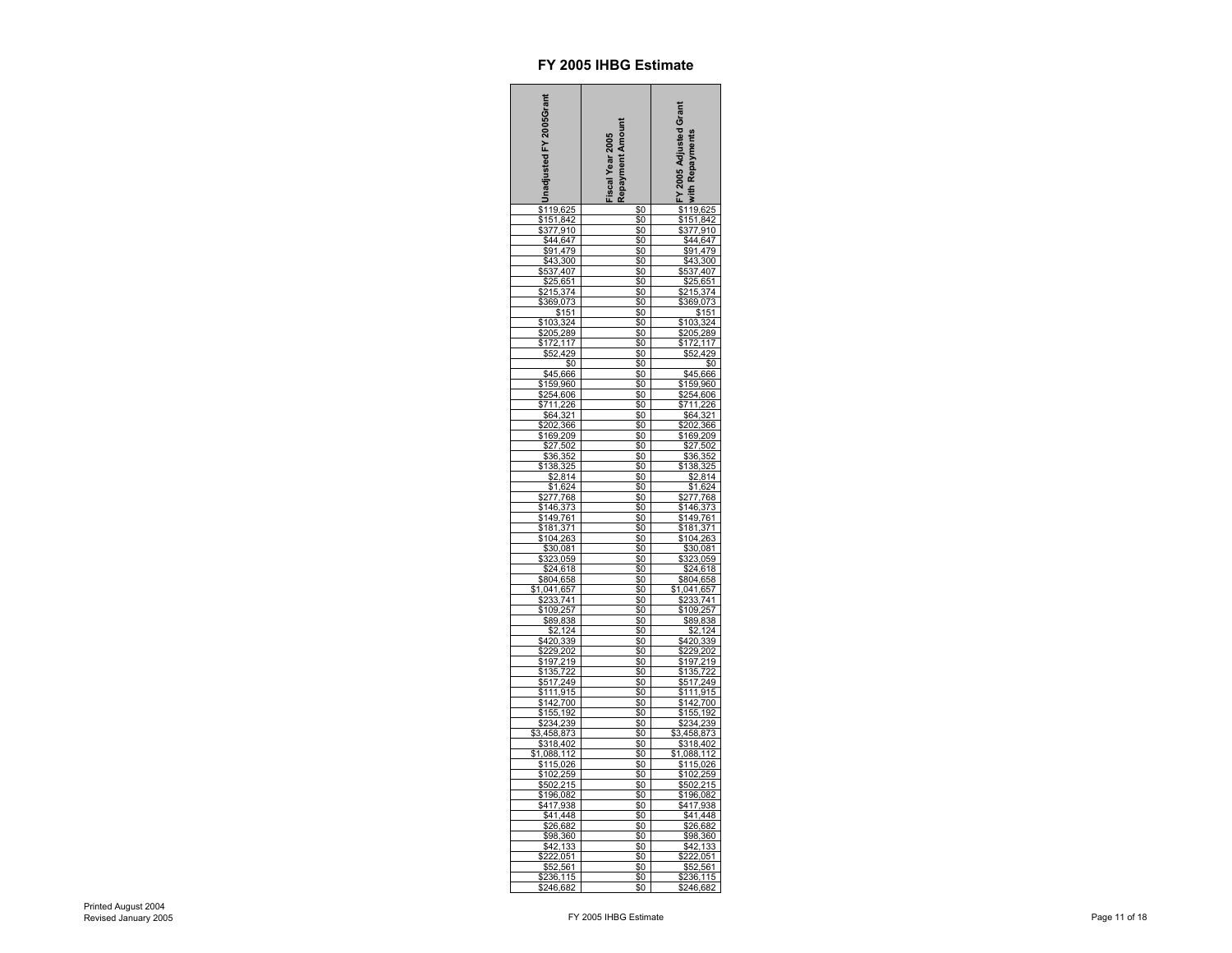| Inadjusted FY 2005Grant                                                                                                                                           | Fiscal Year 2005<br>Repayment Amount | FY 2005 Adjusted Grant<br>with Repayments                                                                                                                               |
|-------------------------------------------------------------------------------------------------------------------------------------------------------------------|--------------------------------------|-------------------------------------------------------------------------------------------------------------------------------------------------------------------------|
| \$0                                                                                                                                                               | \$0                                  | \$0                                                                                                                                                                     |
|                                                                                                                                                                   | \$0                                  | \$161,456                                                                                                                                                               |
|                                                                                                                                                                   | \$0                                  |                                                                                                                                                                         |
| \$161,456<br>\$114,093<br>\$68,897<br>\$192,272                                                                                                                   | \$0                                  | \$114,093<br>\$68,897<br>\$192,272                                                                                                                                      |
| \$342,424                                                                                                                                                         | \$0<br><u>\$0</u>                    | \$342,424                                                                                                                                                               |
| \$130<br>988                                                                                                                                                      |                                      | \$130<br>,988                                                                                                                                                           |
| 250,627                                                                                                                                                           |                                      | 943                                                                                                                                                                     |
| $\frac{$95,021}{$95,021}$                                                                                                                                         |                                      | \$95,021                                                                                                                                                                |
|                                                                                                                                                                   |                                      | \$0                                                                                                                                                                     |
|                                                                                                                                                                   | \$0                                  | \$266,622                                                                                                                                                               |
| \$279,181                                                                                                                                                         | \$0                                  | \$279,<br>18<br>1                                                                                                                                                       |
| 904<br>\$26                                                                                                                                                       | \$0<br>\$0                           | \$26                                                                                                                                                                    |
|                                                                                                                                                                   | \$0                                  |                                                                                                                                                                         |
|                                                                                                                                                                   | \$0                                  |                                                                                                                                                                         |
| <u>1445,745</u><br>145,745 <u>145,745</u><br><u>\$305,488</u><br><u>\$171,0</u> 55<br>\$120                                                                       | \$0                                  | \$145,745<br>\$145,745<br>\$305,488<br>\$171,055                                                                                                                        |
| \$129,046                                                                                                                                                         | \$0                                  | \$129,046                                                                                                                                                               |
| \$86<br>,353                                                                                                                                                      | \$0                                  | \$86,353                                                                                                                                                                |
|                                                                                                                                                                   | \$0                                  |                                                                                                                                                                         |
|                                                                                                                                                                   | <u>\$0</u>                           |                                                                                                                                                                         |
|                                                                                                                                                                   | \$0                                  |                                                                                                                                                                         |
|                                                                                                                                                                   | \$0<br>\$0                           |                                                                                                                                                                         |
|                                                                                                                                                                   | \$0                                  |                                                                                                                                                                         |
|                                                                                                                                                                   | \$0                                  |                                                                                                                                                                         |
|                                                                                                                                                                   | \$0                                  |                                                                                                                                                                         |
|                                                                                                                                                                   | \$0                                  |                                                                                                                                                                         |
| \$86,353<br>\$18,802<br>\$379,998<br>\$242,404<br>\$837,869<br>\$170,388<br>\$270,401<br>\$158,612<br>\$268,922<br>\$267,004<br>\$06,922<br>\$267,004<br>\$87,897 | \$0                                  | \$18,802<br>\$379,998<br>\$242,404<br>\$837,869<br>\$242,404<br>\$170,388<br>\$270,401<br>\$158,612<br>\$268,922<br>\$268,922<br>\$267,004<br>\$0                       |
|                                                                                                                                                                   | \$0                                  |                                                                                                                                                                         |
| $\frac{$168,441}{$1,644,515}$<br>$$66,212$                                                                                                                        | \$0<br>\$0                           | $$168,441$<br>$$1,644,515$<br>$$66,212$                                                                                                                                 |
|                                                                                                                                                                   | \$0                                  |                                                                                                                                                                         |
| 401                                                                                                                                                               |                                      | 401<br>\$97.                                                                                                                                                            |
| \$0                                                                                                                                                               | \$0                                  | \$0                                                                                                                                                                     |
| ,520<br>,084<br>\$1                                                                                                                                               | \$0                                  | \$1,520                                                                                                                                                                 |
| \$23                                                                                                                                                              | \$0                                  |                                                                                                                                                                         |
| $\frac{1}{1}$<br>799                                                                                                                                              | \$0<br>\$0                           |                                                                                                                                                                         |
| 301<br>238                                                                                                                                                        | \$0                                  |                                                                                                                                                                         |
| $\frac{$195}{$63}$<br>$$311$<br>,586                                                                                                                              | \$0                                  | \$1,520<br>\$23,084<br>\$81,799<br>195,301<br>\$63,238<br>311,586<br>$$63$<br>$$311$                                                                                    |
| \$78<br>,507                                                                                                                                                      | \$0                                  | \$78,507                                                                                                                                                                |
|                                                                                                                                                                   | \$0                                  |                                                                                                                                                                         |
|                                                                                                                                                                   | \$0                                  |                                                                                                                                                                         |
| $\frac{$16,307}{$49,972$}$ $\frac{$352,638}{$176,906$}$ $\frac{$67,953}{$55,483$}$ $\frac{$88,614}{$4.554}$                                                       | \$0                                  | $\frac{$16,307}{$49,972$}$ $\frac{$352,638}{$176,906$}$ $\frac{$67,953}{$55,483$}$ $\frac{$88,614}{$4.554}$                                                             |
|                                                                                                                                                                   | \$0<br>\$0                           |                                                                                                                                                                         |
|                                                                                                                                                                   |                                      |                                                                                                                                                                         |
| $\frac{$3,051}{$1,551}$<br>$$132,354$<br>$$120,631$<br>$$55,978$<br>$$47,820$                                                                                     |                                      | $\frac{$30,014}{$1,551}$<br>$$132,354$<br>$$120,631$<br>$$55,978$<br>$$47,820$                                                                                          |
|                                                                                                                                                                   | \$0<br>\$0                           |                                                                                                                                                                         |
|                                                                                                                                                                   |                                      |                                                                                                                                                                         |
|                                                                                                                                                                   | \$0                                  |                                                                                                                                                                         |
|                                                                                                                                                                   | \$0                                  |                                                                                                                                                                         |
| $\frac{1}{173}$<br>\$129<br>,227                                                                                                                                  | \$0<br>\$Ō                           | 73,227<br>29,487                                                                                                                                                        |
| 487<br>349                                                                                                                                                        | \$0                                  | $\frac{$129,487}{$64,349$}$ $\frac{$64,349}{$198,771$}$ $\frac{$287,783}{$30,556$}$ $\frac{$467,909}{$84,998$}$ $\frac{$261,329}{$360,037$}$ $\frac{$63,403}{$63,103$}$ |
|                                                                                                                                                                   | \$0                                  |                                                                                                                                                                         |
| ,771<br>,783<br>,556                                                                                                                                              | \$0                                  |                                                                                                                                                                         |
|                                                                                                                                                                   | \$0                                  |                                                                                                                                                                         |
| ,909                                                                                                                                                              | \$0                                  |                                                                                                                                                                         |
| ,998                                                                                                                                                              | \$0                                  |                                                                                                                                                                         |
|                                                                                                                                                                   | \$0<br>\$0                           |                                                                                                                                                                         |
| , <del>990</del><br>,329<br>,037<br>,193                                                                                                                          | \$0                                  | \$63,<br>193                                                                                                                                                            |
| \$360,037<br>\$360,037<br>\$63,193<br>\$104,900                                                                                                                   | \$0                                  | \$104,900                                                                                                                                                               |
| \$113,259<br>\$129,390                                                                                                                                            | \$0                                  | \$113,259<br>\$129,390                                                                                                                                                  |
|                                                                                                                                                                   | \$0                                  |                                                                                                                                                                         |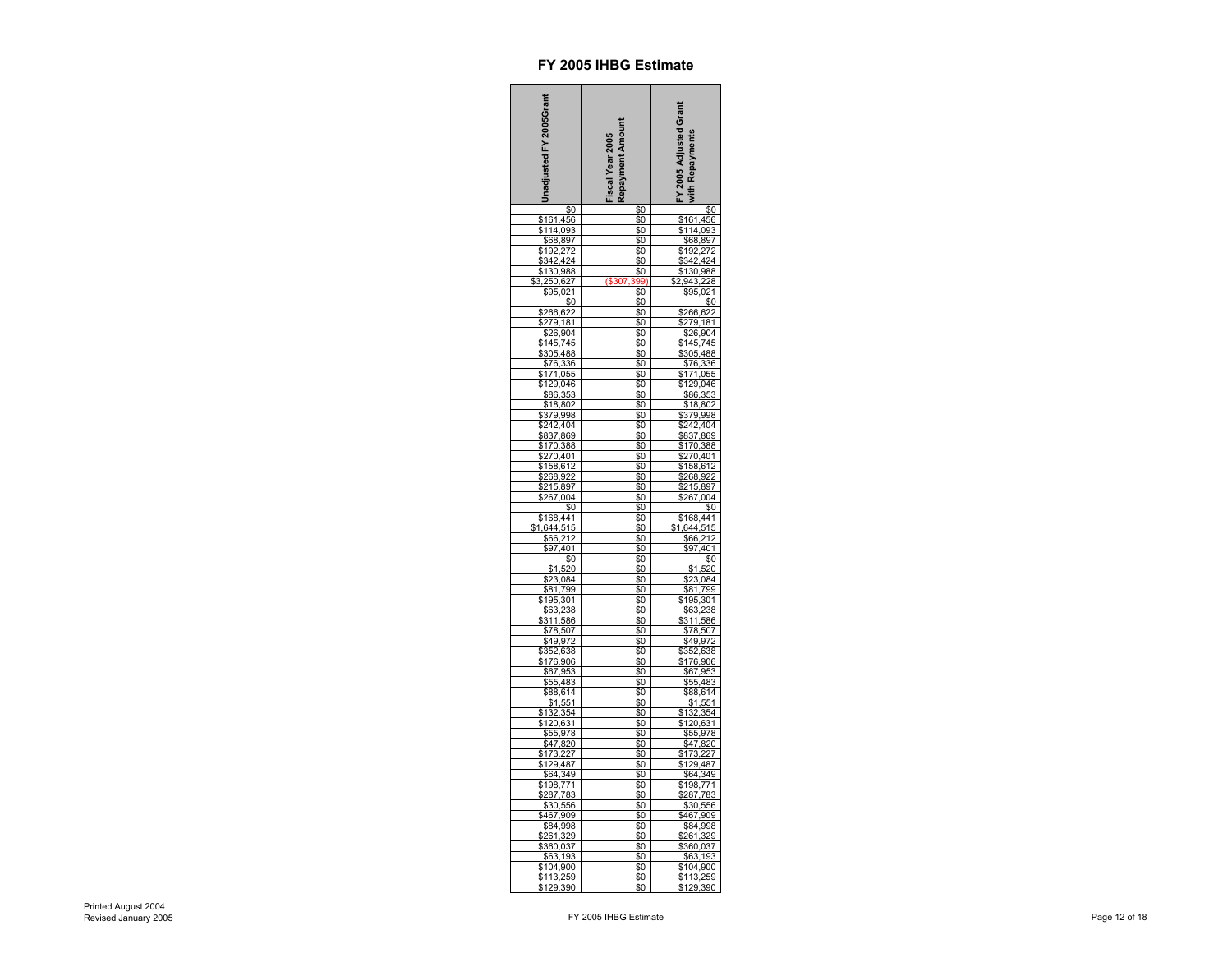| hadjusted FY 2005Grant                                           | Fiscal Year 2005<br>Repayment Amount | FY 2005 Adjusted Grant<br>with Repayments                    |
|------------------------------------------------------------------|--------------------------------------|--------------------------------------------------------------|
| \$385,436                                                        | \$0                                  | \$385,436                                                    |
| \$237,063                                                        | \$0                                  | \$237,063                                                    |
| \$132,925                                                        | \$0                                  | \$132,925                                                    |
| \$43,<br>92<br>\$86,673                                          | \$0<br>\$0                           | \$43<br>923<br>\$86,673                                      |
| \$148                                                            | \$0                                  | \$148                                                        |
| \$71,409                                                         | \$0                                  | \$71,409                                                     |
| \$354,193                                                        | \$0                                  | \$354,193                                                    |
| \$95,118                                                         | \$0                                  | \$95,118                                                     |
| \$77,994                                                         | \$0                                  | \$77,994                                                     |
| \$32,362<br>\$143,386                                            | \$0<br>\$0                           | \$32,362<br>143,<br>386                                      |
| \$257,189                                                        | \$0                                  | $\sqrt{257,189}$                                             |
| \$57,512                                                         | \$0                                  | \$57,512                                                     |
| \$27,474                                                         | \$0                                  | \$27,474                                                     |
| \$150                                                            | \$0                                  | \$150                                                        |
| \$188,412                                                        | \$0                                  | \$188,412                                                    |
| \$138,349                                                        | \$0                                  | \$138,349                                                    |
| \$5,988,687<br>\$596,216                                         | (\$233,060)<br>\$0                   | \$5,755,627<br>\$596,216                                     |
| 264,596                                                          | \$0                                  | \$264,596                                                    |
|                                                                  | \$0                                  |                                                              |
| $\frac{241,404}{224,120}$                                        | <u>\$0</u>                           |                                                              |
|                                                                  | \$0                                  | \$241,404<br>\$224,120<br>\$242,725                          |
| \$49,889                                                         | \$0                                  | \$49,<br>889                                                 |
| \$112,532<br>27<br>155                                           | \$0<br>\$0                           | 12,532<br>\$1<br>$\frac{1}{155}$<br>7                        |
| \$626                                                            | \$0                                  | \$626                                                        |
|                                                                  | \$0                                  |                                                              |
| \$329,866<br>\$2,593                                             | \$0                                  | \$329,866<br>\$2,593                                         |
| \$151,360                                                        | \$0                                  | \$151,360                                                    |
| 301<br>,451                                                      | \$0                                  | \$301<br>,451                                                |
| 122,847<br>1<br>75<br>716                                        | \$0<br>\$0                           | 122.<br>847<br>\$175<br>716                                  |
| 179,096                                                          | \$0                                  | 179,096                                                      |
| \$175,011                                                        | \$0                                  | \$175,011                                                    |
|                                                                  |                                      |                                                              |
| \$93,154,363                                                     | ( \$922.991)                         | \$92,231,372                                                 |
| \$595,107                                                        |                                      | \$595,107                                                    |
| \$1,407,630                                                      | \$0<br>\$0                           | \$1,407,630                                                  |
| \$760,2<br>18                                                    | \$0                                  | \$760,2<br>18                                                |
| \$1<br>029,961,<br>415,217                                       | \$0                                  |                                                              |
|                                                                  | \$0                                  |                                                              |
| $\frac{$1,415,217}{$365,614$}$<br>$\frac{$365,614}{$3,386,409$}$ | \$0                                  | $51,029,961$ $51,415,217$ $5365,614$ $5589,203$ $53,201,370$ |
|                                                                  | ( \$185                              |                                                              |
| 3,541,148                                                        | \$0                                  | 3,541,148                                                    |
|                                                                  | \$0                                  | \$354,026                                                    |
| \$354,026<br>\$292,081                                           | \$0                                  | \$292,081                                                    |
| \$1,496,456<br>\$806,316                                         | \$0                                  | $$1,496,456$<br>$$806,316$                                   |
|                                                                  | \$0                                  |                                                              |
| \$174,494<br>\$4,086,075                                         | \$0<br>\$0                           | \$174,494<br>\$4,086,075                                     |
| \$451,806                                                        | \$0                                  | \$451,806                                                    |
|                                                                  | \$0                                  |                                                              |
| \$263,178<br>1,375,881                                           | \$0                                  | \$263,178<br>1,375,881<br>\$1,                               |
| 2,439,876                                                        | \$0                                  | 2,439,876<br>S                                               |
| \$1,532,022                                                      | \$0                                  | \$1,532,022                                                  |
| 21,687<br>\$3,200,616                                            | \$0<br>\$0                           | ,687<br>21<br>\$3,200,616                                    |
| \$340,620                                                        | \$0                                  | \$340,620                                                    |
| \$430,987                                                        | \$0                                  | \$430,987                                                    |
| \$194,139                                                        | \$0                                  | \$194,139                                                    |
| \$13,183,630                                                     | \$0                                  | \$13,183,630                                                 |
| \$140,549<br>2,230,219<br>\$2<br>219                             | \$0<br>\$0                           | \$140,549<br>2,230,219<br>\$2,230                            |
|                                                                  |                                      |                                                              |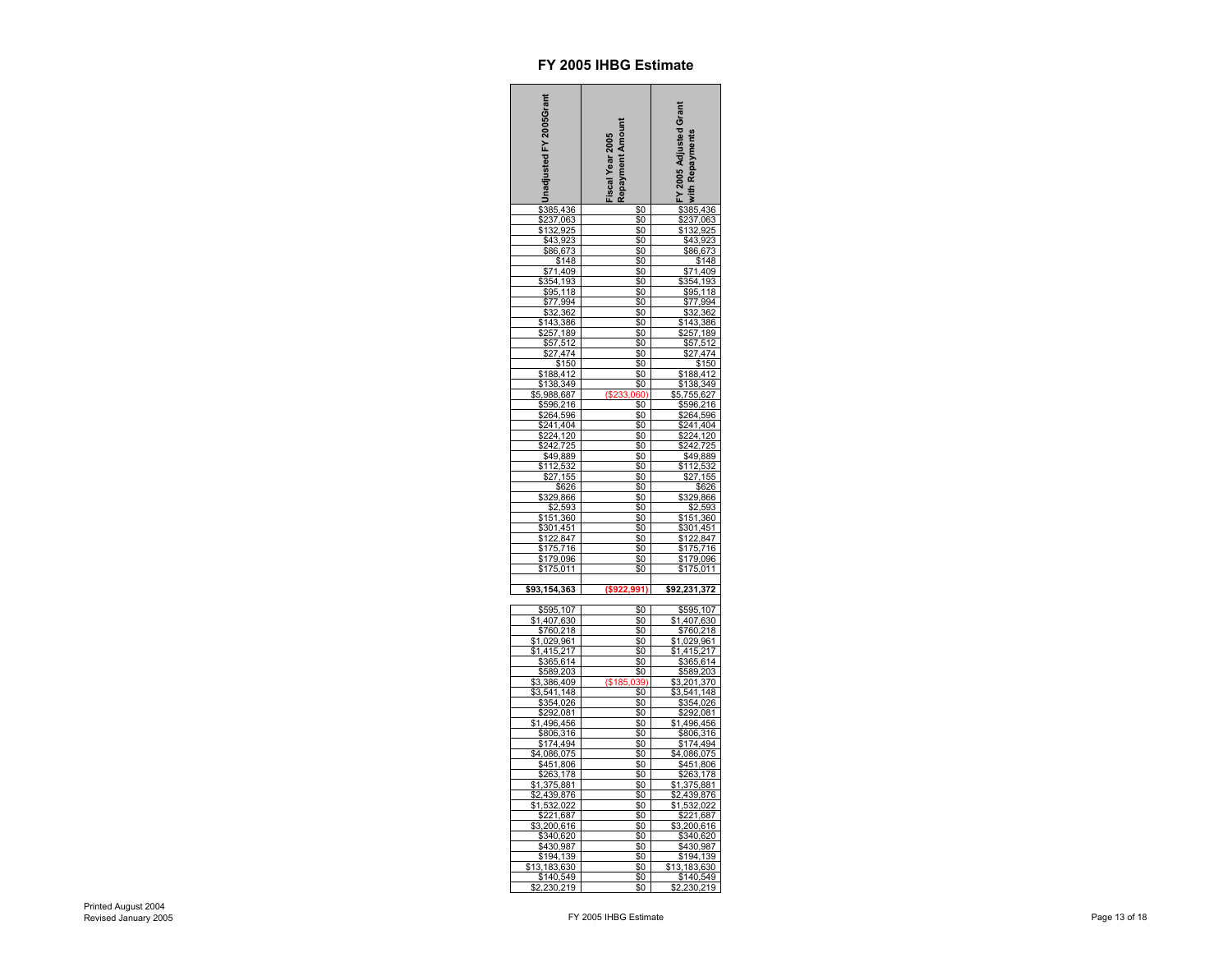| nadjusted FY 2005Grant                  | lepayment Amount<br>iscal Year 2005 | FY 2005 Adjusted Grant<br>ith Repayments |
|-----------------------------------------|-------------------------------------|------------------------------------------|
| \$50,000<br>380,796                     | \$0                                 | \$50,000<br>380,796                      |
| \$1                                     | \$0                                 | \$1                                      |
| \$3,516<br>735                          | \$0                                 | \$3,516<br>735                           |
| \$491<br>94                             | \$0                                 | \$491<br>94                              |
| 188<br>\$568<br>274<br>\$<br>384        | \$0<br>\$0                          | \$568<br>188<br>274<br>384<br>\$         |
| 606,36                                  | <u>\$0</u>                          | 606,36                                   |
| \$97,455                                | \$0                                 | \$97,455                                 |
| \$671<br>,448                           | 68<br>68.R                          | 584<br>,180                              |
| 078<br>909<br>1                         | \$0                                 | 078<br>909                               |
| \$737<br>218                            | \$0                                 | \$737<br>218                             |
| ,666,0;<br>30<br>1                      | \$0                                 | ,666,03<br>30<br>1                       |
| 16<br>1                                 | \$0                                 | 16<br>1<br>14                            |
| \$836<br>382<br>902<br>,498             | \$0<br>\$0                          | \$836<br>382<br>902<br>498               |
| 259<br>209                              | \$0                                 | 259<br>209                               |
| S<br>$\overline{2}1$<br>7<br>,058       | \$0                                 | \$<br>217,<br>058                        |
| ,019<br>\$<br>1<br>,161                 | \$0                                 | 019,161<br>\$1                           |
| 736,039<br>\$4                          | \$0                                 | 736,039<br>\$4                           |
| ,730,657<br>\$2                         | \$0                                 | 730,657<br>\$2                           |
| ,501<br>,050                            | \$0                                 | ,501<br>,050<br>2                        |
| 103<br>9,<br>3                          |                                     | 103<br>9                                 |
| \$737<br>,930<br>487                    |                                     | 710,654<br>487<br>70                     |
| \$379,422                               |                                     | 327<br>93                                |
| 121,665                                 | \$0                                 | 121<br>,665                              |
| 22                                      | \$0                                 | 22                                       |
| 7.<br>27<br>21<br>S                     | \$0                                 | 7.<br>27<br>21                           |
| 359<br>,45                              | \$0                                 | 359,45                                   |
| \$423,588<br>\$2,998,355                | \$0<br>\$0                          | \$423,<br>588<br>\$2,998,355             |
|                                         |                                     |                                          |
| \$87,174,351                            | .072<br>\$351                       | \$86,823,279                             |
| 138<br>\$6<br>,01<br>7                  |                                     | 850,262<br>\$5                           |
| \$4                                     | \$0                                 | 1,954,840<br>\$982,185<br>\$4            |
| 954,840<br>421,225<br>بري,<br>421,<br>1 |                                     |                                          |
| 344<br>5<br>1                           |                                     | 212<br>3<br>g                            |
| 355<br>084                              |                                     | 336<br>7<br>$\overline{7}5$              |
| \$2,563<br>,110<br>\$4<br>656,06        | \$0                                 | 2,497<br>.005<br>\$4<br>656              |
| 134,<br>1                               | \$0                                 | 134.                                     |
| 114,454                                 | \$0                                 | \$114,454                                |
| 165,651<br>\$<br>1                      | 1\$<br>74<br>oο                     | 091<br>151<br>\$1                        |
| 18<br>300                               |                                     | 318<br>300                               |
| 956,160                                 |                                     | 756,82                                   |
| 205,02<br>\$9                           |                                     | \$205,02<br>748                          |
| 7<br>395<br>\$<br>1<br>,449             |                                     | \$9<br>406<br>333<br>1<br>\$             |
| 443<br>206<br>\$<br>1                   | \$0                                 | 443<br>206<br>\$<br>1                    |
| 3                                       |                                     | 36<br>$\overline{2}$<br>889              |
| 672<br>610<br>\$6                       | \$0                                 | 672<br>610<br>\$6                        |
| 139,786<br>\$4                          | \$0                                 | 139,<br>\$4<br>786                       |
| \$949,710                               | \$0                                 | 949,710<br>\$                            |
| ,576,329<br>\$<br>1                     | \$0                                 | 576,329<br>\$1                           |
| \$3<br>420,020<br>\$50,000              | \$0<br>\$0                          | \$3<br>420,020<br>\$50,000               |
| \$1<br>264,546                          | \$0                                 | \$1<br>264,546                           |
| 245<br>956                              |                                     | 125<br>846                               |
| 553<br>319,<br>\$4                      | \$0                                 | 553<br>319,<br>\$4                       |
| 383,830<br>\$6,                         | 30<br>Λ1                            | \$5<br>990,<br>229                       |
| 5<br>15<br>75<br>\$<br>1                | \$0                                 | 15<br>5<br>75<br>\$<br>1<br>7            |
| \$<br>607<br>.488                       | (\$50<br>nn                         | \$<br>557<br>.488                        |
| 388<br>,598<br>\$<br>\$1<br>,289,779    | \$0<br>\$0                          | 388,598<br>\$<br>\$1<br>289,779          |
| \$1,943,378                             | \$0                                 | $\overline{1,943,378}$                   |
|                                         |                                     |                                          |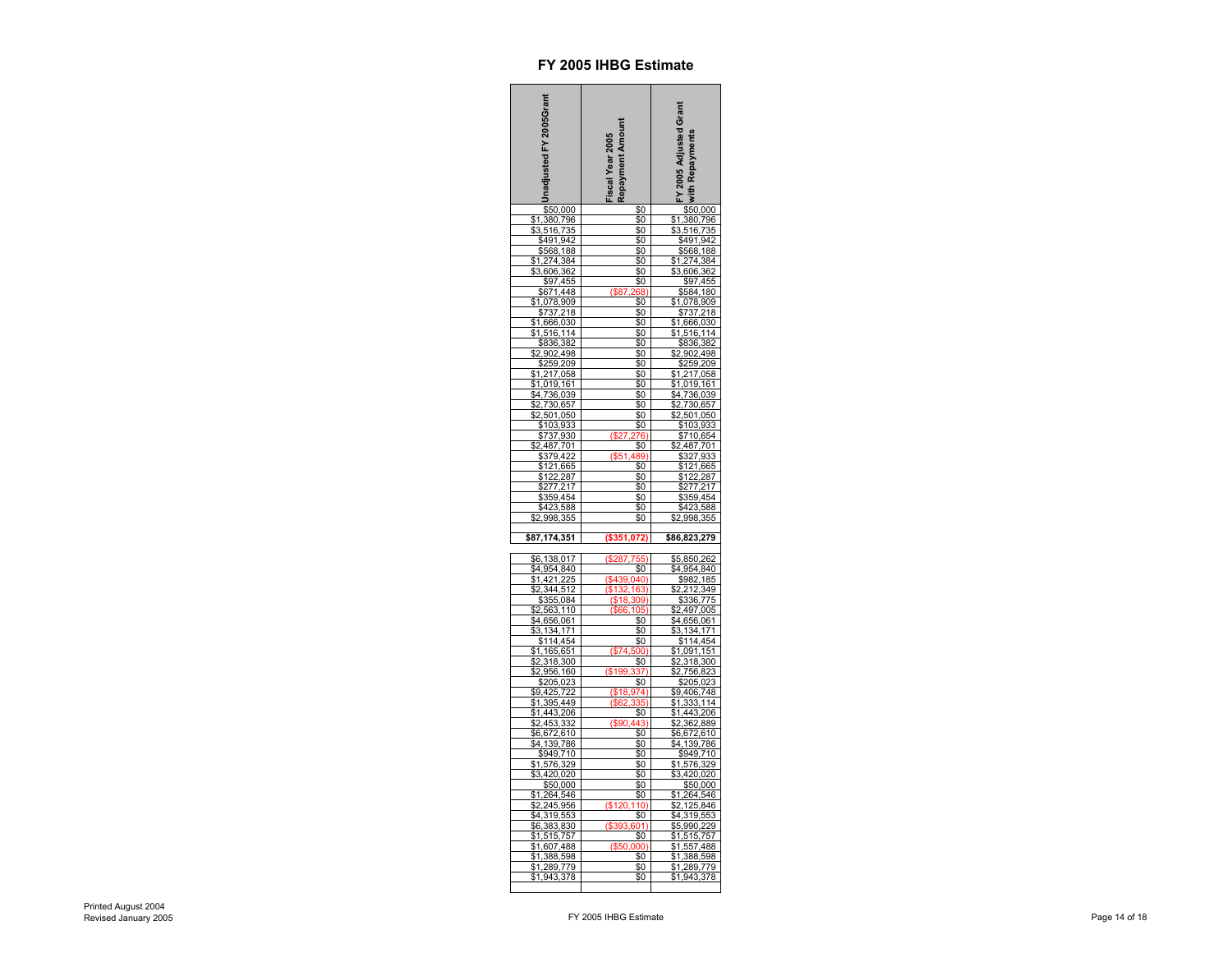| nadjusted FY 2005Grant                                      | Fiscal Year 2005<br>Repayment Amount | FY 2005 Adjusted Grant<br>ith Repayments |
|-------------------------------------------------------------|--------------------------------------|------------------------------------------|
| \$85,811,654                                                |                                      | \$83,858,982                             |
| \$3,018,254                                                 | \$0                                  | 3,018,254                                |
| \$202,961                                                   |                                      | \$125,109                                |
| \$84,957                                                    | \$0                                  | \$84,957                                 |
| 146,812<br>\$560,<br>160                                    | \$0                                  | 146,812<br>\$560,<br>160                 |
| 29,675,255                                                  | \$0<br>\$0                           | 29,675,255                               |
| 539<br>,441                                                 | $($ \$16                             | 522<br>\$2<br>598                        |
| 1,917<br>918                                                |                                      | ,559,<br>756                             |
| 16,913<br>1                                                 |                                      | ,91<br>1<br>16                           |
| 745,486<br>,769,455<br>3                                    | \$161<br>\$0                         | 3<br>2,577<br>\$<br>3,769,455            |
| 338<br>250                                                  | \$0                                  | .250<br>338                              |
| \$87,803                                                    | \$0                                  | \$87,803                                 |
| \$64<br>,789                                                | \$0                                  | \$64<br>789                              |
| \$922,614                                                   | \$0                                  | \$922,614                                |
| \$55,520<br>\$100,549                                       | \$0<br>\$0                           | \$55,520<br>\$100,549                    |
| 407,069                                                     | \$0                                  | 407,069                                  |
| 109<br>,152                                                 | \$0                                  | \$109,152                                |
| \$80,620                                                    | \$0                                  | \$80,620<br>\$785,924                    |
| \$785,924<br>\$50,358                                       | \$0<br>\$0                           | \$50,358                                 |
| \$820,415                                                   | \$0                                  | \$820,415                                |
| $\frac{$456,306}{$456,306}$<br>$\frac{1,921,809}{$288,202}$ | \$0                                  | \$456,306<br>1,921,809                   |
|                                                             | \$0                                  |                                          |
|                                                             | \$0                                  | \$288,202<br>\$58,164                    |
| \$58,164<br>,331,734<br>\$17                                | \$0<br>\$0                           | ,331,734<br>\$17                         |
| 153,732<br>\$2                                              | \$0                                  | \$2<br>153,732                           |
| 255,95                                                      | 30                                   | \$255<br>95                              |
| \$261,003                                                   | \$0                                  | \$261,003                                |
| \$604,586<br>1,283,279                                      | 60<br>\$0                            | \$604,586<br>1,283,279                   |
| \$435,677                                                   | \$0                                  | 7                                        |
| 374,<br>206                                                 | \$0                                  | \$435,67<br>\$374,20<br>206              |
| ,331<br>334                                                 | \$0                                  | 334,331                                  |
| \$161<br>.119                                               | \$0<br>\$0                           | \$161,119<br>\$2<br>2,009,641            |
| 2,009,641<br>580,598                                        | \$0                                  | ,580,598                                 |
| \$123,442                                                   | \$0                                  | \$123,442                                |
| \$70,381                                                    | \$0                                  | \$70,381                                 |
| \$260,822                                                   | \$0                                  | \$260,822                                |
| 117,441<br>166<br>370                                       | \$0<br>\$0                           | \$117,441<br>\$<br>370<br>166            |
| 322,891                                                     | \$0                                  | 322,891                                  |
| \$790<br>,338                                               | \$0                                  | \$790,338                                |
| \$395.<br>123                                               | \$0                                  | \$395<br>12 <sup>2</sup>                 |
| \$561,701                                                   | \$0                                  | \$561,701                                |
| \$104,123,318                                               | (\$621, 120)                         | \$103,502,198                            |
| \$1,039,497                                                 | \$0                                  | \$1,039,497                              |
| \$133<br>,690                                               | \$0                                  | \$133<br>,690                            |
| 354,997<br>\$50,000                                         | \$0                                  | 354,997                                  |
| 15<br>129,                                                  | \$0<br>\$0                           | \$50,000<br>715<br>129,                  |
| \$0                                                         | \$0                                  | \$0                                      |
| \$176<br>828                                                |                                      | \$143<br>768                             |
| \$545<br>431                                                | \$0                                  | \$545<br>4<br>31                         |
| 011<br>3<br>\$304,988                                       | \$0<br>\$0                           | 3<br>0<br>\$304<br>988                   |
| \$42<br>.432                                                | \$0                                  | \$42<br>$\cdot$                          |
| \$291,610                                                   | \$0                                  | \$291,610                                |
| \$8,687                                                     | \$0                                  | \$8,687                                  |
| \$167,502                                                   | \$0                                  | \$167,502                                |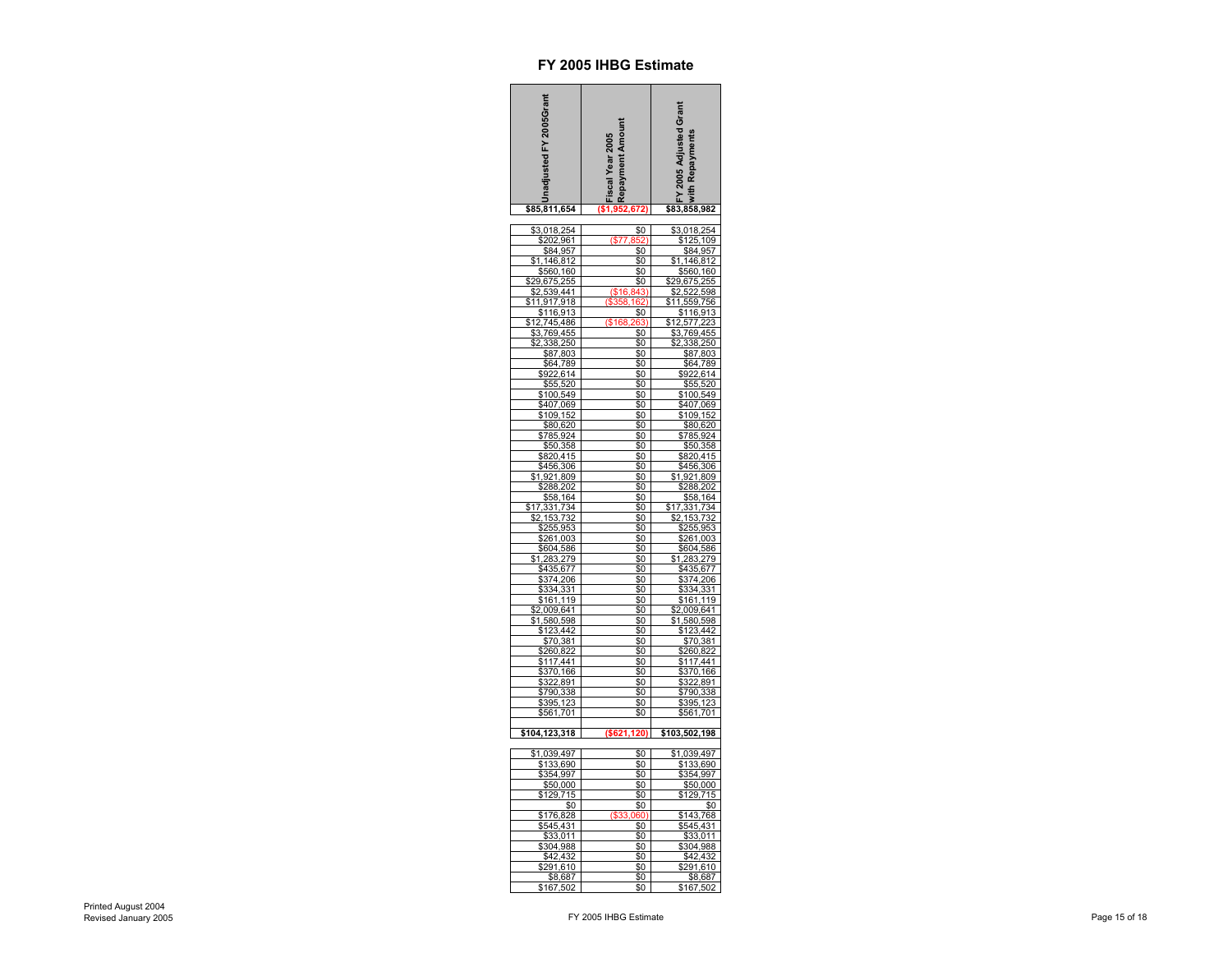| Inadjusted FY 2005Grant                                                          | Repayment Amount<br>iscal Year 2005 | FY 2005 Adjusted Grant<br><b>Property Server Adjusted</b><br>France Adjustments<br>Server Advisor Server Advisor<br>Server Advisor Server Advisor Server Advisor<br>Server Advisor Server Advisor Server Advisor Server Advisor Server Advisor Server Advisor Server                             |
|----------------------------------------------------------------------------------|-------------------------------------|--------------------------------------------------------------------------------------------------------------------------------------------------------------------------------------------------------------------------------------------------------------------------------------------------|
| \$4,006                                                                          | \$0                                 |                                                                                                                                                                                                                                                                                                  |
|                                                                                  | \$0                                 |                                                                                                                                                                                                                                                                                                  |
| $\frac{$6,0000}{$82,038}$<br>$$50,000$                                           | \$0                                 |                                                                                                                                                                                                                                                                                                  |
|                                                                                  | \$0                                 |                                                                                                                                                                                                                                                                                                  |
|                                                                                  | \$0<br>\$0                          |                                                                                                                                                                                                                                                                                                  |
| $\frac{$300}{6668}$<br>$\frac{$12}{8663}$<br><u>,000</u><br>255,<br>535,<br>289, | \$0                                 |                                                                                                                                                                                                                                                                                                  |
| \$51<br>,726                                                                     | \$0                                 | \$51<br>726                                                                                                                                                                                                                                                                                      |
| \$295,308<br>\$289,079<br>\$175,329<br>\$597,427<br>\$272,333                    | \$0                                 | \$295,308<br>\$289,079                                                                                                                                                                                                                                                                           |
|                                                                                  | \$0                                 |                                                                                                                                                                                                                                                                                                  |
|                                                                                  |                                     |                                                                                                                                                                                                                                                                                                  |
|                                                                                  | \$0                                 | \$159,644<br>\$159,644<br>\$518,794<br>\$272,333                                                                                                                                                                                                                                                 |
| 188                                                                              | \$0                                 | 3<br>.188<br>s:<br>1<br>3                                                                                                                                                                                                                                                                        |
| \$25<br>,95                                                                      | \$0                                 | \$25<br>,954                                                                                                                                                                                                                                                                                     |
| ,139                                                                             | \$0                                 | \$88<br>,139                                                                                                                                                                                                                                                                                     |
| \$428,644<br>\$428,644<br>\$187,446                                              | \$0                                 | \$428,644                                                                                                                                                                                                                                                                                        |
|                                                                                  | \$0                                 |                                                                                                                                                                                                                                                                                                  |
|                                                                                  | \$0                                 | 17,161<br>\$4                                                                                                                                                                                                                                                                                    |
| $\frac{1}{2}$ 185                                                                | \$0                                 | 504                                                                                                                                                                                                                                                                                              |
| 1<br>1                                                                           | \$0<br><u>\$0</u>                   | \$185<br>3<br><u>1</u><br>1                                                                                                                                                                                                                                                                      |
|                                                                                  | \$0                                 |                                                                                                                                                                                                                                                                                                  |
| $\frac{$22,814}{$276,374}$<br>$$301,870$                                         | \$0                                 | $\frac{$22,814}{$276,374}$<br>$$301,870$                                                                                                                                                                                                                                                         |
| \$0                                                                              | \$0                                 | \$0                                                                                                                                                                                                                                                                                              |
|                                                                                  | \$0                                 |                                                                                                                                                                                                                                                                                                  |
|                                                                                  | \$0                                 |                                                                                                                                                                                                                                                                                                  |
| \$978,047<br>\$225,864<br>\$66,357<br>\$127,360<br>\$136,891                     | \$0                                 |                                                                                                                                                                                                                                                                                                  |
|                                                                                  | \$0                                 |                                                                                                                                                                                                                                                                                                  |
| \$1,099,487<br>\$8,297,670                                                       | \$0                                 | $\begin{array}{r} 300 \\ \hline \$978,047 \\ \$212,871 \\ \$66,357 \\ \$127,360 \\ \$136,891 \\ \$1,099,487 \\ \$9,207,670 \end{array}$                                                                                                                                                          |
|                                                                                  | \$0                                 | 670<br>297                                                                                                                                                                                                                                                                                       |
| \$328,591                                                                        | \$0<br>\$0                          | \$328,591                                                                                                                                                                                                                                                                                        |
| \$116.<br>\$332.<br>160<br>529                                                   | \$0                                 | 160<br>529<br>\$116<br>\$332                                                                                                                                                                                                                                                                     |
| 464<br>\$235                                                                     | \$0                                 | $\frac{$235,464}{$292,291}$<br>$\frac{$292,291}{1,712,668}$                                                                                                                                                                                                                                      |
| 92<br>291                                                                        | \$0                                 | $\frac{\frac{$2,810,18}{1,712}}{\frac{2,810,18}{1,712}}$                                                                                                                                                                                                                                         |
| \$<br>1<br>668                                                                   | \$0                                 | \$                                                                                                                                                                                                                                                                                               |
| 2,810,183<br>\$455,976<br>1,778,034                                              | \$0<br>\$0                          |                                                                                                                                                                                                                                                                                                  |
|                                                                                  | \$0                                 |                                                                                                                                                                                                                                                                                                  |
| \$0                                                                              | \$0                                 |                                                                                                                                                                                                                                                                                                  |
| \$183,3<br>36                                                                    | \$0                                 | \$183,336<br>\$872,986                                                                                                                                                                                                                                                                           |
| \$885,935                                                                        | (S <sub>1</sub> )                   |                                                                                                                                                                                                                                                                                                  |
| \$50,000                                                                         | \$0                                 | \$50,000                                                                                                                                                                                                                                                                                         |
| \$31<br>510,                                                                     | \$0<br>\$0                          | $\frac{$31}{510}$                                                                                                                                                                                                                                                                                |
| <u>\$586,510</u><br>1,267,409                                                    | \$0                                 | \$                                                                                                                                                                                                                                                                                               |
| 366,846                                                                          |                                     |                                                                                                                                                                                                                                                                                                  |
| <u>8,277,888</u><br>\$,277,888<br>\$301,810<br><u>\$13,067</u>                   | \$0                                 |                                                                                                                                                                                                                                                                                                  |
|                                                                                  | \$0                                 |                                                                                                                                                                                                                                                                                                  |
| \$1                                                                              | \$0<br>\$0                          | \$1                                                                                                                                                                                                                                                                                              |
| \$50,000                                                                         | \$0                                 |                                                                                                                                                                                                                                                                                                  |
| \$274<br>563                                                                     | \$0                                 |                                                                                                                                                                                                                                                                                                  |
| $\frac{418,453}{28,084}$                                                         | \$0                                 | $\frac{\$31}{\$586,510} \underline{\$586,510} \underline{\$337,784} \underline{\$3277,888} \underline{\$301,810} \underline{\$1007,838} \underline{\$301,810} \underline{\$10,672} \underline{\$527,663} \underline{\$418,453} \underline{\$274,563} \underline{\$418,453} \underline{\$28,084}$ |
|                                                                                  | \$0                                 | $\frac{$416,433}{$28,084}$ $\frac{$28,084}{$50,000}$ $\frac{$50,000}{$76,024}$ $\frac{$708,836}{$7,846}$                                                                                                                                                                                         |
| \$28,004<br>\$45,968<br>\$50,000<br>\$176,024<br>\$708,836                       | \$0                                 |                                                                                                                                                                                                                                                                                                  |
|                                                                                  | \$0                                 |                                                                                                                                                                                                                                                                                                  |
|                                                                                  | \$0                                 |                                                                                                                                                                                                                                                                                                  |
| \$7                                                                              | \$0                                 | 846<br>215                                                                                                                                                                                                                                                                                       |
| 846<br>215<br>127<br>$\overline{15}$<br>\$2                                      | \$0                                 | \$215                                                                                                                                                                                                                                                                                            |
| <u>254</u>                                                                       | \$0<br>\$0                          | \$2<br>254<br>127<br>\$53,803                                                                                                                                                                                                                                                                    |
| $\frac{$53,803}{$342,038}$                                                       | \$0                                 |                                                                                                                                                                                                                                                                                                  |
| ,160,080<br>\$1                                                                  | \$0                                 | \$342,038<br>\$1,160,080                                                                                                                                                                                                                                                                         |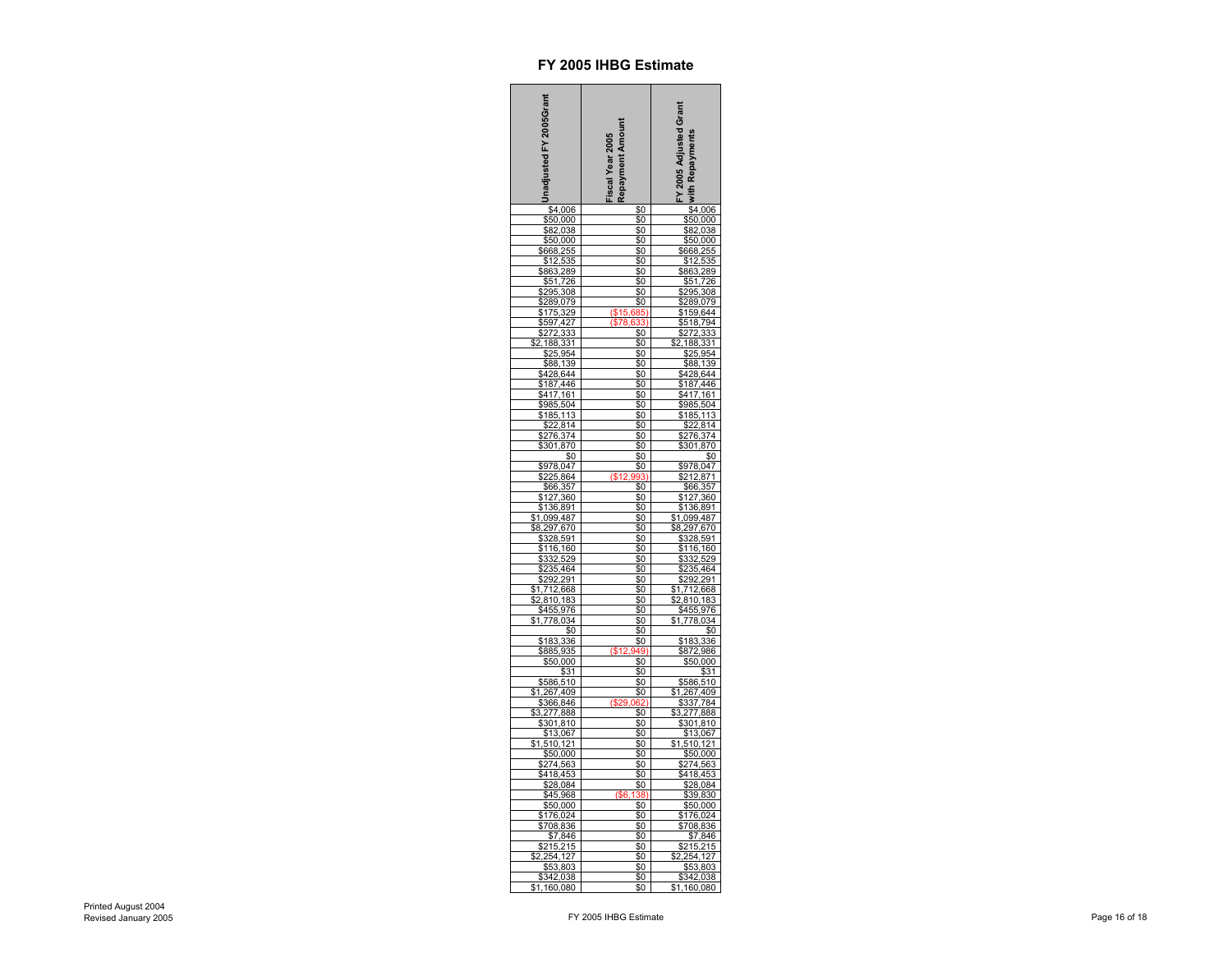| nadjusted FY 2005Grant                                                                                                                                | Repayment Amount<br>iscal Year 2005 | FY 2005 Adjusted Grant<br><b>With Repayments</b>                                                   |
|-------------------------------------------------------------------------------------------------------------------------------------------------------|-------------------------------------|----------------------------------------------------------------------------------------------------|
| \$409,824<br>\$649,620                                                                                                                                | \$0                                 | \$409,824                                                                                          |
|                                                                                                                                                       | \$0                                 |                                                                                                    |
| \$82                                                                                                                                                  | \$0                                 |                                                                                                    |
| 82,241,544<br>82,241,544<br>\$332,508                                                                                                                 | \$0<br>\$0                          | $\frac{382,241,544}{\$332,508}$ \\$1,567,743                                                       |
| ,775                                                                                                                                                  | \$0                                 |                                                                                                    |
| \$203<br>\$404<br>675                                                                                                                                 | \$0                                 | \$203,77<br>\$404,67                                                                               |
|                                                                                                                                                       | \$0                                 |                                                                                                    |
| \$4,734,673<br>\$194,983<br>\$103,966                                                                                                                 |                                     | \$4,734,67<br>\$194,98                                                                             |
|                                                                                                                                                       |                                     | \$134,565<br>\$97,057<br>\$104,936<br>\$834,565                                                    |
| \$104,936                                                                                                                                             | \$0                                 |                                                                                                    |
| \$834,565                                                                                                                                             | \$0                                 |                                                                                                    |
| \$132,695<br>\$260<br>179                                                                                                                             | \$0<br>\$0                          | 132,695<br>\$260.<br>179                                                                           |
| \$922                                                                                                                                                 | \$0                                 | \$922,221                                                                                          |
| 420                                                                                                                                                   | \$0                                 | 135,420                                                                                            |
| 1,293<br>\$<br>,799                                                                                                                                   | \$0                                 | \$<br>,293,799<br>į                                                                                |
| ,071<br>\$273                                                                                                                                         | \$0                                 |                                                                                                    |
| \$1<br>$\overline{37}$<br>1<br>559                                                                                                                    | /٩                                  | <u>\$273,071</u><br>1,328,249<br>249<br>\$1                                                        |
| \$0                                                                                                                                                   | \$0                                 | \$0                                                                                                |
| \$185,341<br>\$231,064                                                                                                                                |                                     | \$185,341<br>\$231,064                                                                             |
|                                                                                                                                                       | \$0                                 |                                                                                                    |
| 186,808<br>\$1,                                                                                                                                       | \$0<br>\$0                          | 186,808<br>\$1,                                                                                    |
|                                                                                                                                                       | \$0                                 | \$530,024                                                                                          |
|                                                                                                                                                       | \$0                                 |                                                                                                    |
|                                                                                                                                                       | \$Ō                                 |                                                                                                    |
|                                                                                                                                                       | \$0                                 |                                                                                                    |
| $\frac{$1,163}{$530,024$}$ $\frac{$483,754}{$59,052$}$ $\frac{$2,928,183}{$50,000$}$                                                                  | \$0                                 | $\frac{$483,754}{$59,052}{$59,052$$                                                                |
| $\frac{$30,000}{$2,438,504}$<br>$\frac{$2,438,504}{$483,449}$<br>$\frac{$539,958}{$617,568}$<br>$\frac{$112,220}{$50,000}$                            | \$0                                 | $\frac{$2,438,504}{$6,194,263}$<br>$\frac{$6,194,263}{$483,449}$<br>$\frac{$539,958}{$539,958}$    |
|                                                                                                                                                       | \$0<br>\$0                          |                                                                                                    |
|                                                                                                                                                       |                                     |                                                                                                    |
|                                                                                                                                                       |                                     |                                                                                                    |
|                                                                                                                                                       | \$0                                 | \$590,173<br>\$112,220                                                                             |
| \$50,000                                                                                                                                              | \$0                                 | \$50,000                                                                                           |
| \$473,545<br>\$473,545<br>\$34,391<br>\$180,370                                                                                                       | \$0                                 | <u>\$99,000</u><br>\$473,545<br>\$34,391<br>\$174,121                                              |
|                                                                                                                                                       | \$0                                 |                                                                                                    |
|                                                                                                                                                       |                                     |                                                                                                    |
| \$529,584                                                                                                                                             | \$0                                 | \$529,584                                                                                          |
|                                                                                                                                                       | \$0                                 |                                                                                                    |
|                                                                                                                                                       | \$0                                 |                                                                                                    |
|                                                                                                                                                       | \$0                                 |                                                                                                    |
|                                                                                                                                                       | \$0                                 |                                                                                                    |
|                                                                                                                                                       | \$0<br>\$0                          |                                                                                                    |
| \$529,584<br>\$394,342<br>\$369,378<br>\$92,799<br>\$853,444<br>\$104,066<br>\$377,569<br>\$22,482<br>\$454,764<br>\$447,64<br>\$447,764<br>\$447,764 | \$0                                 | \$529,584<br>\$394,342<br>\$369,378<br>\$92,799<br>\$853,444<br>\$104,066<br>\$377,569<br>\$22,482 |
|                                                                                                                                                       | \$0                                 | \$602                                                                                              |
|                                                                                                                                                       | \$0                                 | 228<br>764<br>153                                                                                  |
|                                                                                                                                                       | \$0                                 | \$454,<br>\$412,                                                                                   |
|                                                                                                                                                       | $\$0$                               | $\frac{$63,714}{296}$                                                                              |
| $\frac{2}{3,7}$<br>\$296<br>295                                                                                                                       | \$0                                 |                                                                                                    |
| \$573,295                                                                                                                                             | \$0                                 | \$573,295<br>\$50,000                                                                              |
| \$50,000<br>\$38,443                                                                                                                                  | \$0<br>\$0                          |                                                                                                    |
|                                                                                                                                                       | \$0                                 |                                                                                                    |
| $\frac{$50,000}{$728,627}$                                                                                                                            | \$0                                 | \$38,443<br>\$50,000<br>\$728,627<br>1,488,555                                                     |
|                                                                                                                                                       | \$0                                 |                                                                                                    |
| \$195,488                                                                                                                                             | \$0                                 | 195,488<br>\$                                                                                      |
| ,647<br>$\frac{5,849}{\$32}$                                                                                                                          | \$18                                |                                                                                                    |
| 529<br>034                                                                                                                                            | \$0                                 | $\frac{$5,662,466}{$32,529}$                                                                       |
| \$261                                                                                                                                                 | \$0                                 |                                                                                                    |
| 770<br>\$707                                                                                                                                          | \$0<br>\$0                          | \$707.<br>770<br>\$399,279                                                                         |
| \$399,279                                                                                                                                             | \$0                                 | \$50,000                                                                                           |
| \$102,650                                                                                                                                             | \$0                                 | \$102,650                                                                                          |
|                                                                                                                                                       |                                     |                                                                                                    |